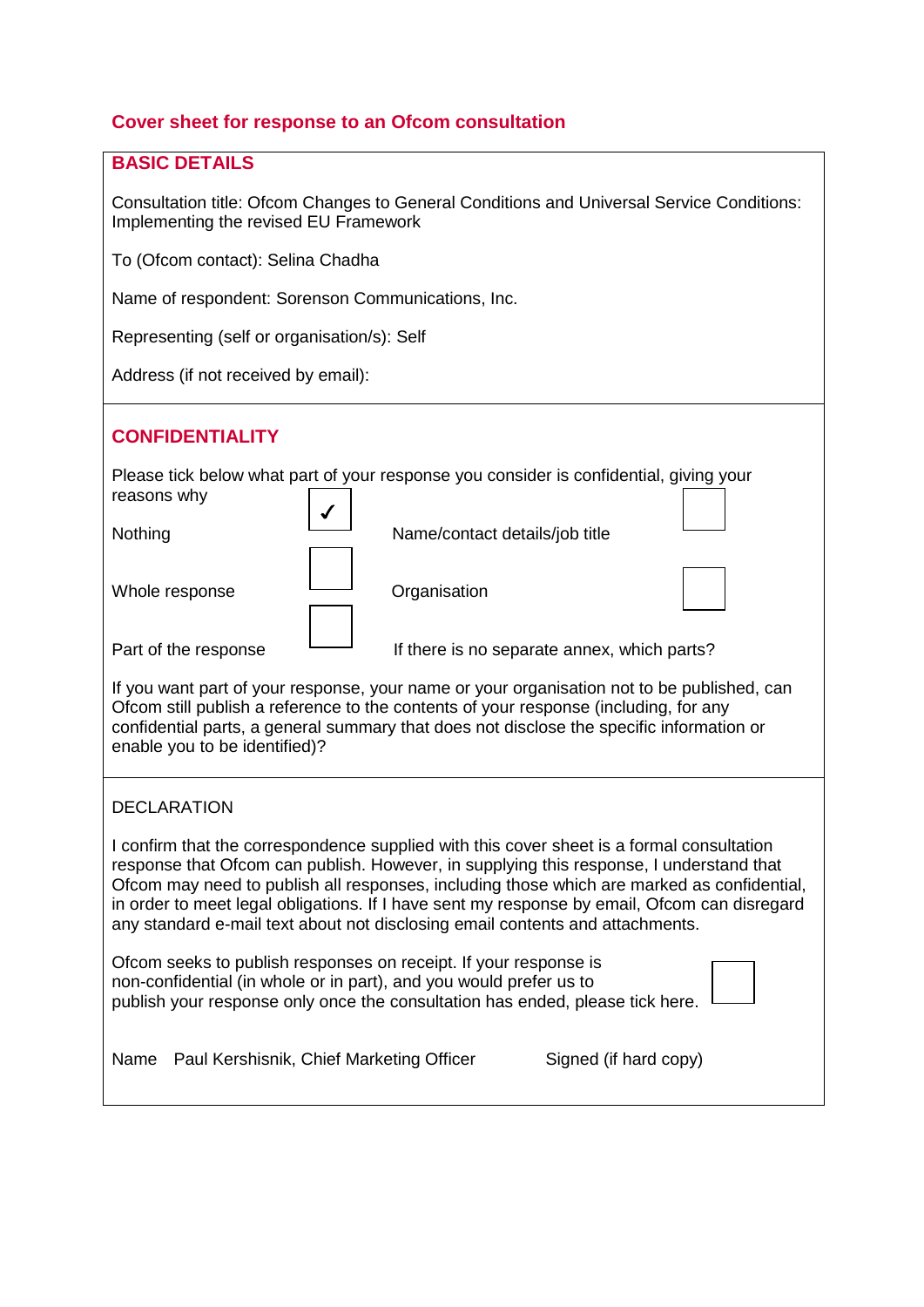

#### **OFCOM PUBLIC CONSULTATION**

# **CHANGES TO GENERAL CONDITIONS AND UNIVERSAL SERVICE CONDITIONS: IMPLEMENTING THE REVISED EU FRAMEWORK**

#### **RESPONSE FROM SORENSON COMMUNICATIONS, INC.**

#### **APRIL 2011**

#### **Introduction**

 $\overline{a}$ 

Sorenson Communications, Inc. ("**Sorenson**") is grateful for the opportunity to respond to the Ofcom consultation, "Changes to General Conditions and Universal Service Conditions: Implementing the revised EU framework". We regret, however, that some of the most important questions, in particular the "*new equivalence requirement*<sup>"1</sup> and the provision of choice of service and provider for Deaf end-users, have not been dealt with by this consultation. We note that Ofcom has commissioned up to ten similar consultations, reports and studies since 2004 - all concluding that the current telecommunications provision for Deaf people in the UK is lacking. We call on Ofcom to move the debate forward and bring the cycle of consultations and studies to a close.

Founded in 2000 and based in the United States, Sorenson is the leading developer and provider of telecommunications technology for Deaf people. Sorenson has particular expertise in providing Video Relay Services ("**VRS**"), which enable Deaf callers to conduct video relay conversations through a qualified sign language interpreter. VRS is a proven technology and has been operating successfully in the United States for several years. We believe that making universal VRS available in the UK, including for contacting the emergency services and accessing 116 helpline numbers, is long overdue and welcome the Communications Consumer Panel's call for Ofcom to establish VRS for Deaf and partially hearing consumers.<sup>2</sup> Please see Annex 1 for information describing how VRS works.

We share the Minister for Culture, Communications and Creative Industries' recent assertion regarding mobile and fixed line phone services, e-mail and the internet that "*it is hard to imagine life without this important sector.*"3 Yet, for Deaf and hard of hearing people, access to the first two of these is severely restricted. For British Sign Language ("**BSL**") users, there is no access to telecommunications at all as they are required to communicate through typed messages in their second language, English, when using any text-based service such as SMS and Text Relay. The primary telecommunications service for Deaf people in the UK is the Text Relay service operated by BT. However, as set out in the foreword to a 2009 report prepared by

<sup>1</sup> Ofcom consultation, *Changes to General Conditions and Universal Services Conditions*, February 2011, para. 8.34.

<sup>2</sup> Press release: *Consumer Panel calls on Ofcom to set up a video relay service for deaf and partially hearing consumers*, 4 February 2011.

<sup>3</sup> See BIS consultation, *Implementing the revised EU electronic communications framework: Overall approach and consultation on specific issues*, September 2010, p. 5.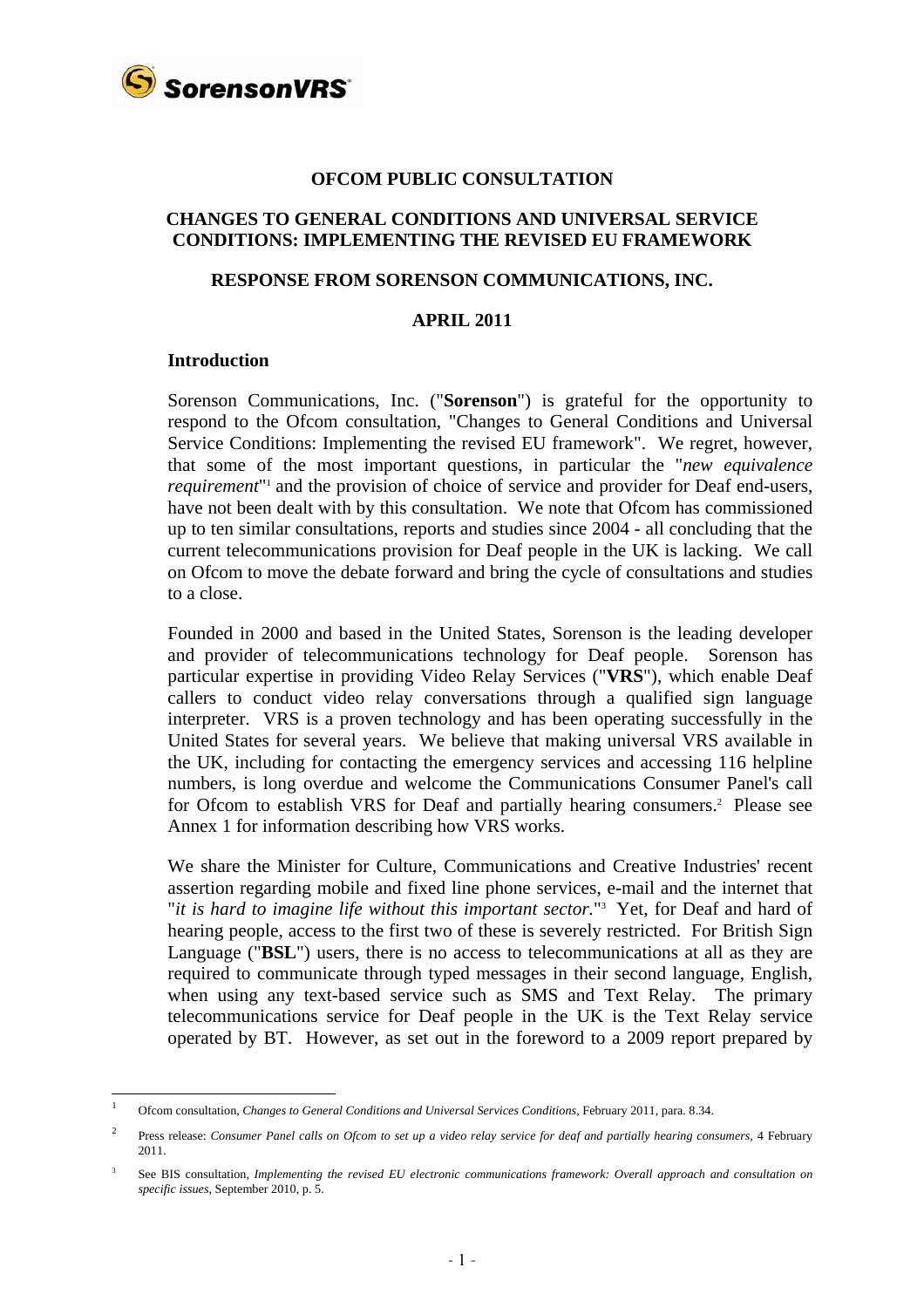Plum Consulting for Ofcom on voice telephony services for Deaf people (the "**Plum Report**"), the Text Relay service "*…relies on technology which is 30 years old.*"

The Plum Report also noted that "*people with hearing impairments are making increasing use of other telecommunications services, such as email, text messages (SMS) and instant messaging*." While these additional services and developments in communications are helping some in the Deaf community, they are no less restrictive for BSL users than Text Relay. Therefore, whilst Ofcom's proposal<sup>4</sup> to make the Emergency SMS scheme compulsory is a positive step, we agree with Ofcom's acknowledgement that Emergency SMS "*does not offer 100% equivalence with*  making a voice call."<sup>5</sup> We disagree with Ofcom's proposal to maintain the existing wording of General Condition 15 so as to continue to restrict access to 116 helpline numbers to Text Relay alone. We therefore strongly recommend the introduction of VRS as the only technology which provides functionally equivalent access to telecommunications services to the UK's Deaf community, as mandated by the revised EU electronic communications framework, in particular the Universal Service Directive (Directive 2002/22/EC ("USD"))<sup>6</sup> as amended by Directive 2009/136/EC (the "**Amending Directive**").7

The revised EU electronic communications framework offers a unique opportunity for significant changes to be implemented in the UK for end-users with disabilities, particularly with respect to equivalent access and choice. Through the changes mandated by the revised EU electronic communications framework, the UK Government and Ofcom have both the obligation, and the ability, to transform the lives of Deaf users in the UK, enabling functionally equivalent access to telecommunications for the first time, and bringing a number of significant economic and social benefits to the UK.

For example, research conducted by Europe Economics shows that establishing a competitive market for VRS in the UK would create a net benefit for the economy of between £260 million and £550 million over ten years and create over 2,000 new interpreting jobs and over 2,500 jobs in total.<sup>8</sup> In the United States, Sorenson has invested millions in the development and training of our interpreters and broader employee base. We envisage making proportionate investments in the UK if a sustainable platform for investment is created.

This submission concentrates on the proposed changes to General Condition 15 (section 8 of the consultation). We respond to Questions 6 and 7 of the consultation, arguing that neither Emergency SMS (while welcomed) nor Text Relay provide the required functionally equivalent access to telecommunications to end-users with disabilities, and that universal VRS should be introduced in the UK.

The submission also considers the 2009 amendments to the USD brought about by the Amending Directive and the implications of the changes to the legislation for the UK's Deaf community. It examines the important changes introduced by the revised

<sup>4</sup> Ofcom consultation, *Changes to General Conditions and Universal Services Conditions*, February 2011, para. 8.8. 5

<sup>&</sup>lt;sup>5</sup> Ofcom consultation, *Changes to General Conditions and Universal Services Conditions*, February 2011, para. 8.8.

Directive 2002/22/EC of the European Parliament and of the Council of 7 March 2002 on universal service and users' rights relating to electronic communications networks and services.

Directive 2009/136/EC of the European Parliament and of the Council of 25 November 2009 amending Directive 2002/22/EC.

<sup>8</sup> See Annex 3, *Video Relay Services in the UK*.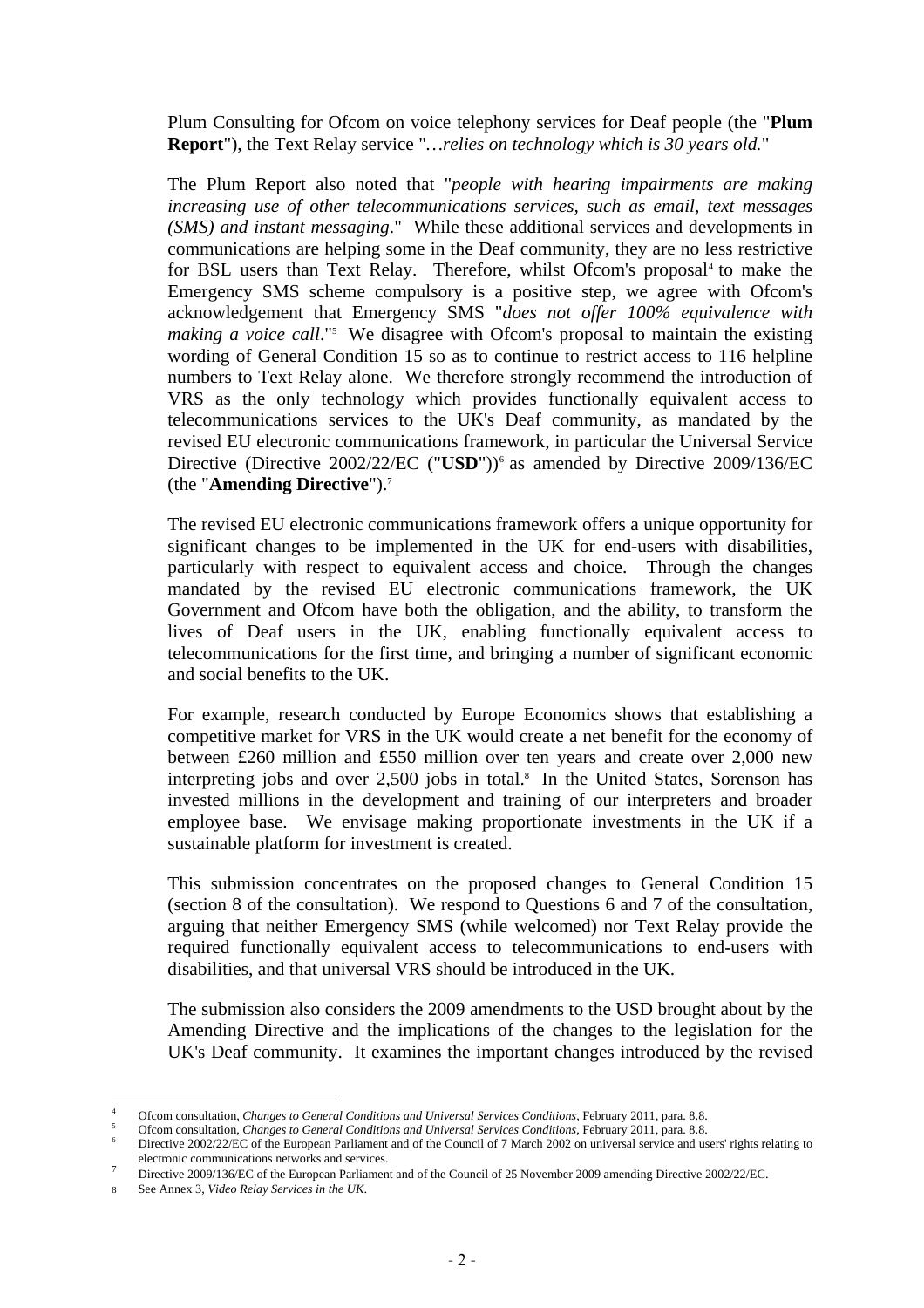legislation, including the "*new equivalence requirement*", and how those changes should be interpreted and implemented in practice.

Separate annexes attached to this submission set out:

• How VRS works (Annex 1);

• A legal roadmap outlining how universal VRS could be introduced in the UK (Annex 2); and

• The costs and benefits of introducing universal VRS in the UK (Annex 3).

# 1. **Changes to the Universal Service Directive: Focus on disabled users**

We welcome the important changes introduced by the Amending Directive through the amendment to Article 7 USD ('Measures for disabled end-users') and the inclusion of new Article 23a ('Ensuring equivalence in access and choice for disabled end-users') into the USD, as well as the clarification provided by Recital 12 (defining the term "equivalence") of the Amending Directive. Together they impose important requirements on EU Member States, including the UK, that will have a substantial beneficial impact on the disabled population.

Taken together, Article 7, 23a, and Recital 12 affirm that:

- (a) the UK must provide equivalent access to telecommunication services for disabled users;
- (b) access must be functionally equivalent; and
- (c) there must be a choice of services and providers.

**Article 7.** Article 7 of the USD contains an obligation on EU Member States to:

"*take specific measures to ensure that access to, and affordability of, [telephone services] for disabled end-users is equivalent to the level enjoyed by other end-users.*"

The Amending Directive bolstered this obligation by making it unqualified. In the original USD the obligation to ensure equivalent access was qualified by the caveat "where appropriate" and this is now absent from the text of the Article above. Hence, there is now an absolute obligation on the UK to take specific measures to ensure equivalent access.

Article 7(2) goes on to provide that:

"*Member States may take specific measures, in the light of national conditions, to ensure that disabled end-users can also take advantage of the choice of undertakings and service providers available to the majority of end-users.*"

**Article 23a.** The wording of new Article 23a is equally stringent in that it states: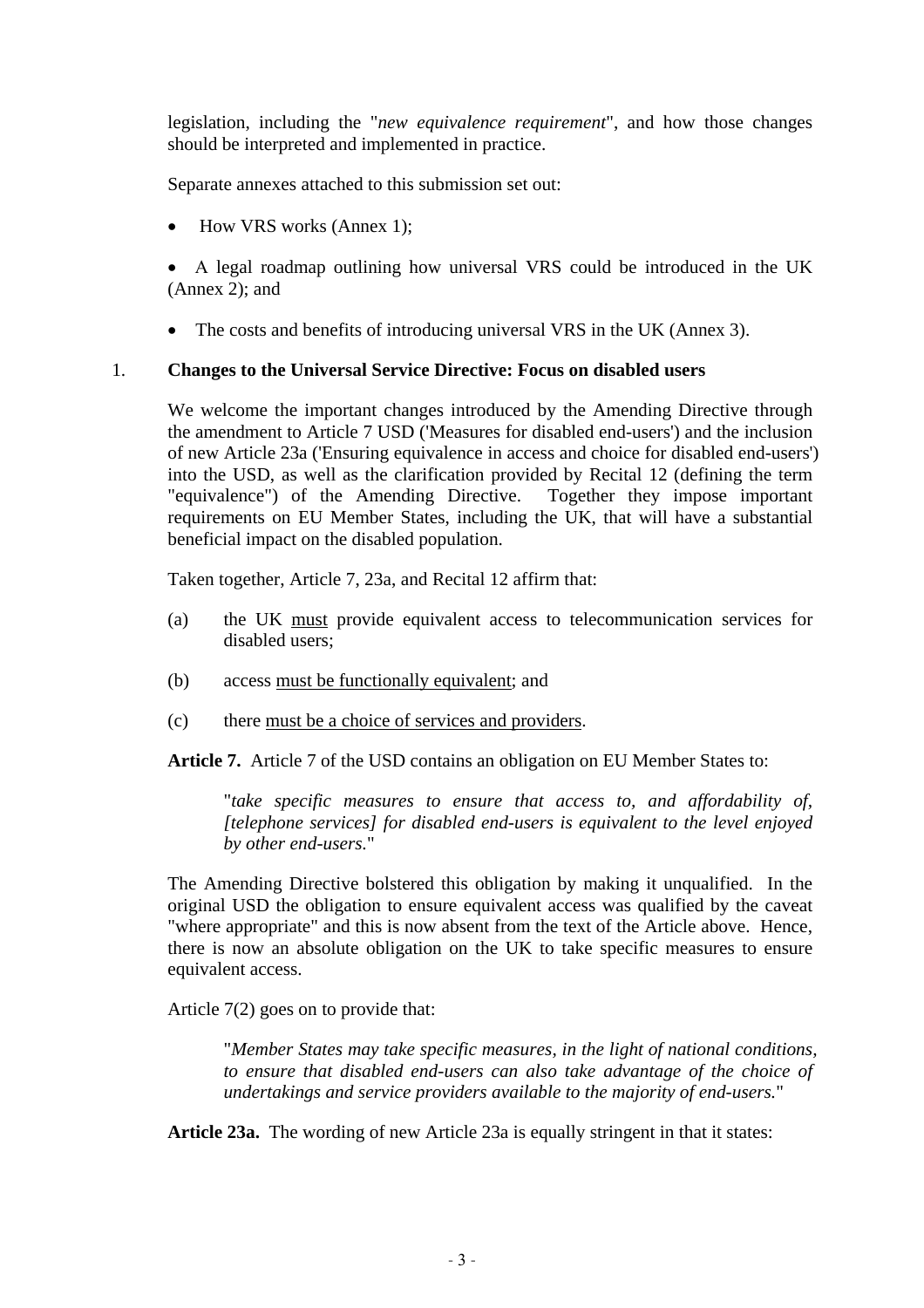"*Member States shall enable relevant national authorities to specify, where appropriate, requirements to be met by undertakings providing publicly available electronic communication services to ensure that disabled end-users:* 

- *(a) have access to electronic communications services equivalent to that enjoyed by the majority of end-users; and*
- *(b) benefit from the choice of undertakings and services available to the majority of end-users.*"

Article 23a should thus be seen as an attempt to reinforce the obligation on Member States in Article 7 to provide equivalent access and choice to disabled end-users,<sup>9</sup> by ensuring effective delegation of powers to, and action by, the relevant national regulator (in the UK's case, Ofcom). According to the Body of European Regulators for Electronic Communications ("**BEREC**"), the intention of Article 23a is to "*ensure that end-users with disabilities, estimated at 15% of the European population, can more fully participate in and benefit from technological advances and developments in electronic communications that are available to other end-users*."10

**Recital 12.** There was no definition of equivalence in the main body of the original USD, nor any relevant guidance in the accompanying recitals. However, Recital 12 to the Amending Directive provides an unequivocal definition:

"*Equivalence in disabled end-users' access to services should be guaranteed to the level available to other end-users. To this end, access should be functionally equivalent, such that disabled end-users benefit from the same usability of services as other end-users, but by different means.*"

A report prepared for the European Commission in 2007, "Measuring Progress of eAccessibility in Europe" (the "**MeAC Report**")<sup>11</sup> uses a similar definition:

"*In the case of telephony, the basic eAccessibility yardstick is 'functional equivalence', whereby disabled people have access to the same level and quality of everyday telecommunications services (at the same price and with the same choice) as everyone else.*"

The consultation issued by BEREC in October 2010 proposes that "equivalent" should mean "*equal access to and choice of electronic communications services for end-users with disabilities, albeit that this might be achieved in different ways for end-users with disabilities in comparison with other end-users*."

**Q6. Do you agree with our proposals to ensure equivalent access to the emergency services for disabled users and to mandate the provision of Emergency SMS?** 

<sup>9</sup>

Article 7, paras. 1 and 2.<br>BEREC public consultation, *Electronic communications services: Ensuring equivalence in access and choice for disabled end-users*, 11 October – 26 November 2010.<br>MeAC, *Measuring Progress of eAccessibility in Europe: Assessment of the Status of eAccessibility in Europe*, European Commission,

October 2007.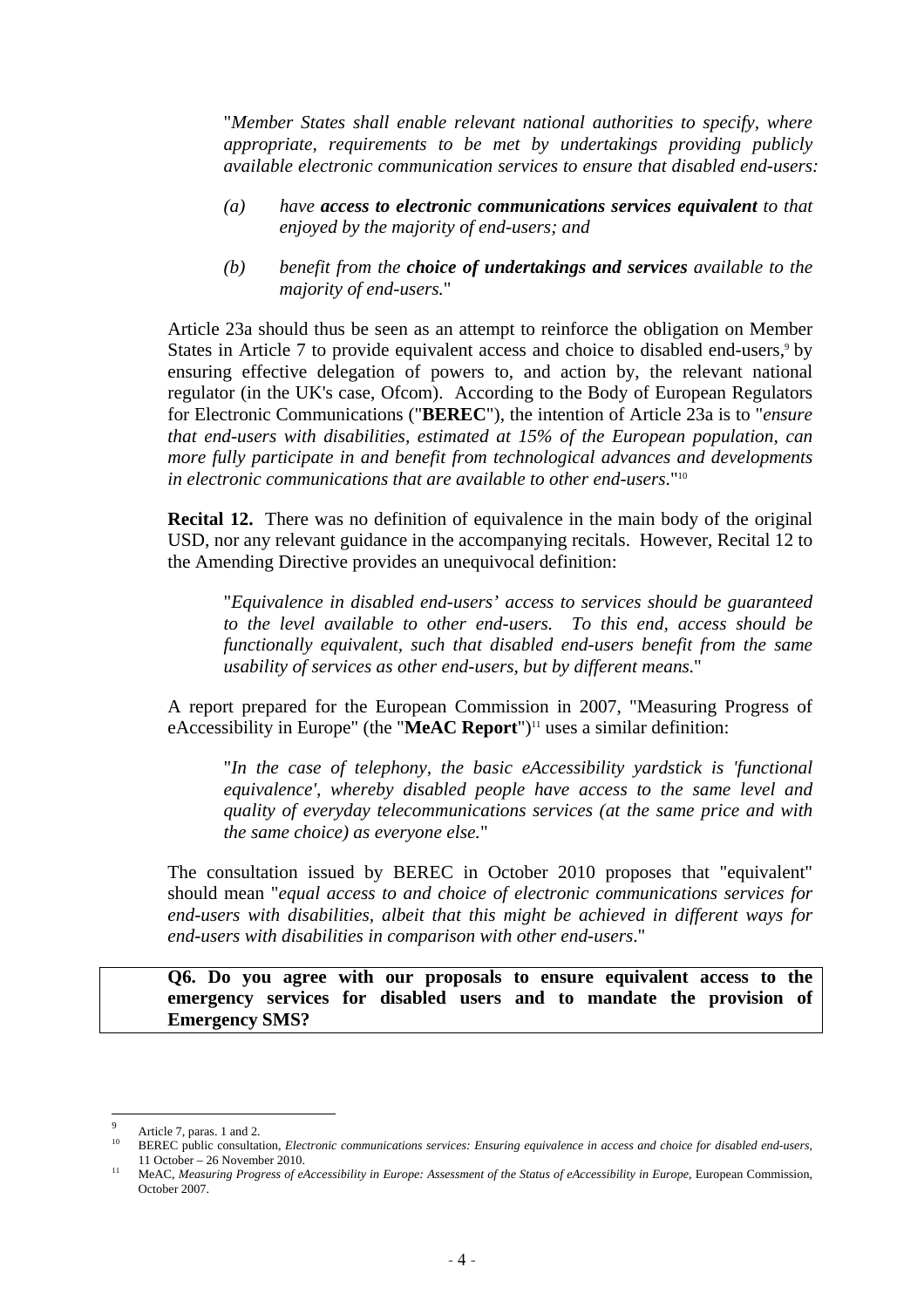# 2. **Emergency SMS**

We welcome Ofcom's proposal<sup>12</sup> to make the Emergency SMS scheme compulsory. This is an important step in improving vital access for those who are unable to use a conventional service. Making it compulsory is also a welcome improvement on the current voluntary scheme. We also welcome Ofcom's proposal<sup>13</sup> to change the General Conditions to mandate that communications providers promote Emergency SMS so that disabled end-users are aware of it.

We agree however with Ofcom's acknowledgement<sup>14</sup> that Emergency SMS "*does not offer 100% equivalence with making a voice call.*" This is an understatement. Indeed, while Emergency SMS will be useful in many situations and allow Deaf people to contact the emergency services, it does nothing to resolve the point about equivalence. In emergency situations, hearing people often have critical dialogue with the ambulance controller who, for example, can communicate certain emergency procedures. SMS does not allow the same fluidity of conversation.

We understand that a separate consultation will examine the notion of equivalence but question quite how Ofcom can assert that SMS is "*far more equivalent than existing alternatives*" without having already made an assessment of what "equivalent" means.

#### 3. **Functional equivalence: how should it be interpreted?**

We strongly recommend the introduction of universal VRS in the United Kingdom as the only technology and service that provides functionally equivalent access to telecommunications services for the Deaf community, as mandated by the revised EU communications framework. We note that this has the support of the Communications Consumer Panel which called on Ofcom on 4 February 2011 to set up VRS for Deaf and partially hearing consumers.<sup>15</sup>

As mentioned above, Recital 12, the BEREC consultation and the MeAC Report prepared for the European Commission consider "*equivalent to mean 'functional equivalence'.*" The need for functional equivalence is accepted and endorsed in Ofcom's consultation document: "*The revised Directive and associated recitals clarify that the aim should be to deliver functional equivalence...*"*.* 16 However, the revised USD imposes an absolute obligation on the UK to take measures to ensure functional equivalence, not an obligation to merely move "...*as close to it [functional equivalence] as can be achieved*"<sup>17</sup> as stated in the consultation document.

The primary characteristic of a conventional telephone conversation for end-users is that it takes place in real time and provides fast access to interactive and expressive communication. This real time aspect was highlighted<sup>18</sup> in a report by Opinion Leader for Ofcom earlier this year as "*the single most important feature of a communication service for people who were deaf or had speech difficulties.*" Indeed, the Ofcom

 $12$ 

<sup>&</sup>lt;sup>12</sup> Ofcom consultation, *Changes to General Conditions and Universal Services Conditions*, February 2011, para. 8.8.<br><sup>13</sup> Ofcom consultation, *Changes to General Conditions and Universal Services Conditions*, February 201

<sup>2011.&</sup>lt;br>
<sup>16</sup> Ofcom consultation, *Changes to General Conditions and Universal Services Conditions*, February 2011, para. 8.31.<br>
<sup>17</sup> Ofcom consultation, *Changes to General Conditions and Universal Services Conditions*, Feb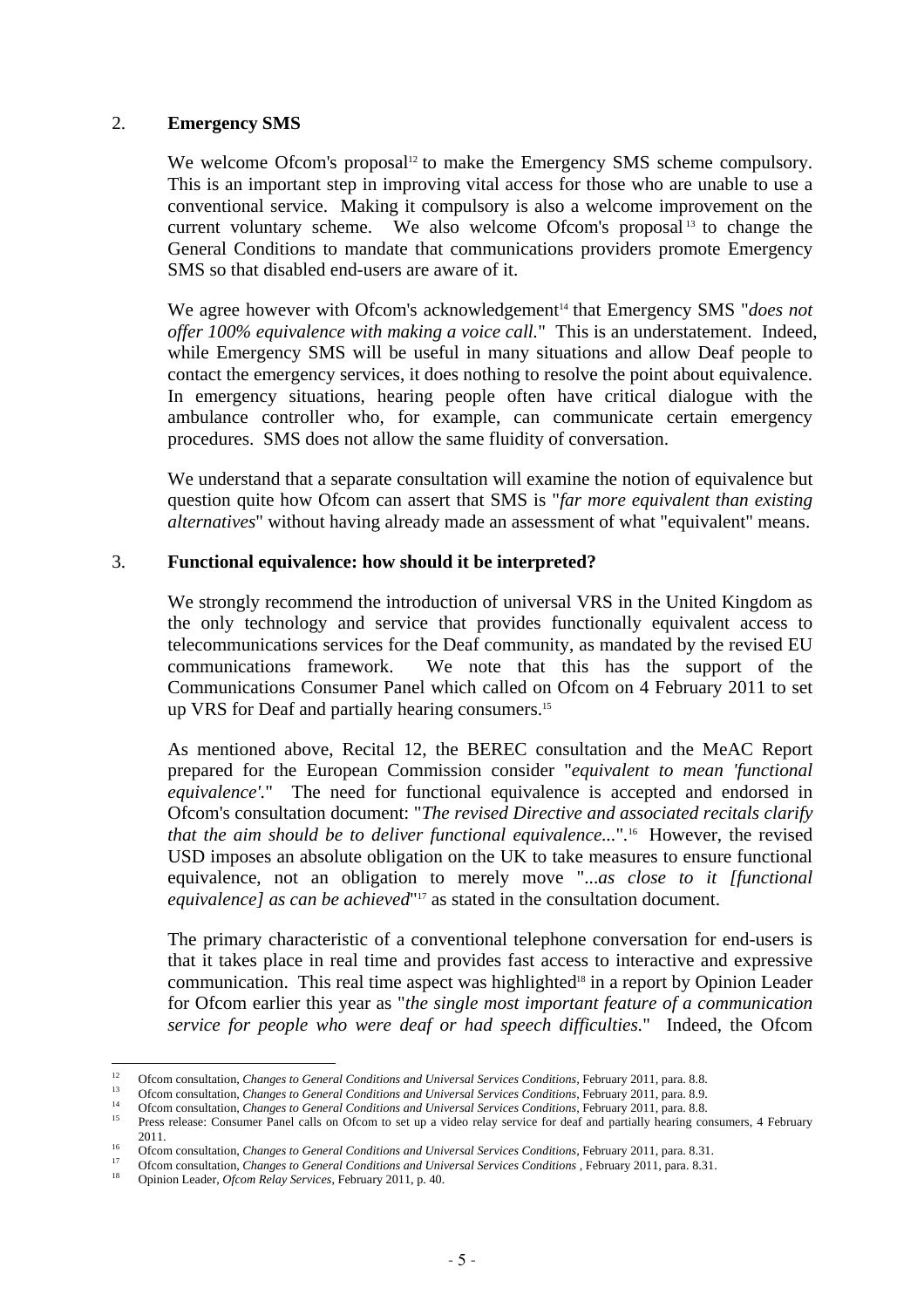consultation itself appears to recognise that functional equivalence is achieved by enabling "*conversation that is closer to real-time.*" Of the solutions available for Deaf sign language users to be able to access telephone services, only VRS can be considered functionally equivalent to a conventional telephone conversation.

Neither SMS nor Text Relay are functionally equivalent to conventional voice telephony because of a number of key characteristics:

- (a) **Language.** Any form of communication that requires BSL users to communicate in their second language, English, can never be considered equivalent. BSL is not simply signed English. As noted by Opinion Leader in its report for Ofcom, "*BSL is a language in its own right. Because BSL has its own conventions and limitations, it can shape thoughts and influence the expression of feelings in different ways from spoken and written English, especially if BSL is a person's first or only language.*" 19 A BSL user communicating via an SMS service or Text Relay is effectively having to communicate in a non-native, second language (written English). By contrast, when using VRS, Deaf individuals are able to express themselves more fully and naturally: using the facial expressions, gestures, and body language that are integral components of BSL and that are impossible to use when communication is restricted to text. Indeed, it is notable that the MeAC Report states, "*people who rely on sign language as their first language may need or prefer signing with help of video telephony*".20
- (b) **Speed and ability to interrupt.** Services based on written communication are inevitably slower than voice communication and do not take place in real time. The time it takes for SMS to go backwards and forwards causes a delay, which in an emergency situation could be life threatening. In emergency situations, the ability to have a dialogue based on speed and fluency is vital to ensuring that the emergency services have complete information, quickly, in order to respond timeously. As noted above, critical information may also need to be conveyed by the emergency services to the end user, something which would no doubt be hampered significantly by the slow speed of Text Relay and impossible with the Emergency SMS proposals.

# Figure 1. Illustrative comparison of voice telephony, Text Relay services<sup>21</sup> and video **relay services**

| <b>Feature</b> | Voice telephony        | <b>Text Relay services</b> | <b>Video relay services</b> |
|----------------|------------------------|----------------------------|-----------------------------|
| Language of    | End-users are able to  | Written English. As        | End-users are able to       |
| communication  | express a range of     | with email, SMS or         | converse in their first     |
|                | emotions in the spoken | instant messaging, it is   | language, sign              |
|                | language of their      | difficult for BSL users    | language, and express       |
|                | choice                 | to express feelings,       | a range of emotions         |
|                |                        | emotions and humour.       |                             |

 $10$ 

<sup>19</sup> Opinion Leader, *Ofcom Relay Services*, February 2011, p.13. 20 MeAC, *Measuring Progress of eAccessibility in Europe: Assessment of the Status of eAccessibility in Europe,* European Commission,

October 2007, p. 25. 21 Note that unfortunately statistics are not available for SMS services. However, it can be assumed that they will suffer from similar Note that unfortunately statistics are not available for SMS serv deficiencies as text relay services.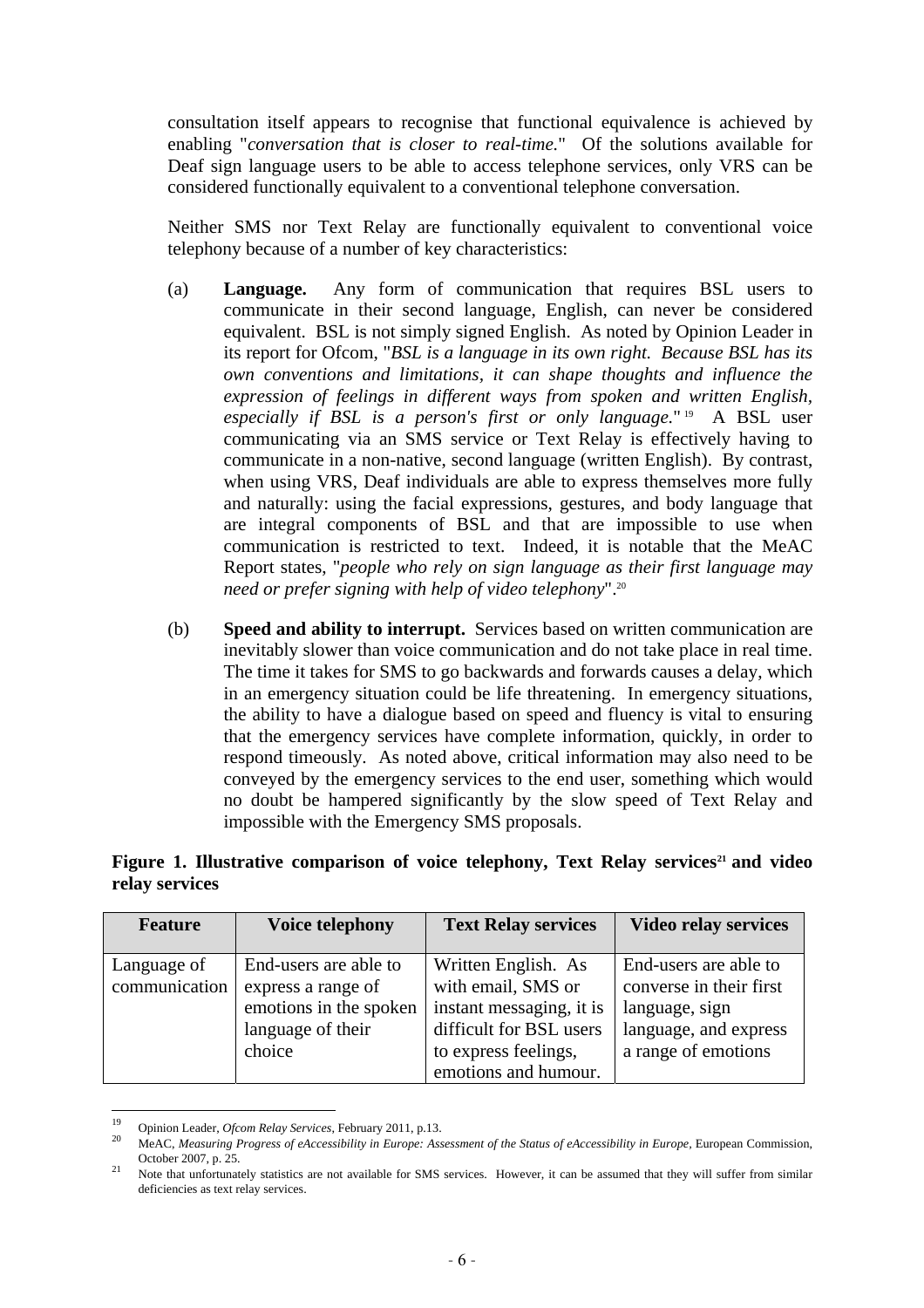| <b>Feature</b>            | <b>Voice telephony</b>                                                                               | <b>Text Relay services</b>                                                      | <b>Video relay services</b>                                                                                                                   |
|---------------------------|------------------------------------------------------------------------------------------------------|---------------------------------------------------------------------------------|-----------------------------------------------------------------------------------------------------------------------------------------------|
|                           |                                                                                                      | There are also<br>significant language<br>barriers for many Deaf<br>individuals |                                                                                                                                               |
| Speed of<br>communication | Approximately 170<br>words per minute<br>(" <b>wpm</b> ") <sup>22</sup>                              | Approximately 30<br>$wpm^{23}$ (and dependent<br>on typing skills of<br>user)   | Approximately 150<br>$Wpm^{24}$                                                                                                               |
| Mobility                  | Choice of fixed line<br>and mobile. The latter<br>is fully portable to all<br>areas within a network | Fixed to location of<br>text equipment                                          | Currently fixed line<br>only in the United<br>States but mobile<br>solutions are in<br>production and will be<br>brought to market<br>shortly |

# 4. **Emergency SMS: Weaknesses**

We welcome the fact that the consultation recognises the weaknesses of Emergency SMS. The Ofcom consultation accepts that SMS has "*limitations, including limited reliability and lack of immediacy*"25 and that Deaf users must pre-register in order to use the Emergency SMS service, which has the effect of precluding its use on an "asneeded" basis should an emergency arise.

We accept the conclusion in the consultation document that "*Emergency SMS does*  not offer 100% equivalence with making a voice call",<sup>26</sup> but reject the suggestion that Emergency SMS is "*far more equivalent than other services*", constitutes "a*s equivalent access as is currently [technologically] possible*" and that the "*existing alternatives [to SMS]...can be summed up as no access or mobile access [to Text Relay].*" This unfairly ignores VRS. VRS is a proven technology that has been operating successfully in the United States for several years, and is the only technology allowing for functionally equivalent telephony for Deaf end-users. Making universal VRS available in the UK, including for contacting the emergency services, via fixed line and mobile devices, is long overdue.

# 5. **Functionally equivalent access and choice of provider: VRS not consultations**

The revised EU electronic communications framework offers a unique opportunity for significant changes to be implemented in the UK for end-users with disabilities, in particular with respect to equivalent access and choice. Article 7 and Article 23a

<sup>22</sup> 

<sup>&</sup>lt;sup>22</sup> Plum report, p. 19, Figure 5.1.<br>
<sup>23</sup> Plum report, p. 19, Figure 5.1.<br>
<sup>24</sup> Plum report, p. 19, Figure 5.1.<br>
<sup>25</sup> Ofcom consultation, *Changes to General Conditions and Universal Services Conditions*, February 2011,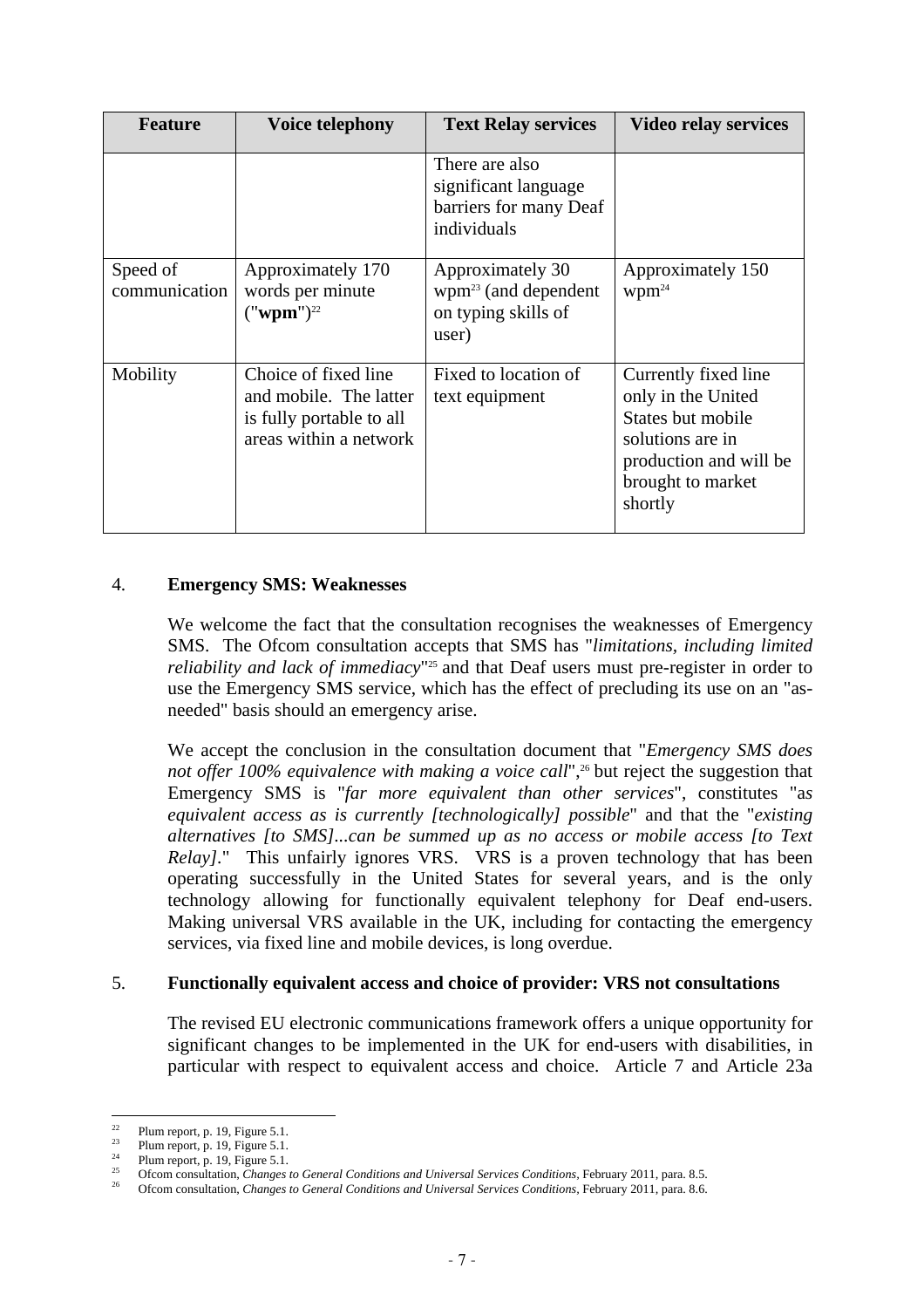recognise that disabled people should benefit from the same choice of service providers as is available to other end-users.

We welcome Ofcom's recognition, in relation to Emergency SMS, that were the service not available from one or more mobile network operator "*this would greatly restrict equivalent consumer choice for deaf and speech-impaired people.*"<sup>27</sup> However, we would note that in the context of voice telephony for the Deaf and hard of hearing in the UK more generally, users have no choice at all. There is only one service – Text Relay - and only one provider – the Universal Service Provider, BT.

Whilst we of course welcome Ofcom's efforts to review choice and equivalent access in relation to relay services, we note that Ofcom has commissioned up to ten similar consultations, reports and studies since 2004 - all concluding that the current telecommunications provision for Deaf people in the UK is lacking. 28 In particular, the reports find that the existing Text Relay service is declining in use and the technology is 30 years out of date. This shift emphasises the fact that Text Relay is a poor equivalent for SMS and e-mail, whilst both Text Relay and SMS should not even be considered as being anywhere near equivalent to voice telephony, particularly when more advanced technology, such as VRS, is now available.

We call on Ofcom to move the debate forward and bring the cycle of consultations and studies to a close.

# 6. **Mandating universal VRS: two options available**

The consultation suggests that Ofcom intends to implement the changes brought about by the Amending Directive by way of amendments to the General Conditions. We believe that in order to meet the revised USD's goal of ensuring Deaf users have access to a choice of undertakings under Article 23a and Article 7, Ofcom should not discount other options available to it, namely imposing an obligation to provide VRS on one or several designated Universal Service Providers and funding the service through, among other methods, a universal service fund.

If the General Conditions are amended to compel communications providers to provide VRS themselves (or "buy in" VRS from an approved provider), this risks the possibility of producing a sub-optimal outcome for Deaf end-users. Each minute of VRS used by a Deaf person would represent a cost to the communications provider. There would be no incentive for the communications provider to encourage or promote use of the VRS service. There would, in fact, be an incentive to discourage use. Neither would there be an incentive to improve the service by investing in new technologies or hardware. In this context it is notable that the Ofcom consultation itself recognises that "*the [Universal Service Conditions] act as a 'safety net' by* 

 $\overline{a}$ 27 Ofcom consultation, *Changes to General Conditions and Universal Services Conditions,* February 2011, para. 8.8.

<sup>28 (</sup>i) Opinion Leader, *Ofcom Relay Services*, February 2011 (ii) *Assisted living technologies for older and disabled people in 2030*, Plum Consulting, March 2010 (iii) Ofcom consultation, *Access and Inclusion*, March 2009 (iv) *Voice telephony services for deaf people*, Plum Consulting, July 2009 (v) *Captioned Telephony – Extension of 2006 research report – "Feasibility of Additional Telephone Relay Services"*, City University, January 2008 (vi) *Feasibility of Additional Telephone Relay Services*, City University, November 2006 (vii) Ofcom statement, *Review of the Universal Service Obligation*, March 2006 (viii) *Telecommunications Statement* (conclusions of the USO review), Ofcom, June 2005 (ix) Ofcom consultation, *Review of the Universal Service Obligation*, January 2005 (x) *Universal Service Obligation: Deaf and hearing impaired consumer and text phone services*, Ofcom, June 2004.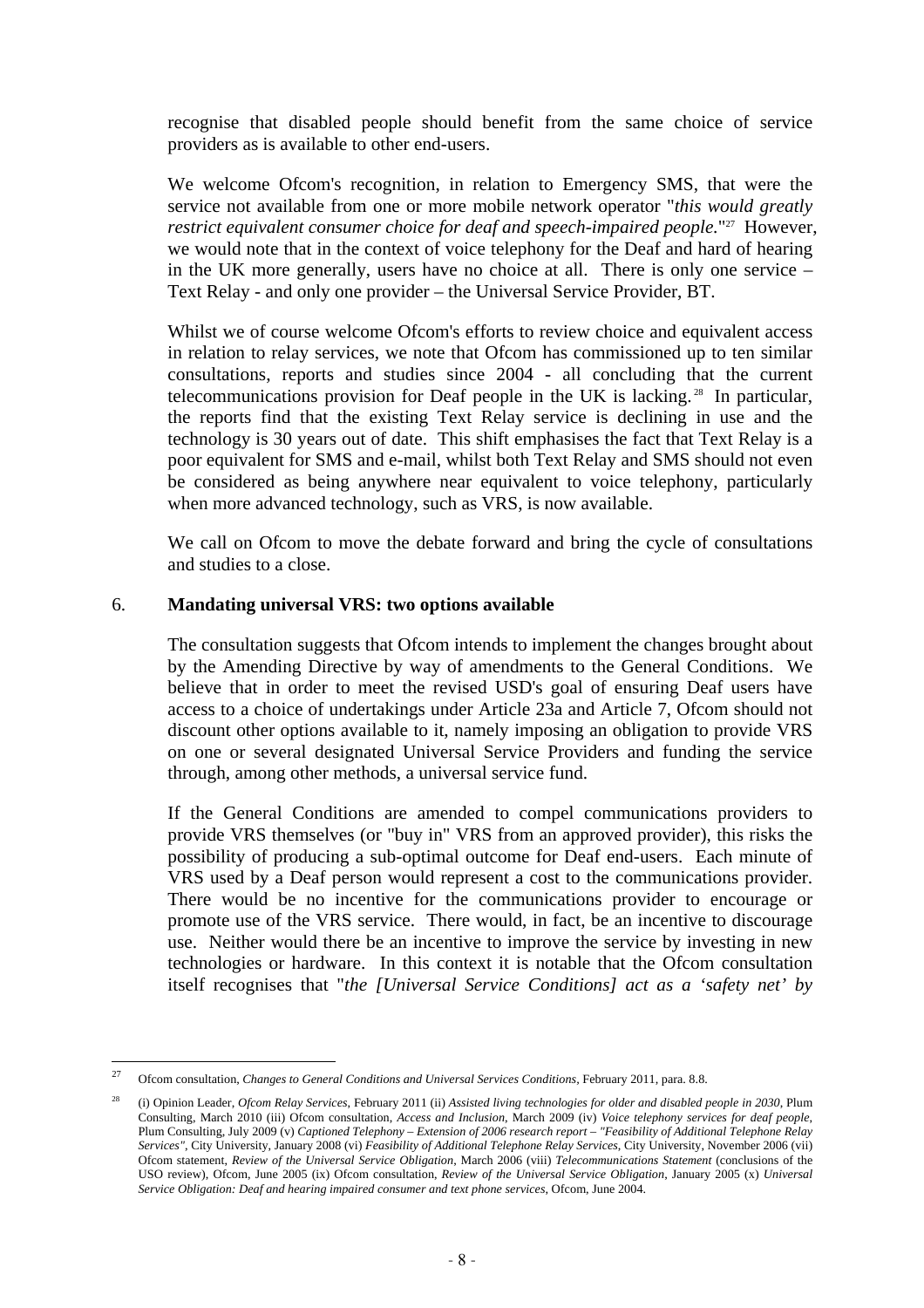*ensuring basic fixed line telecoms services are available at an affordable price to all citizens and customers across the UK*."29

Please see Annex 2 for a legal roadmap to introducing universal VRS through either the General Conditions or by imposing requirements on VRS specific Universal Service Providers.

# 7. **Competition is vital**

In order to bring about the best results for the Deaf community, Sorenson would support a system that encourages competition between providers of VRS. Particularly in light of the emphasis on providing a choice of undertakings to disabled end-users in Articles 7 and 23a of the revised USD, we assume that the UK Government and Ofcom would wish the UK market for relay services to be competitive. Indeed, we note the comments of the Minister for Culture, Communications and Creative Industries that "*[i]mplementing these changes should bring about better investment opportunities and encourage greater competition and innovation amongst electronic communications providers.*"30

The advantages of competition within markets are well known and would be no different when applied to services for Deaf people, bringing improved quality of service, increased efficiency of operators, reduced costs and greater choice for consumers. Competition is also likely to encourage investment in research and development for specialised terminal equipment.

The competitive market for VRS established in the United States provides a ready precedent for the advantages of competition between providers of relay services. For example, the regulatory requirement for speed of answer is that 85% of calls must be answered within 2 minutes. As a result of competition, the average speed of answer is now 10 seconds. Competition has also resulted in the number of video phones available on the market for Deaf people growing from 1 to as many as 8.

There is a widespread preference for a competitive market among the Deaf community and among VRS providers in the UK, as demonstrated by TAG's<sup>31</sup> comments at a UK Council on Deafness conference: "*Competition in the field of all telephone relay services is badly needed and would undoubtedly help to improve quality of service.*"32

The creation of a competitive market for universal VRS in the UK would drive significant investment by existing UK providers, as well as attract new entrants to further stimulate competition.

To support the broader understanding of VRS in the UK, including the benefits of competition, Sorenson Communications commissioned economic consultancy Europe Economics to conduct a detailed cost benefit analysis of introducing VRS in the UK. The key findings of that report include:

<sup>29</sup> 29 Ofcom consultation, *Changes to General Conditions and Universal Services Conditions,* February 2011, para. 2.10.

<sup>&</sup>lt;sup>30</sup> BIS Consultation, *Implementing the Revised EU Electronic Communications Framework*, p. 5.

 $31$  http://www.Deaftag.org.uk/

<sup>32</sup> http://www.Deafcouncil.org.uk/docs/Ruth%20Myers%203.11.10.pdf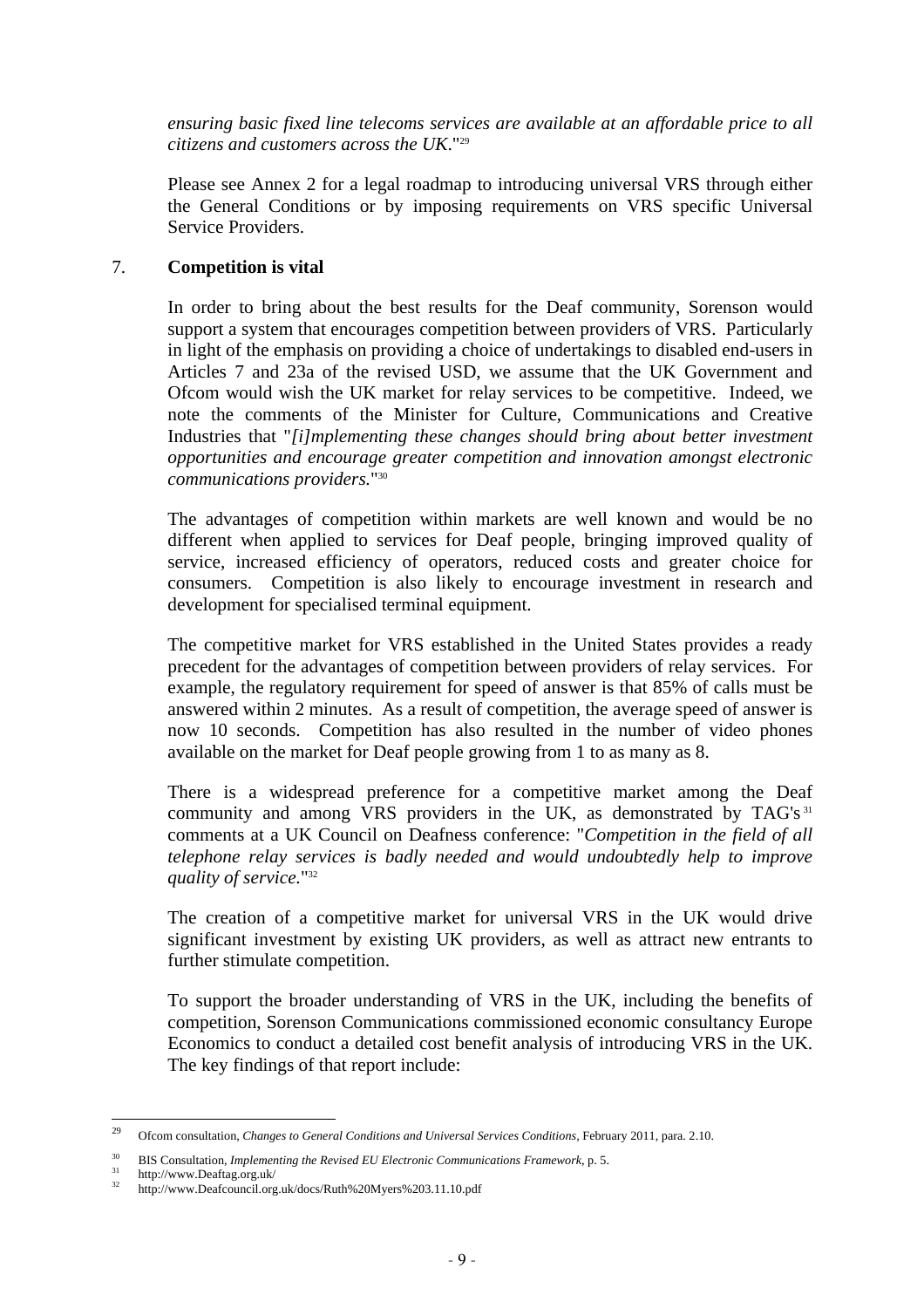- (a) Over ten years, VRS would create a net benefit to the UK economy of between £260 million and £550 million;
- (b) A competitive market for VRS would create over 2,500 new jobs for Deaf individuals, BSL interpreters, and for the wider UK workforce;
- (c) VRS would yield over £6.4 million for the UK Exchequer during the first ten years of service by reducing welfare and public sector spending, and increasing tax and National Insurance revenues; and
- (d) There would be second round effects on the economy as a whole and benefits to deprived local areas through the establishment of VRS call centres.

The report by Europe Economics noted a number of other improvements for sign language users and the hearing which have been evidenced in countries where VRS is widely available:

- (a) Increased ability for Deaf entrepreneurs to establish and run companies;
- (b) Ability for Deaf individuals to communicate directly with other Deaf people using videophones – approximately eight such calls are made for each VRS call in the US; and
- (c) Benefits to hearing colleagues, friends and relatives of Deaf individuals who are able to communicate with Deaf people more easily and effectively.

We invite Ofcom to review the findings of this report at Annex 3.

The UK has pioneered policies to introduce competition into many utilities, *e.g.* gas, electricity and mainstream telecommunications. It is time to extend the benefits of competition to Deaf end-users of telecommunications services.

# **Q7. Do you agree that given the existing measures that are in place to help disabled users to access 116XXX services, it is not necessary to make further changes to GC15 in this respect?**

8. We reject Ofcom's proposal<sup>33</sup> to maintain General Condition 15 as it currently stands with respect to the provision of access to 116 services. The USD requires measures to ensure disabled end-users can access 116 services "*to the greatest extent possible*".34 As Ofcom acknowledges, the aim of the European Commission when introducing 116 numbers was to make it "*easier for citizens to access certain services of social value.*"<sup>35</sup> These services are clearly intended to provide urgent assistance. The European Commission has stated that the medical helpline is intended for urgent cases, while the emotional support helplines are intended to "*give moral support to individuals who are suffering from loneliness, are in a state of psychological crisis or thinking about committing suicide.*"36

 $33$ 

<sup>&</sup>lt;sup>33</sup> Ofcom consultation, *Changes to General Conditions and Universal Services Conditions*, February 2011, para. 8.45.<br>
Amending Directive, Article 27A(2).<br>
<sup>35</sup> Ofcom consultation, *Changes to General Conditions and Univ* 

http://ec.europa.eu/information\_society/policy/ecomm/current/pan\_european/index\_en.htm#116. Accessed on 30 March 2011.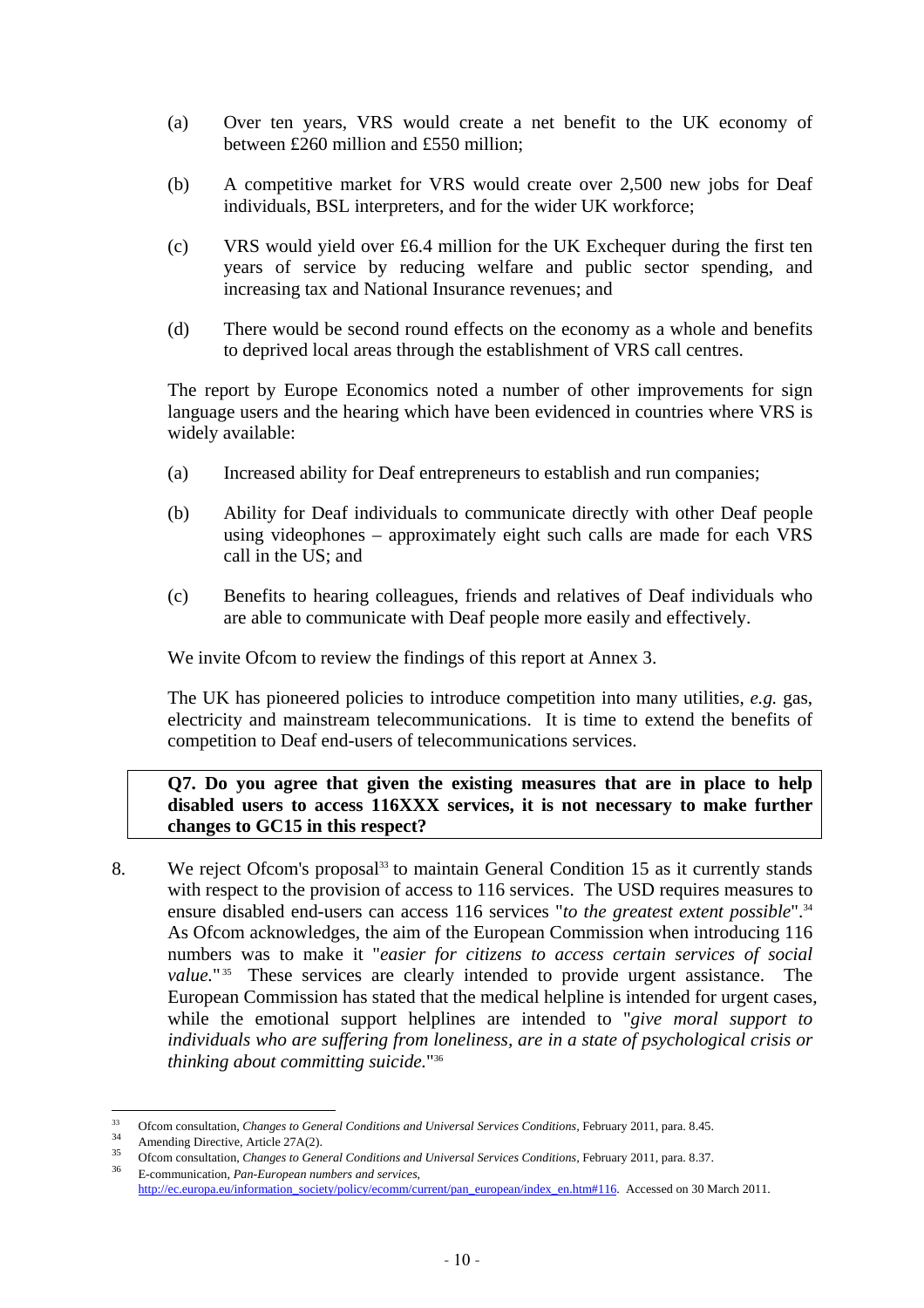Under current arrangements, Deaf people will only be able to access these services via the existing Text Relay service. In urgent situations where an end-user requires immediate assistance or advice, Text Relay simply does not allow the same fluidity of conversation. As highlighted in our comparison of methods of communication above,<sup>37</sup> communication via Text Relay does not take place in real time and does not provide fast access to interactive and expressive communication. This real time aspect was highlighted in a report by Opinion Leader for Ofcom earlier this year as "*the single most important feature of a communication service for people who were deaf or had speech difficulties.*"38

Given the urgent and sensitive nature of the communication intended to take place using the 116 helplines, providing such services only via Text Relay does not provide Deaf end-users with equivalent access to them for the following reasons:

- (a) **Language.** Text Relay requires BSL users to communicate in their second language, English. BSL is not simply signed English. As noted by Opinion Leader in its report for Ofcom, "*BSL is a language in its own right. Because BSL has its own conventions and limitations, it can shape thoughts and influence the expression of feelings in different ways from spoken and written English, especially if BSL is a person's first or only language.*"39 A BSL user communicating via Text Relay is effectively having to communicate in a nonnative, second language (written English). This severely restricts their ability to express emotions and feelings, which is vital in the context of an emotional support helpline. In situations where an end-user requires urgent medical or emotional assistance, the ability to express themselves and to receive advice via their first language is particularly important.
- (b) **Speed and fluency.** Services based on written communication are inevitably slower than voice communication and do not take place in real time. As highlighted above, the speed of communication via Text Relay is approximately 30 wpm and dependent on the typing skills of the end-user, while it is approximately 170 wpm for voice telephony and approximately 150 wpm for VRS. In urgent and sensitive situations, the ability to have a dialogue based on speed and fluency is vital to ensuring that the person giving the support services has complete information, quickly. Critical information may also need to be conveyed by the support services to the end-user, something which would no doubt be hampered significantly by the slow speed of Text Relay.

We therefore strongly recommend the introduction of VRS as the only technology which provides functionally equivalent access to telecommunications services to the UK's Deaf community and which overcomes the deficiencies of Text Relay, allowing Deaf end-users to take real advantage of these vitally important services.

 $37$ 

<sup>&</sup>lt;sup>37</sup> See Figure 1 at page 6, above.<br><sup>38</sup> Opinion Leader, *Ofcom Relay Services*, February 2011, p. 40.

<sup>39</sup> Opinion Leader, *Ofcom Relay Services*, February 2011, p.13.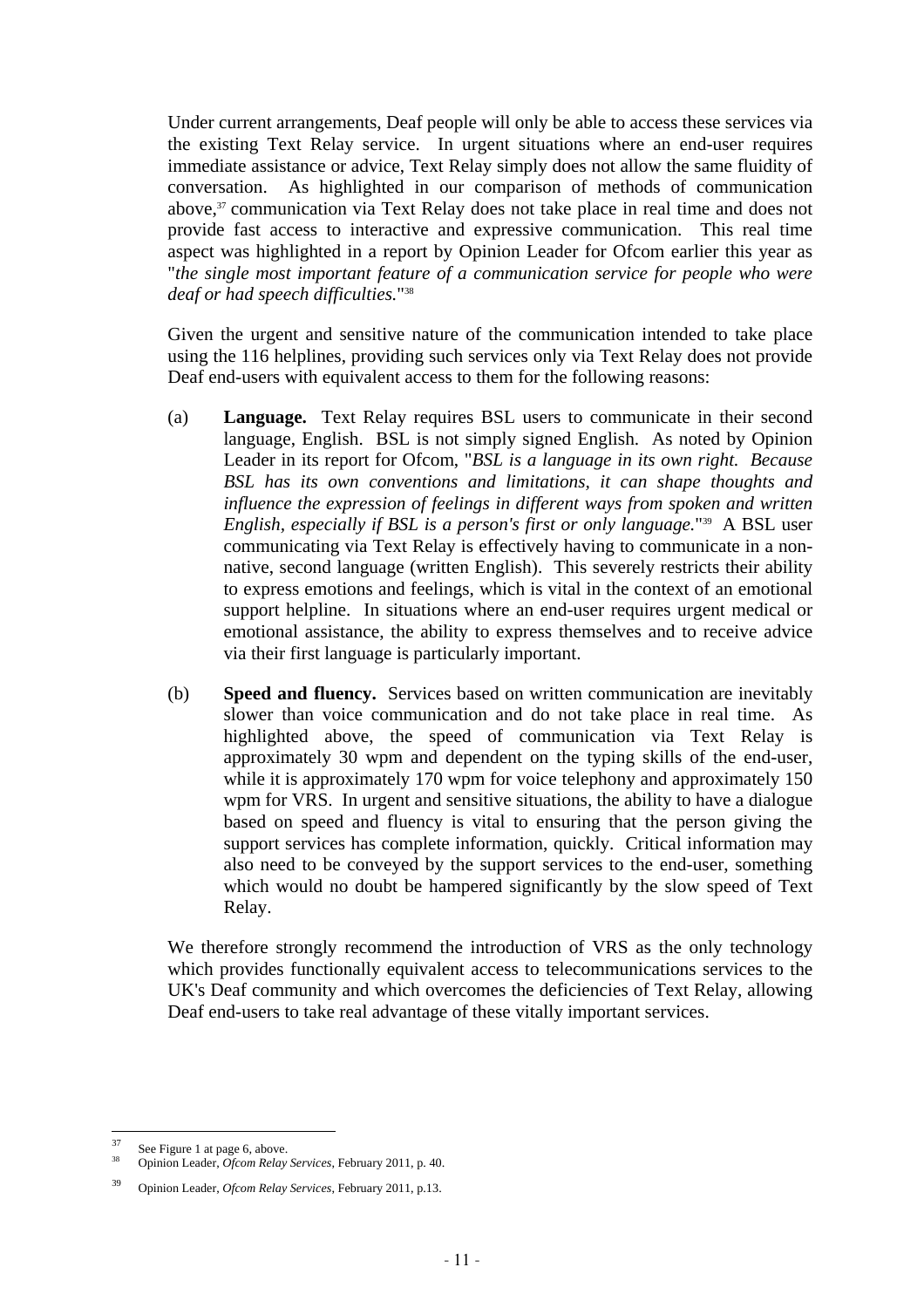For further information, please contact: **Paul Kershisnik** Chief Marketing Officer, Sorenson Communications, Inc 4192 South Riverboat Road Salt Lake City, UT 84123 United States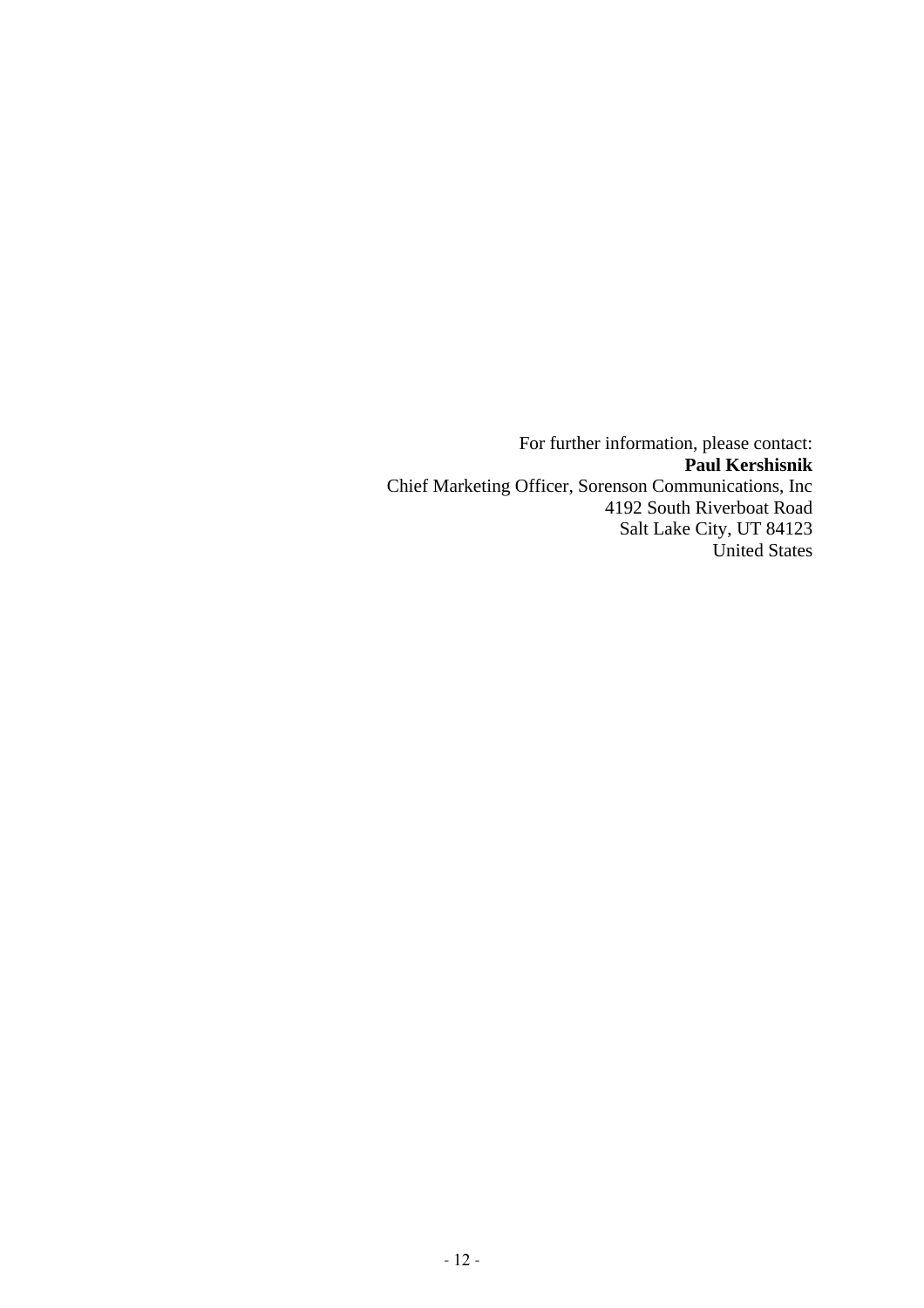# **ANNEX 1**

# **HOW VRS WORKS**

Video Relay Services (VRS) is a proven technology and has been universally available in the US for many years, provided by several operators.

VRS calls are placed in the home or at work. They are held over a standard broadband Internet connection through specially designed, easy-to-use, videophones connected to a TV monitor. The Deaf user sees a sign language interpreter on the monitor and signs to the interpreter, who then calls the hearing user via a standard telephone line and relays the conversation.

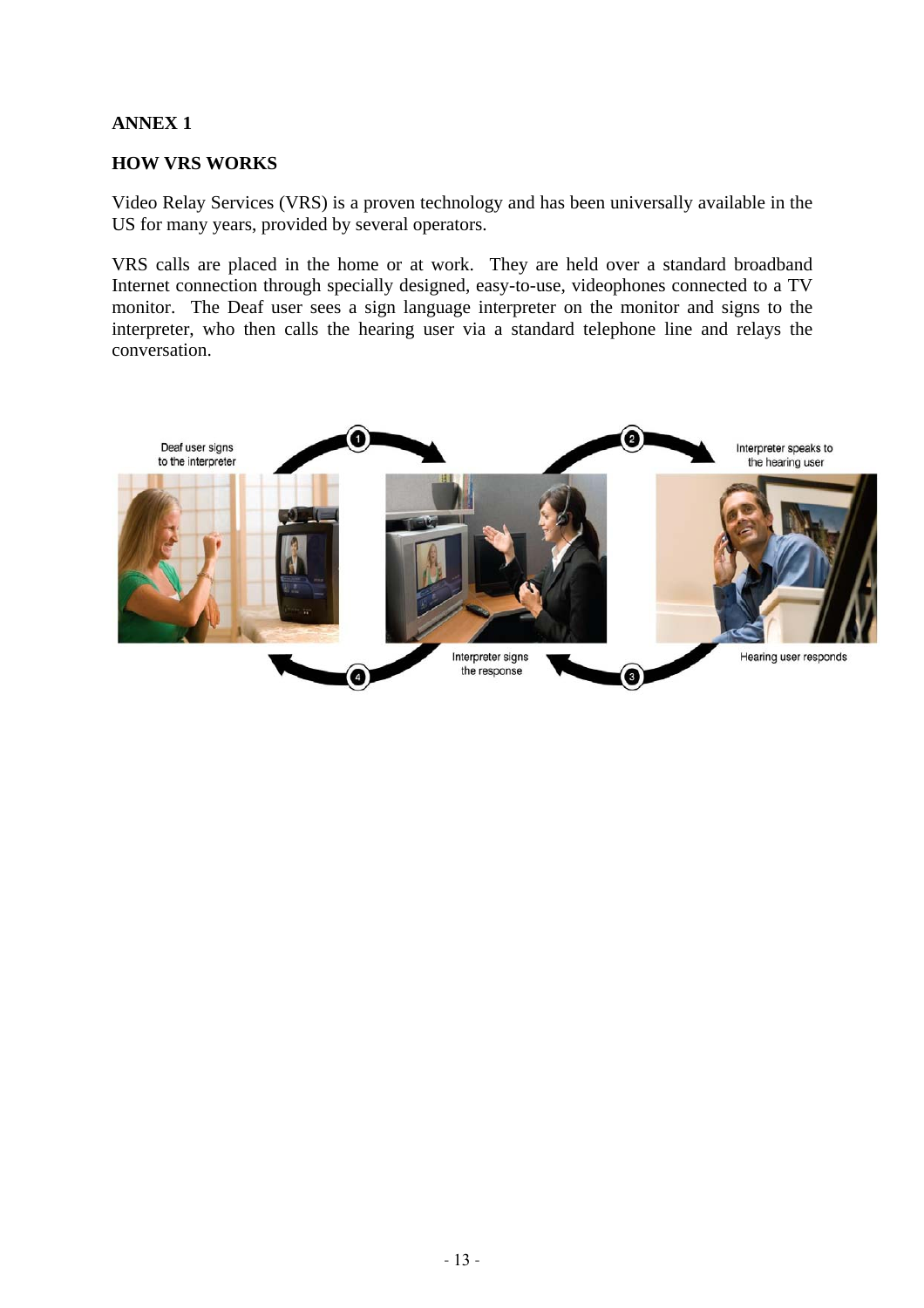**ANNEX 2** 

**CLIFFORD CHANCE LLP - A ROUTE THROUGH THE UK LEGISLATION TO A SUSTAINABLE FUNDING MODEL FOR VIDEO RELAY SERVICES (VRS)**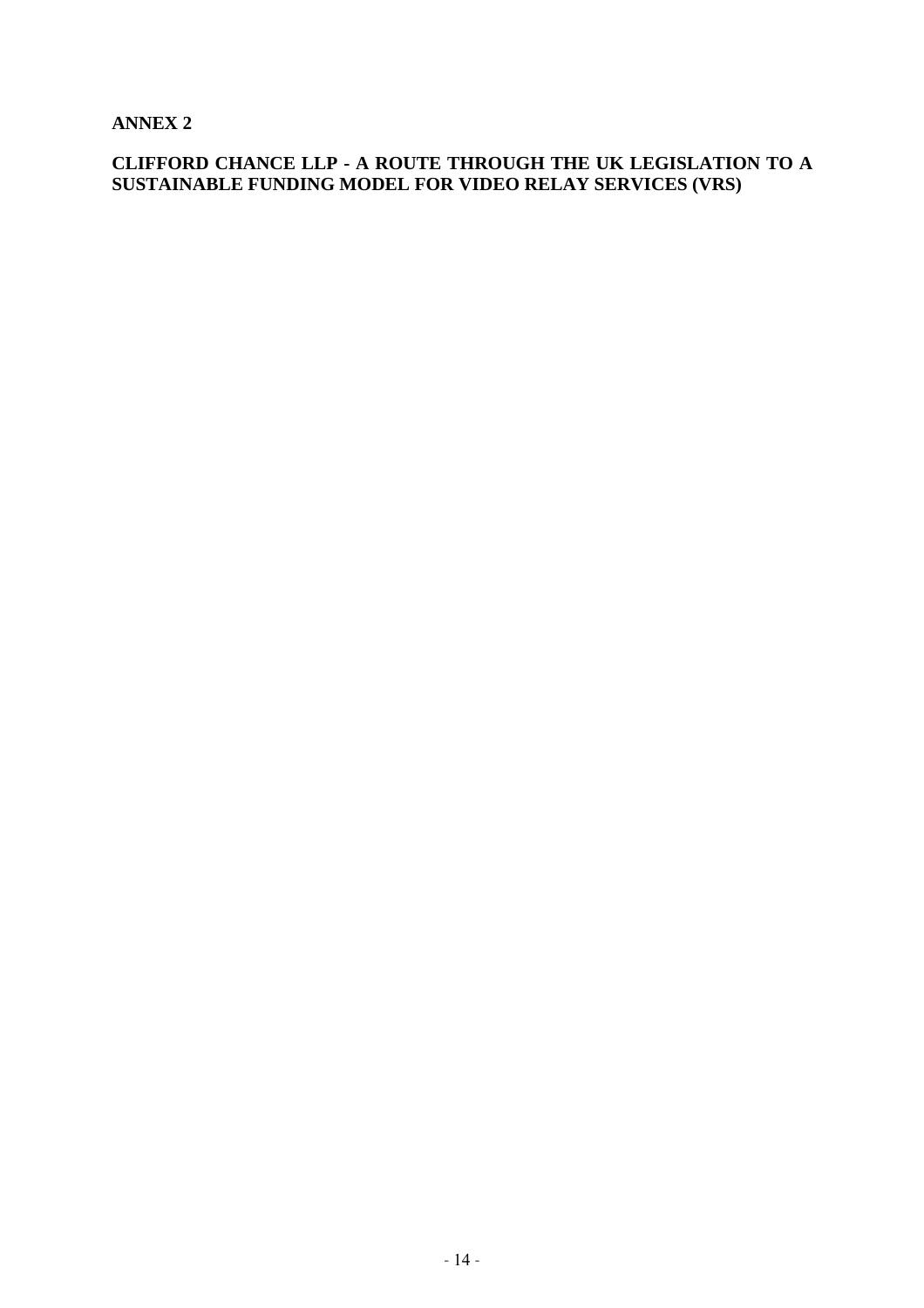# **A ROUTE THROUGH THE UK LEGISLATION TO A SUSTAINABLE FUNDING MODEL FOR VIDEO RELAY SERVICES (VRS)**

# **INTRODUCTION**

 $\overline{a}$ 

The European Electronic Communications Framework<sup>1</sup> establishes the legislative framework for telecommunications services across the EU. It is implemented at a national level in the UK by the Communications Act 2003. There is scope for the UK to implement video relay services (VRS) through minor amendments to the current legislative framework.

To introduce a system for the provision of universal VRS in the UK which (i) sets up a competitive market where providers of VRS compete to deliver the service for Deaf endusers, and (ii) provides a source of funding that enables these users to access VRS at any time and at a cost no greater than that of a normal voice call, the following options are available:

- Option 1 below sets out the legally / technically simplest route that is most likely to deliver the ideal competitive market conditions and funding mechanism
- Option 2 offers an alternative approach.

The following does not consider all of the legally possible permutations for providing VRS and, instead, focuses on models which accord as closely as possible with the vision set forth above.

# **OPTION 1 – DELIVERY OF RELAY SERVICES THROUGH THE STRUCTURE OF UNIVERSAL SERVICE**

• Step 1: Secretary of State amends the Universal Service Order (USO)

The Secretary of State may amend the USO to alter the definition of relay services so that it includes VRS as well as other relay services. We understand that a change of this kind is planned in order to future-proof the legislation.

While section  $6(2)(c)$  of the USO would remain the same, the definition of relay services should be amended to read:

"*(a) provides facilities for the receipt and translation of voice messages into text or British Sign Language (BSL) and/or text or BSL into voice messages, and the conveyance* 

<sup>1</sup> The framework comprises the following directives (as amended): the Framework Directive 2002/21/EC; the Access Directive 2002/19/EC; the Authorisation Directive 2002/20/EC; the Universal Service Directive 2002/22/EC; and the e-Privacy Directive 2002/58/EC.

CLIFFORD CHANCE LLP IS A LIMITED LIABILITY PARTNERSHIP REGISTERED IN ENGLAND AND WALES UNDER NUMBER OC323571. THE FIRM'S REGISTERED OFFICE AND PRINCIPAL PLACE OF BUSINESS IS AT 10 UPPER BANK STREET, LONDON, E14 5JJ. A LIST OF THE NAMES OF THE MEMBERS AND THEIR PROFESSIONAL QUALIFICATIONS IS OPEN TO INSPECTION AT THIS OFFICE. THE FIRM USES THE WORD "PARTNER" TO REFER TO A MEMBER OF CLIFFORD CHANCE LLP OR AN EMPLOYEE OR CONSULTANT WITH EQUIVALENT STANDING AND QUALIFICATIONS. THE FIRM IS REGULATED BY THE SOLICITORS REGULATION AUTHORITY.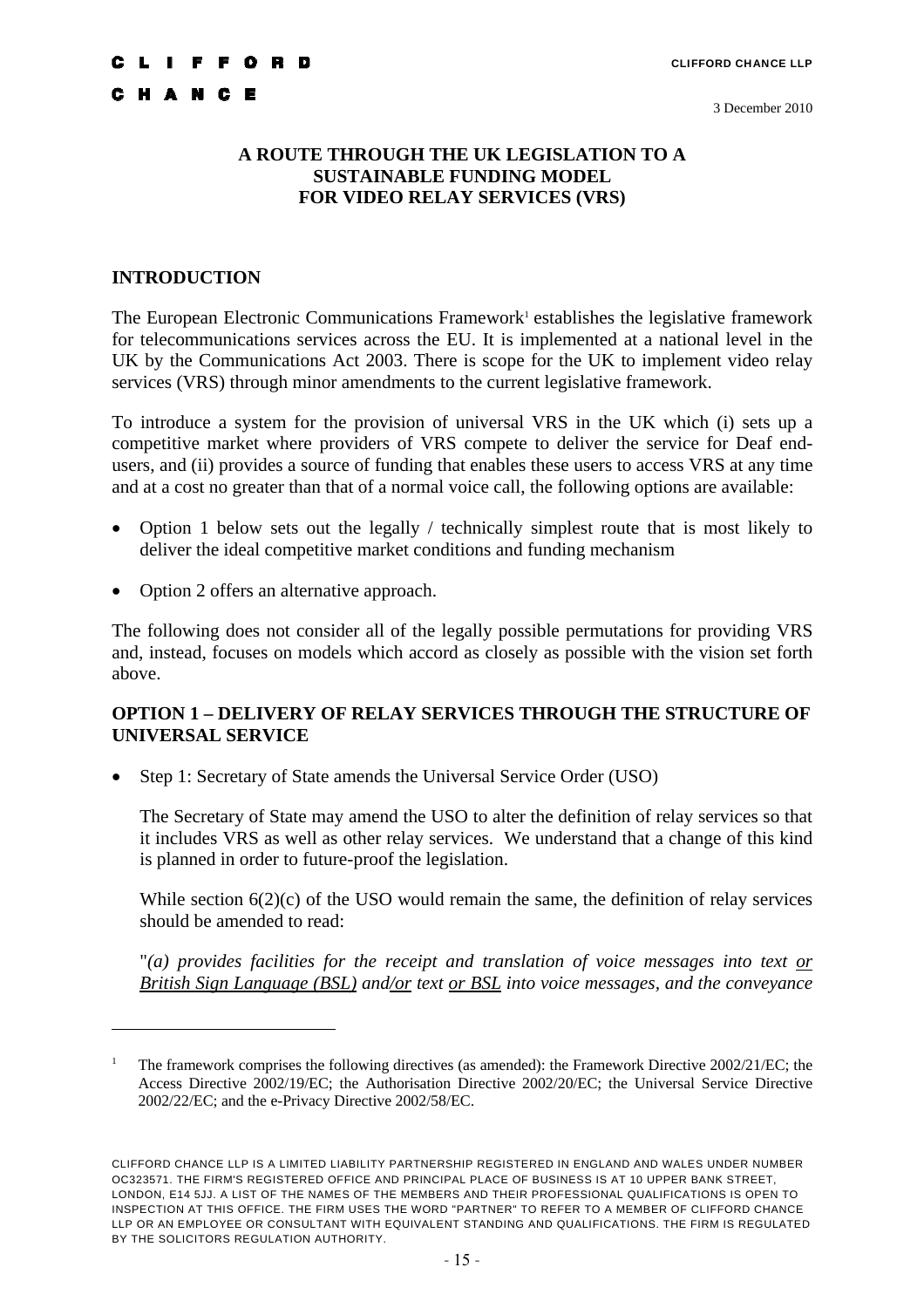*of that text, BSL or voice message to the text, video or audio phone of subscribers of a person providing a publicly available telephone service; and* 

*(b) has been approved as a text relay service by OFCOM.*"

The definition of "textphone" in the USO will also need to be deleted to allow for the widest range of terminal equipment to be used to access relay services.

• Step 2: Ofcom designates specific Universal Service Providers (USPs) to provide relay services

*Invite applications:* Ofcom has the power to designate USPs under the Communications Act 2003. These providers must be "communications providers".<sup>2</sup> Communications providers include providers of an "electronic communications service"3 – defined as "*a service consisting in, or having as its principal feature, the conveyance by means of an electronic communications network of signals, except in so far as it is a content service.*" 4 This definition could include relay services companies since they are, by providing relay services, sending signals down an electronic communications network to provide a service and are not providing content. Such providers should *a priori* not be excluded from being USPs.<sup>5</sup>

*Choose providers:* Ofcom is obliged to regulate for a procedure to designate USPs that is efficient, objective and transparent, as well as non-discriminatory.<sup>6</sup> In addition, Article 8 of the Universal Service Directive (USD) and its accompanying recitals offer guidance on how to make this designation.<sup>7</sup> They emphasise that the current approach taken by Ofcom in its designation of BT and Kingston as USPs need not be adhered to in an era of enhanced competition and choice in the telephony market.

Article 8 notes that Member States may designate different providers for different elements of universal service.

Recital 14 to Article 8 notes that: "*The development of greater competition and choice provide more possibilities for all or part of the universal service obligations to be provided by undertakings other than those with significant market power. Therefore, universal service obligations could in some cases be allocated to operators demonstrating the most cost-effective means of delivering access and services, including by competitive or comparative selection procedures.*"

- 6 Communications Act 2003, section 66(7).
- 7 USD, Article 8(1): *"Member States may designate different undertakings or sets of undertakings to provide different elements of universal service and/or to cover different parts of the national territory."*

 $\overline{2}$ Communications Act 2003, section 66(2).

<sup>3</sup> Communications Act 2003, section 405(1).

<sup>4</sup> Communications Act 2003, section 32(2).

<sup>5</sup> USD Article 8(2): *"When Member States designate undertakings in part or all of the national territory as having universal service obligations, they shall do so using an efficient, objective, transparent and nondiscriminatory designation mechanism, whereby no undertaking is a priori excluded from being designated."*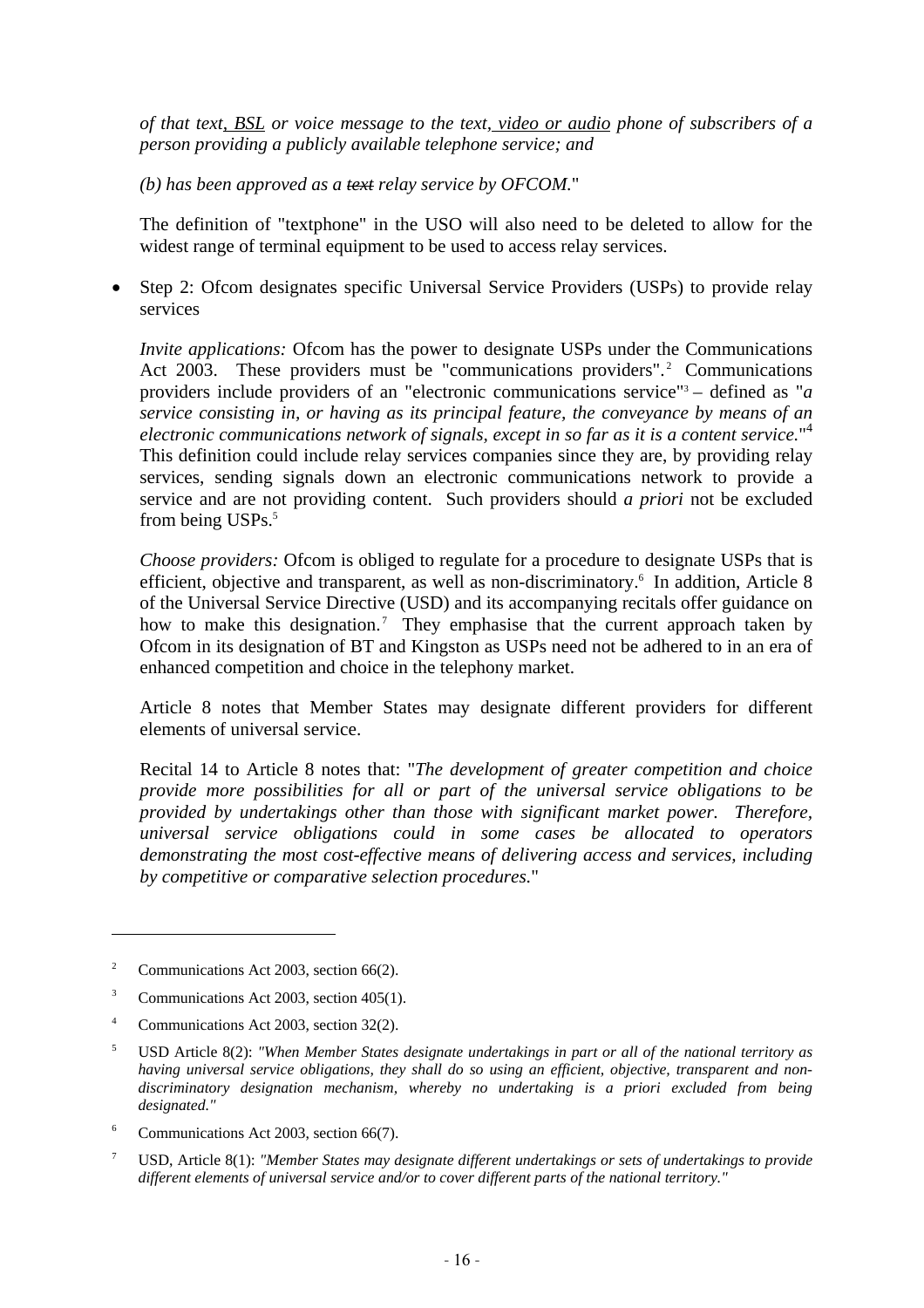Accordingly, it would be open to Ofcom (and indeed corresponds well with the USD) to designate a number of relay service providers as USPs that meet the requisite minimum specifications and offer value for money. An efficient, objective and transparent procedure would be for Ofcom to:

- $\triangleright$  put out a tender setting out minimum specifications for companies wishing to provide relay services; and
- $\triangleright$  designate multiple providers by means of a dutch auction to set the lowest cost at which they would be willing to meet the specifications. The cost per-minute for such services could then be set at the lowest rate offered by any single provider or, alternatively, the lowest rate at which a certain number of providers (*e.g.* three) are willing to provide a given type of relay service.
- Step 3: Funding options

Having designated one or more providers as USPs for relay services Ofcom has two options as regards funding:

- ¾ *Establish a fund:* it is likely that the universal service conditions would represent an "unfair burden" on the USPs (particularly specialist providers of relay services). However, Ofcom has the power to establish a fund (Universal Service Fund) to which telecommunications companies provide monies in order to fund this "unfair burden". 8 USPs would draw on the fund at the cost they agreed to in step 2 in accordance with the number of minutes they provide to disabled end-users.<sup>9</sup> The scope of the fund, its administrative body and the basis of contribution would all be open to Ofcom to determine under its powers in section 71 of the Communications Act 2003.10
- ¾ *Allow USPs to recover costs directly*: the USPs designated by Ofcom as providers of relay services could recover their per-minute costs at the rate set under step 2, directly from telecommunications companies whose users make use of the service. The method has precedent in the current Designation of BT as the provider of text relay, where BT is allowed to recoup its costs from other providers according to the use made of the service by their customers.<sup>11</sup> The principle difference would be that the cost per-minute would already have been fixed by Ofcom's tender and dutch auction.
- Step 4: Review the Designation periodically

To ensure that relay services are provided at the lowest cost and to ensure that new competitors can enter the market, Ofcom could perform a review of the Designation of USPs on a regular basis (*e.g.* every five years).<sup>12</sup> It would be open to Ofcom to run a new

<sup>8</sup> Communications Act 2003, section 71.

<sup>9</sup> This offers a method for the distribution of funds that is "objective and transparent" and enhances competition, Communications Act 2003, section 71(6) (a) and (c).

<sup>&</sup>lt;sup>10</sup> Also see the authority in Articles 12 and 13 of the USD.

<sup>&</sup>lt;sup>11</sup> "Designation of BT and Kingston as Universal Service Providers, and the specific universal service conditions", p. 49.

<sup>&</sup>lt;sup>12</sup> Communications Act 2003, section 66(4) allows for such reviews.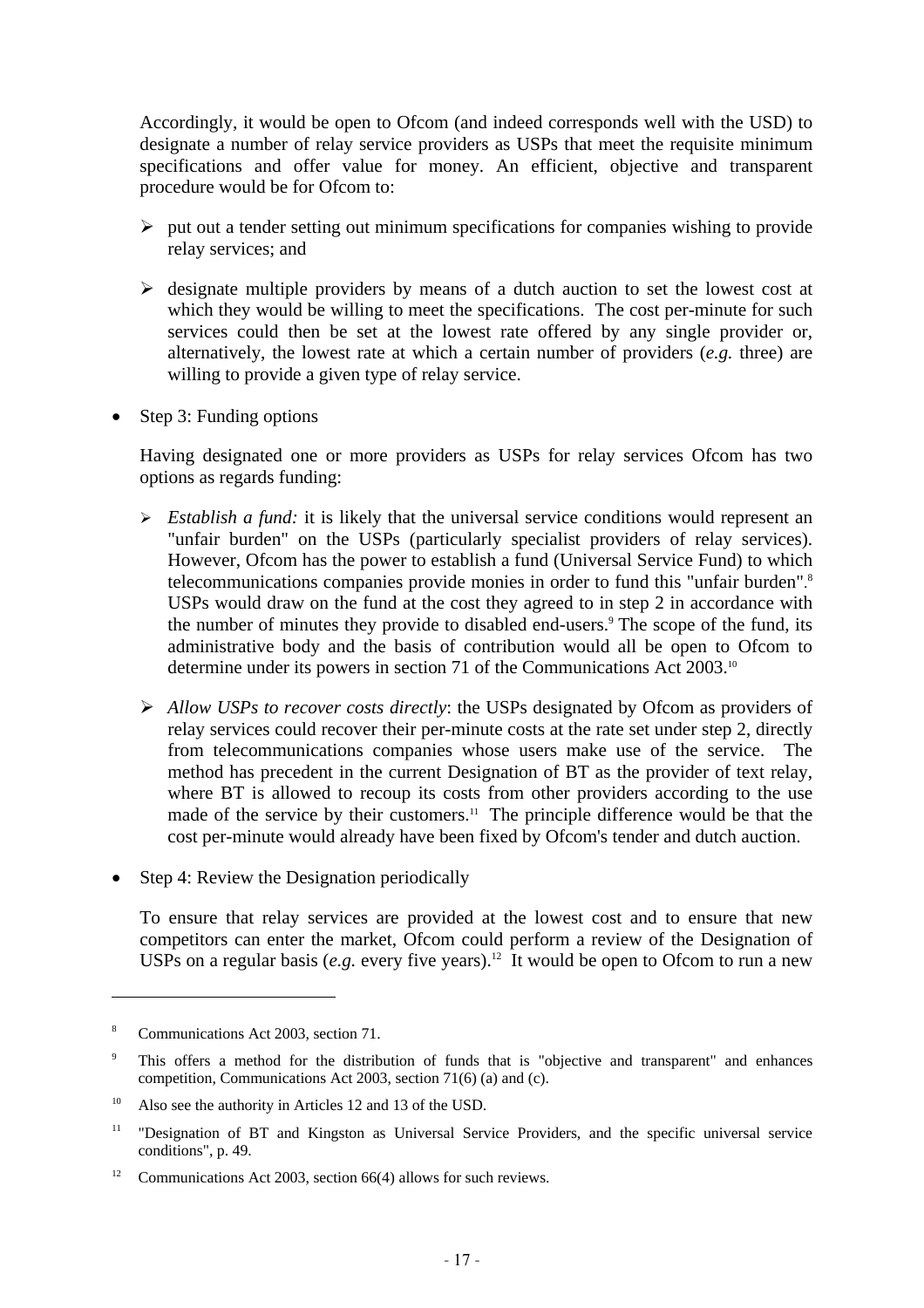dutch auction periodically to reassess the cost (and quality) of relay services to the Universal Service Fund or the telecommunications companies whose customers make use of the services.13

# **OPTION 2 – DELIVERY OF RELAY SERVICES THROUGH THE GENERAL CONDITIONS OF ENTITLEMENT**

• Step 1: Secretary of State amends the USO

The Secretary of State may amend the USO to alter the definition of relay services so that it includes VRS as well as other relay services. We understand that a change of this kind is planned in order to future-proof the legislation.

While section  $6(2)(c)$  of the USO would remain the same, the definition of relay services should be amended to read:

"*(a) provides facilities for the receipt and translation of voice messages into text or British Sign Language (BSL) and/or text or BSL into voice messages, and the conveyance of that text, BSL or voice message to the text, video or audio phone of subscribers of a person providing a publicly available telephone service; and* 

*(b) has been approved as a text relay service by OFCOM.*"

The definition of "textphone" in the USO will also need to be deleted to allow for the widest range of terminal equipment to be used to access relay services.

• Step 2: Ofcom amends the General Conditions of entitlement (the "General Conditions") to obligate the provision of relay services

The BIS consultation on the implementation of the revised framework envisages that the obligation in section 6 of the USO could be ensured by Ofcom either through the General Conditions imposed on all telecommunication companies or through the universal service obligations imposed on specific providers. We assume that this amendment would allow the provisions of section 6 (and the relevant definitions) to be implemented in full in the General Conditions.

• Step 3: Ofcom ensures a reliable service which meets a high specification

*Designation of approved providers*: Ofcom has the power and the duty to determine a fixed list of relay service providers which meet its specifications.<sup>14</sup> One method of doing this would be to tender for relay service providers, setting the minimum standards they must meet. Multiple providers could then be chosen by means of a dutch auction to set the lowest price at which they would be willing to meet the specifications in the tender. Ofcom's oversight would only need to cover the chosen providers rather than every telecommunications company.

<sup>13</sup> Communications Act 2003, section 66(5): "*The procedure to be followed in the case of every such review must be the procedure provided for in regulations made by OFCOM.*"

<sup>&</sup>lt;sup>14</sup> USO, definitions.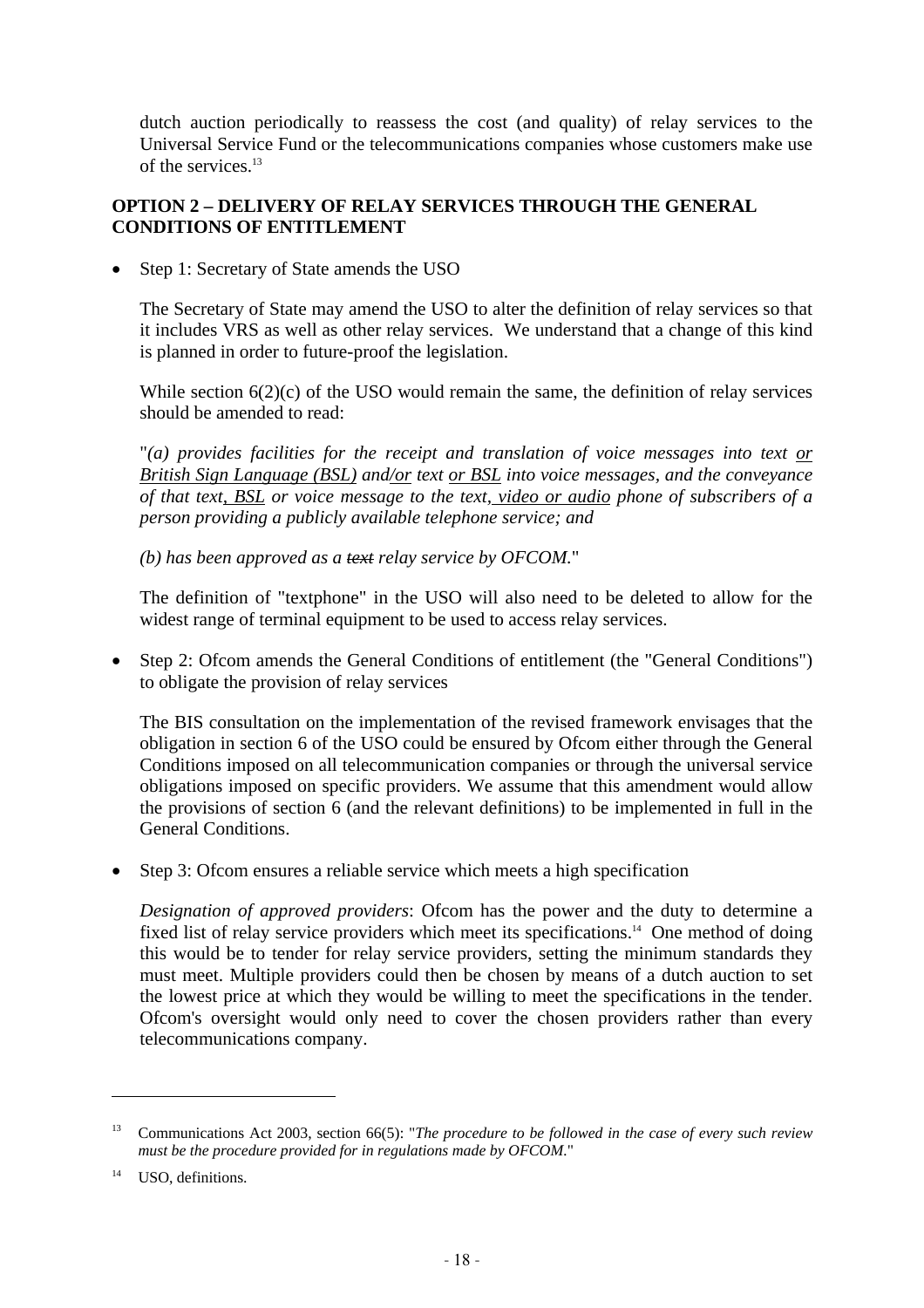- Step 4: Funding options
	- ¾ *Independently administered fund:* establish an independently administered fund to allow telecommunications companies to meet their obligations by paying into the fund. This, however, would require an amendment to the Communications Act 2003 to allow for a fund to be established for the purposes of funding certain obligations in the General Conditions.
	- ¾ *Billing telecommunications companies directly:* bill telecommunications companies individually for the minutes that their customers use the relay services provided by Ofcom approved providers.
- Step 5: Review the list of providers periodically

To ensure that relay services are provided at the lowest cost and to ensure that new competitors can enter the market, Ofcom could perform a review of the list of relay service providers on a regular basis (*e.g.* every five years). It would be open to Ofcom to run a new dutch auction periodically to reassess the cost (and quality) of relay services to the independently administered fund or the telecommunications companies whose customers make use of the services.

# **THE EFFECT OF ARTICLE 12 OF THE AUTHORISATION DIRECTIVE**

The USD and its accompanying recitals contemplate a number of possible funding models to facilitate the provision of universal service. Indeed, the USD provides specific authorisation for national regulators to impose charges to share "the cost of universal service obligations" as set out in Chapter II of the USD (including, under Article 7, the obligation to provide equivalent services to disabled end users).<sup>15</sup>

The recitals to the USD elaborate on the methods for funding Chapter II services and on what may not be funded by such methods. Recital 21, in particular, notes that, *"where a universal service obligation represents an unfair burden on an undertaking"*, it is *"reasonable for established net costs to be recovered from all users in a transparent fashion by means of levies on undertakings. Member States should be able to finance the net costs of different elements of universal service through different mechanisms, and / or to finance the net costs of some or all elements from either of the mechanisms or a combination of both."16*

 $\overline{a}$ 

*(a) to introduce a mechanism to compensate that undertaking for the determined net costs under transparent conditions from public funds; and/or* 

*(b) to share the net cost of universal service obligations between providers of electronic communications networks and services.* 

- *2. Where the net cost is shared under paragraph 1(b), Member States shall establish a sharing mechanism administered by the national regulatory authority or a body independent from the beneficiaries under the supervision of the national regulatory authority....."*
- <sup>16</sup> USD, Recital 21.

<sup>&</sup>lt;sup>15</sup> USD, Article 13

*<sup>&</sup>quot;1. Where, on the basis of the net cost calculation referred to in Article 12, national regulatory authorities find that an undertaking is subject to an unfair burden, Member States shall, upon request from a designated undertaking, decide:*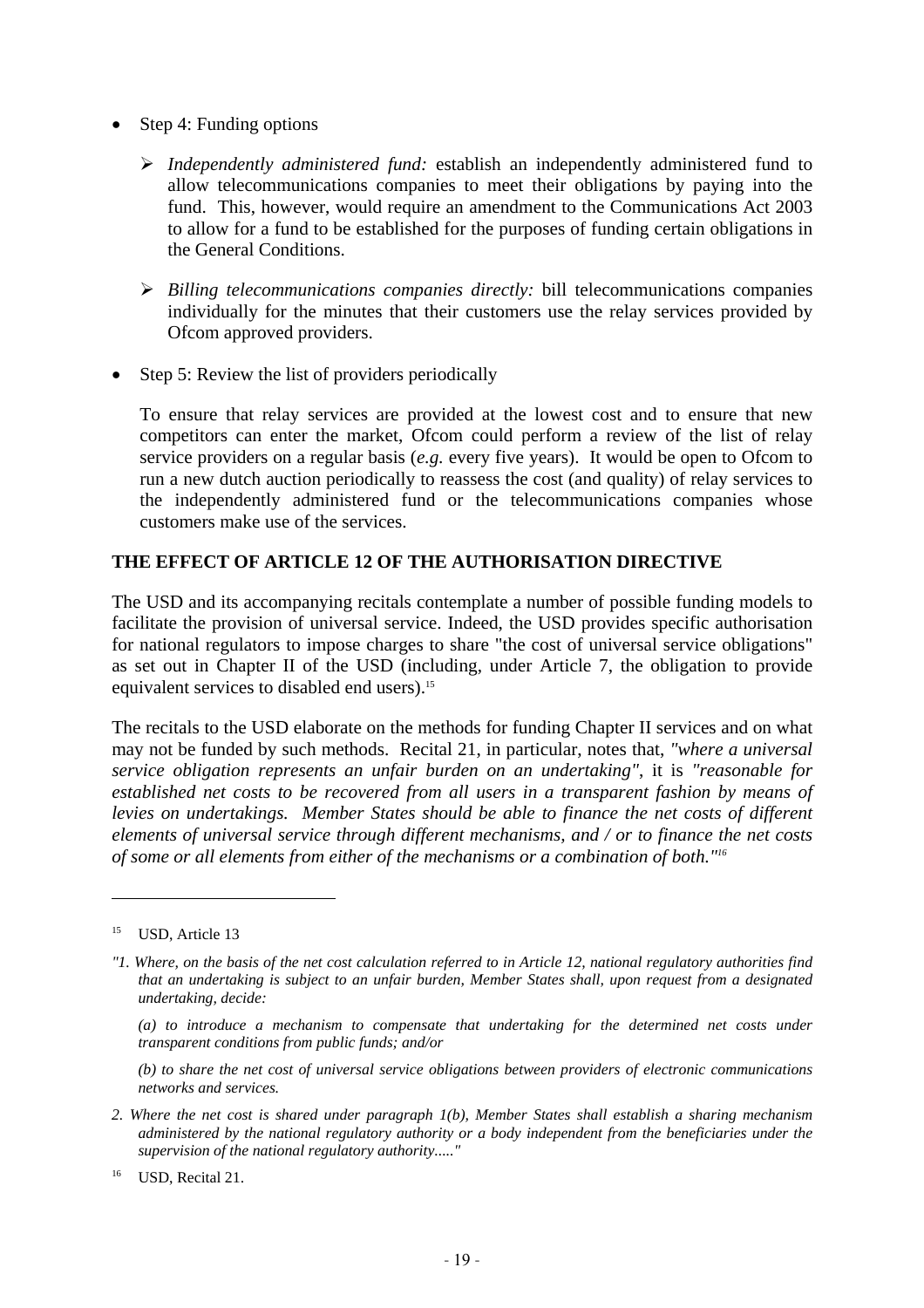Recital 21 goes on to state, however, that "*Any funding mechanism should ensure that market participants only contribute to the financing of universal service obligations and not to other activities which are not directly linked to the provision of the universal service obligations.*"

There is therefore clear authority for the imposition of a variety of funding models under the USD. However, the European Commission has, in recent infringement proceedings against France and Spain, interpreted Article 12 (Administrative charges) of the Authorisation Directive extremely broadly, to bring it into conflict with the provisions of the USD.<sup>17</sup>

Article 12 stipulates that "*Any administrative charges imposed on [telecommunications] undertakings... shall: a) in total, cover only the administrative costs...*" incurred in the provision and enforcement of regulation.

Following the reasoning of the Commission strictly, it would seem that it regards any levy imposed on telecommunications providers as being contrary to Article 12 unless it solely relates to administrative costs.

Article 12 of the Authorisation Directive should not be interpreted in such a broad way. Indeed, under the Commission's interpretation, Article 12 would deprive Article 8 of the USD of any validity. As such, although there remains some risk of infringement proceedings being initiated by the Commission in the context of implementing a funding model for relay services, the risk is only moderate. Indeed, were the interpretation of Article 12 to come before the Court of Justice of the European Union in this context, the Court would be expected to uphold the validity of the provisions of the USD.

<sup>&</sup>lt;sup>17</sup> Commission Press Release **IP/10/1211:** "the charges in France and Spain, which were introduced in order *to compensate for the loss of revenue from paid advertising on public TV channels, are incompatible with EU telecoms rules. Under these rules (in particular Article 12 of the telecoms Authorisation Directive (2002/20/CE)), charges can be levied on telecoms operators to cover only certain administrative and regulatory costs (mainly authorisations and regulatory functions) and should be objective, transparent and proportionate. Moreover, interested parties must also be consulted in an appropriate manner of any amendments to charges applied to telecoms operators."*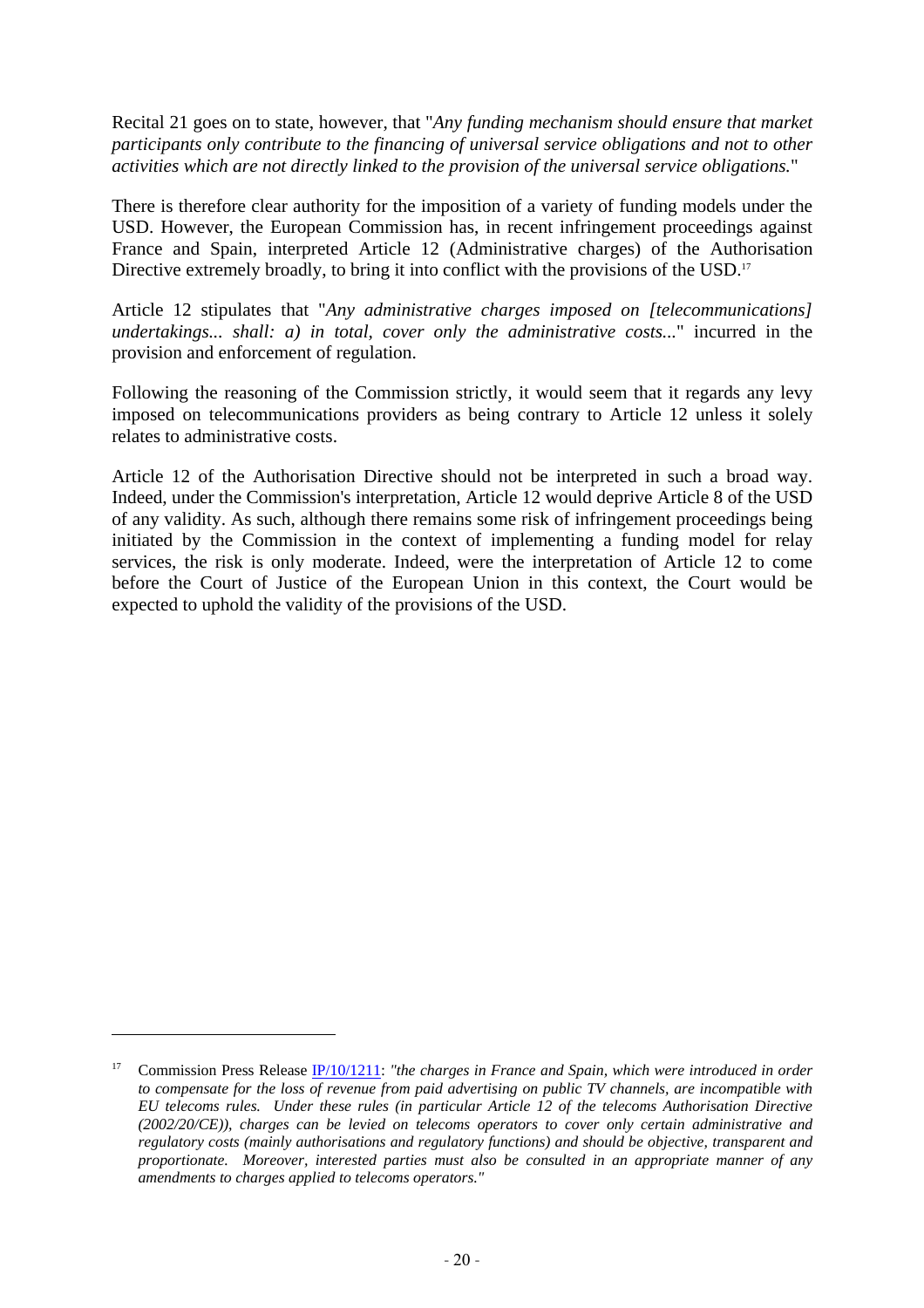# Implementing relay services through amendments to UK legislation

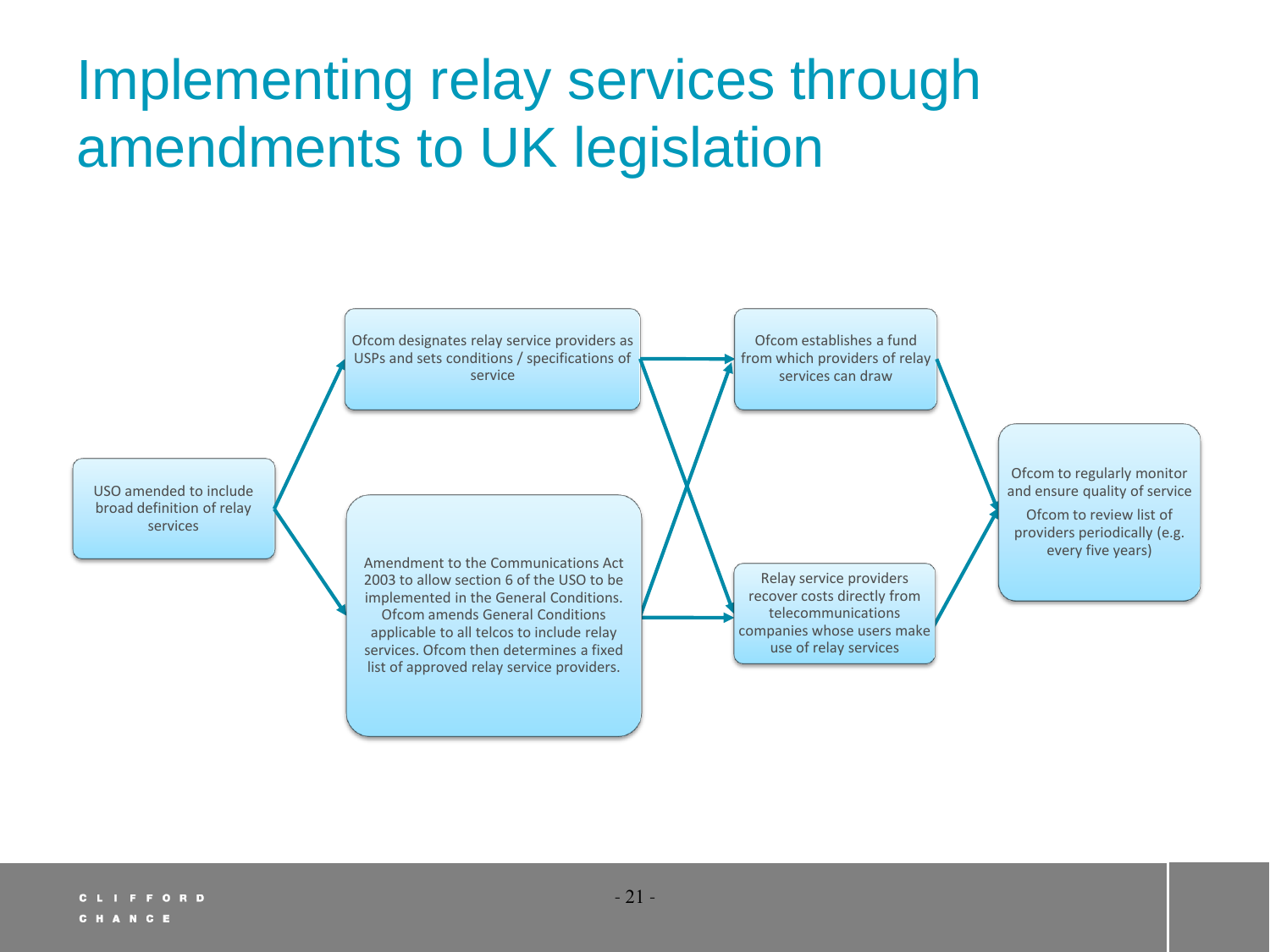# **ANNEX 3**

# **EUROPE ECONOMICS – VIDEO RELAY SERVICES IN THE UK**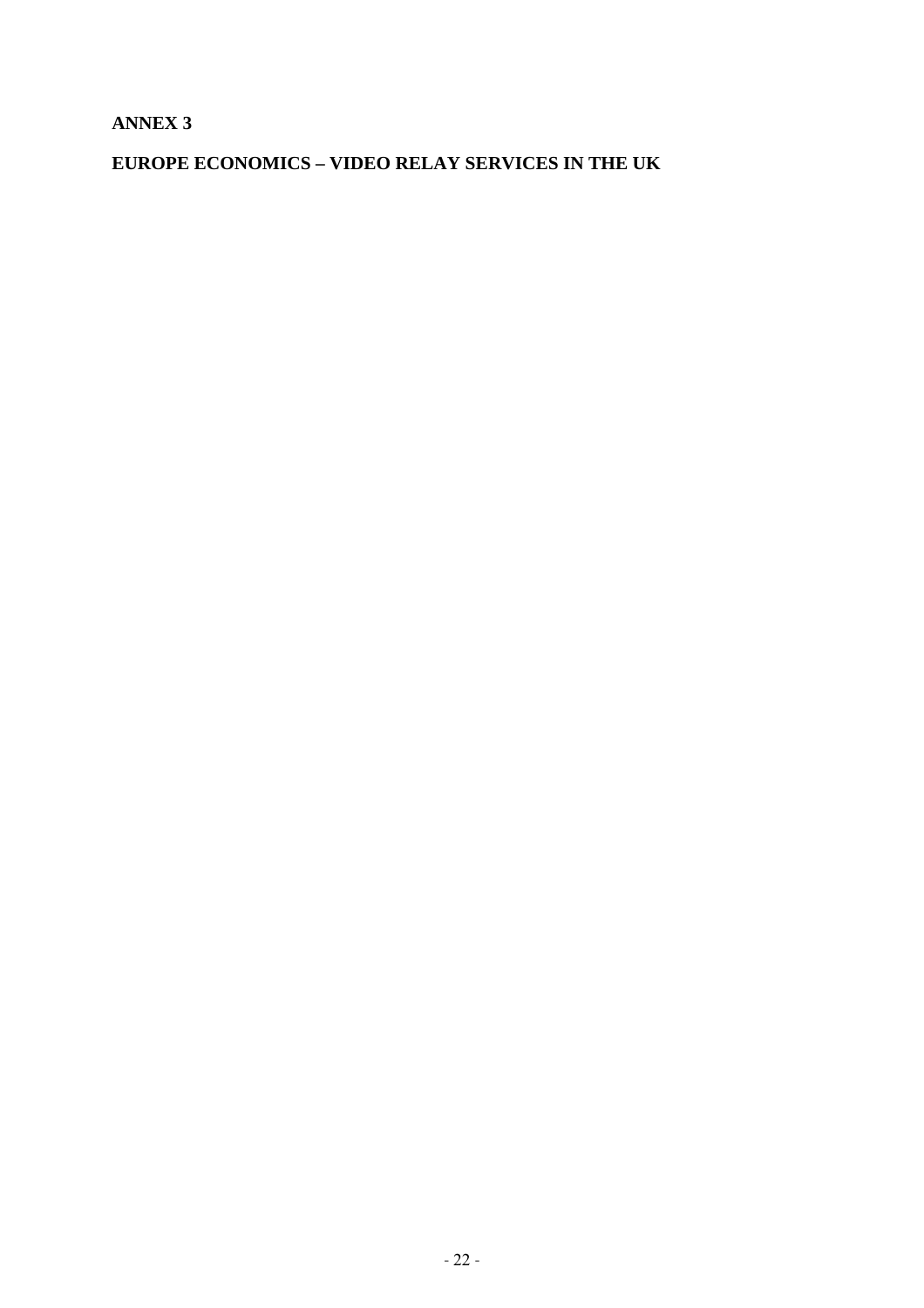**Video Relay Services in the UK** 

**Europe Economics Chancery House 53-64 Chancery Lane London WC2A 1QU Tel: (+44) (0) 20 7831 4717 Fax: (+44) (0) 20 7831 4515 www.europe-economics.com** 

**31 January 2011**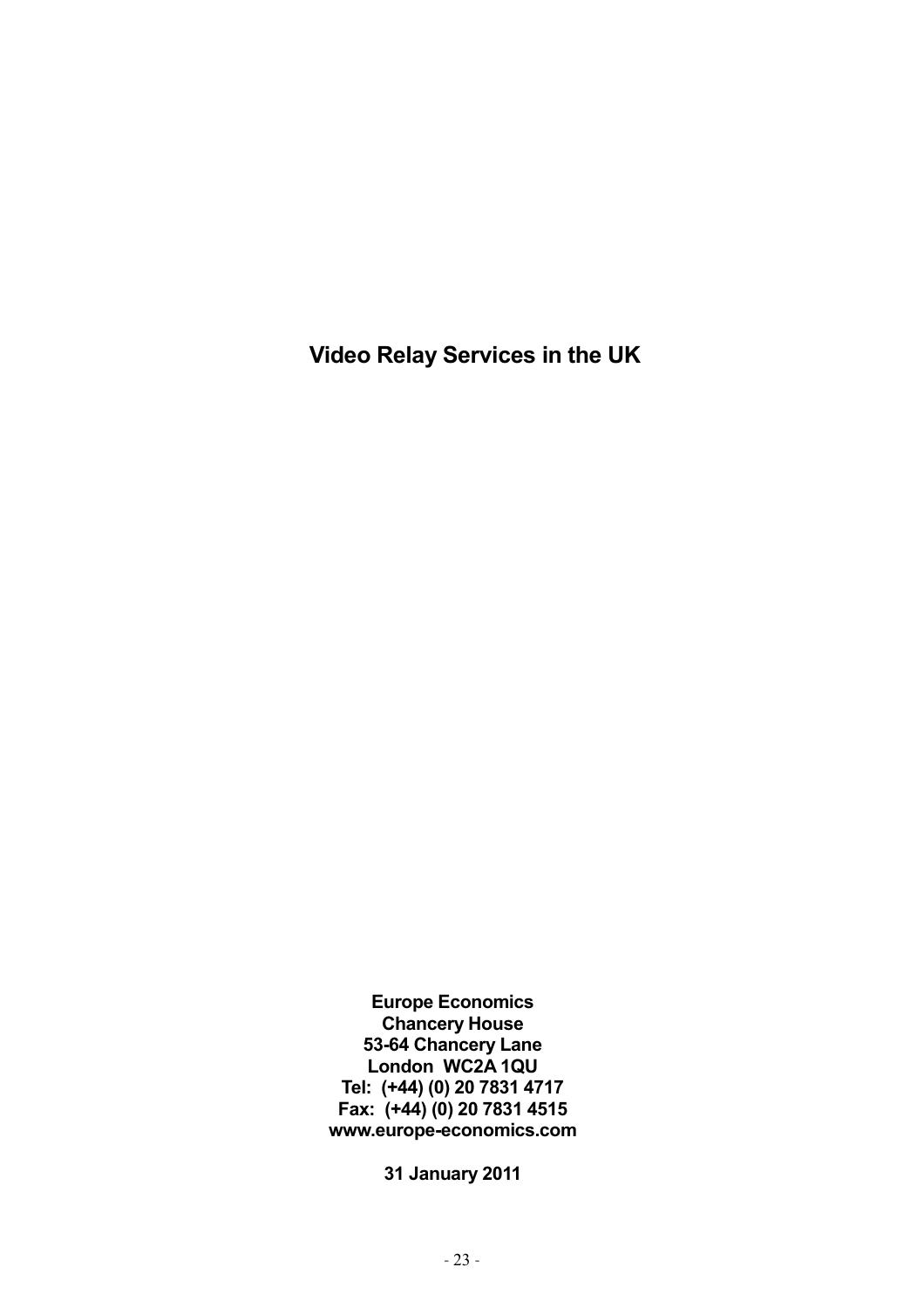# **TABLE OF CONTENTS**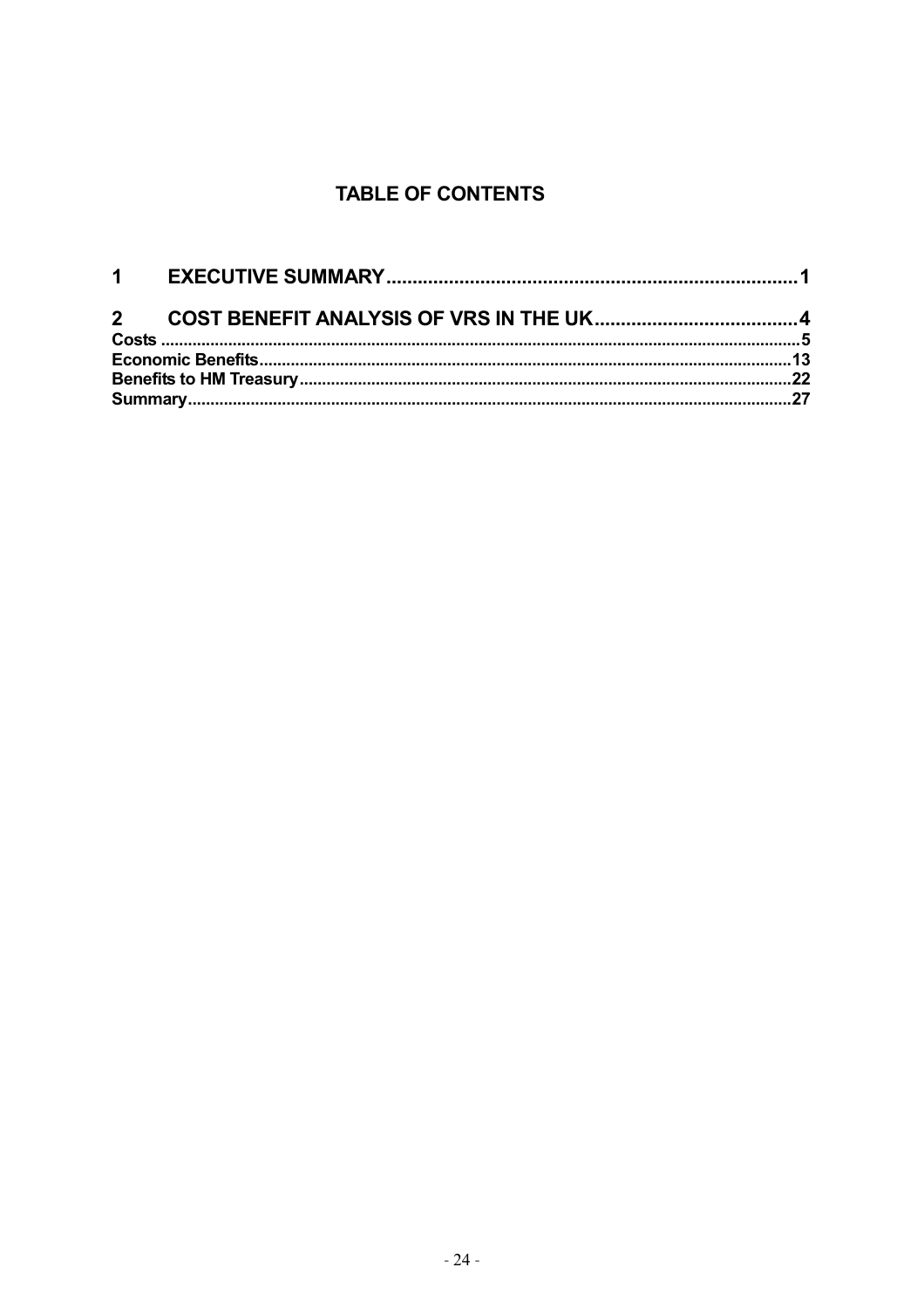-

# **1 EXECUTIVE SUMMARY**

- 1.1 A Video Relay Service (VRS) allows sign language users to communicate with hearing people, via a sign language interpreter, using videophones and similar technologies. At industry level, VRS has enabled an estimated 250,000 American Sign Language users to access US telecommunications in a way that is functionally equivalent to the access enjoyed by hearing individuals.
- 1.2 Sorenson considers that VRS could deliver significant benefits to British Sign Language (BSL) users in the UK and has commissioned Europe Economics to provide a quantitative analysis of the costs and benefits of introducing VRS.
- 1.3 Europe Economics conducted an independent analysis of the potential costs and benefits of VRS for the UK as a whole, not just the costs and benefits that would arise from Sorenson's participation in a UK market for VRS. The analysis is based in part on data provided by Sorenson and also on data uncovered during desk research undertaken by Europe Economics.
- 1.4 A conservative approach has been taken so as not to overstate the potential benefits of the service. For instance, we assume that 38,000 BSL users would access VRS in the UK, a figure that is below some estimates of the number of fluent users of BSL in the UK.<sup>1</sup>
- 1.5 The provision of VRS in the UK would not only benefit BSL users but also hearing individuals. VRS calls can be initiated by either a hearing individual or a BSL user so that the service would allow hearing individuals to contact a Deaf friend, relative or colleague with greater ease and at lower cost than is possible at present.
- 1.6 Specific benefits that are quantified in this report include improved productivity at work, increased employment and health benefits to BSL users. We also estimate the impact that the provision of VRS might have on transfers between individuals and the government, through taxes and welfare payments. Funded as we recommend, VRS could lead to savings for the taxpayer as a result of reduced unemployment and improved health of Deaf individuals.
- 1.7 A summary of the potential costs and benefits of VRS in the UK which it has been possible to express in monetary terms is presented in Table 1.1 below. It shows a significant net benefit.

<sup>1</sup> For example, Plum Consulting, in a 2009 report to Ofcom, estimated that there are approximately 50,000 to 70,000 fluent BSL users in the UK.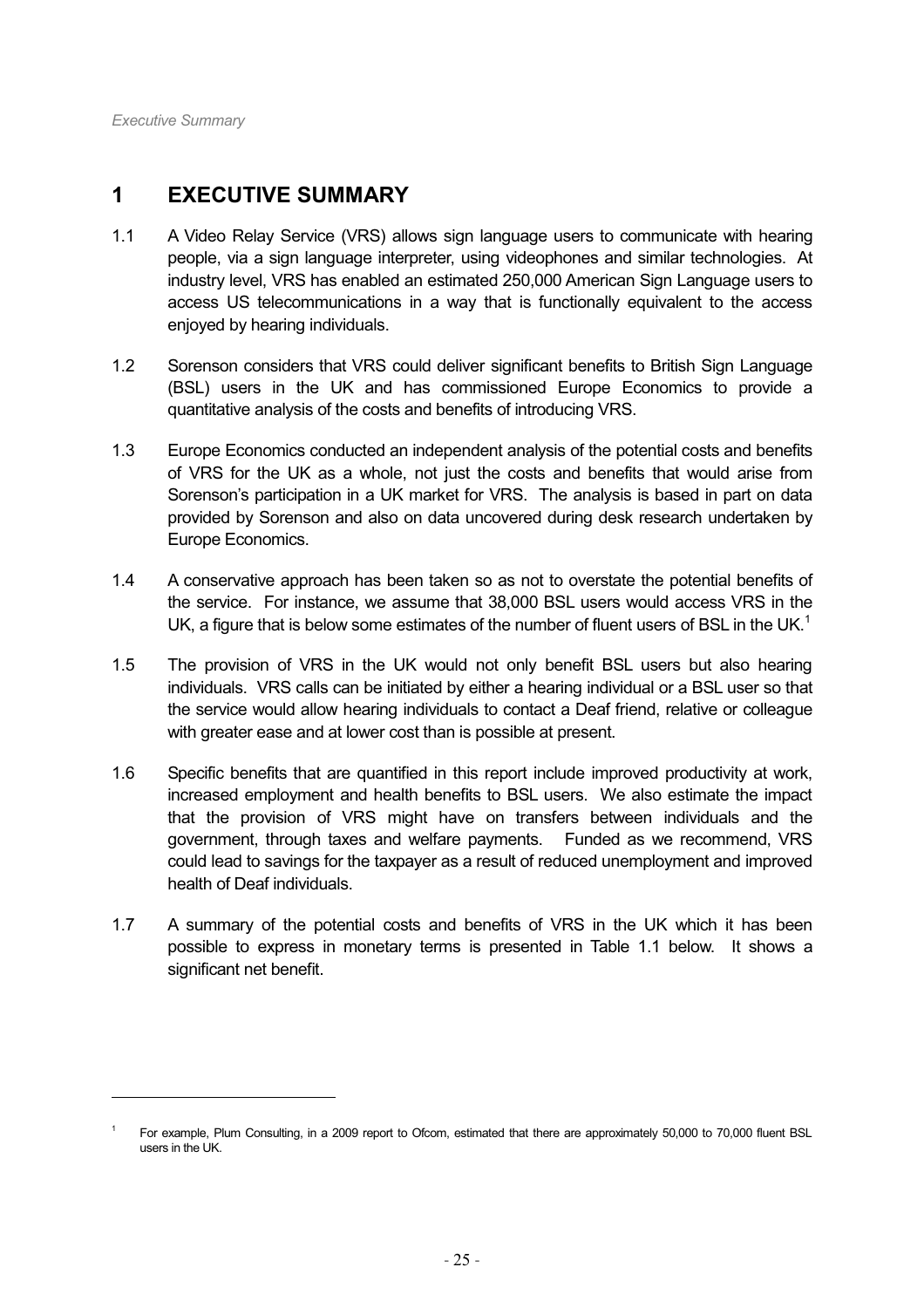|                                                | Present value over ten years       |                                    |  |
|------------------------------------------------|------------------------------------|------------------------------------|--|
|                                                | multiplier<br>Excluding<br>effects | multiplier<br>Including<br>effects |  |
| Costs - unit cost approach                     |                                    |                                    |  |
| <b>Total cost</b>                              | £785.7                             | £785.7                             |  |
| Costs - bottom-up approach                     |                                    |                                    |  |
| Contact centre setup                           | £6.3                               | £6.3                               |  |
| Head office setup                              | £2.0                               | £2.0                               |  |
| Recruitment                                    | £10.2                              | £10.2                              |  |
| Training                                       | £4.9                               | £4.9                               |  |
| Videophone provision                           | £60.6                              | £60.6                              |  |
| Contact centre ongoing (low)                   | £487.9                             | £487.9                             |  |
| Contact centre ongoing (high)                  | £575.6                             | £575.6                             |  |
| Head office ongoing (low)                      | £162.6                             | £162.6                             |  |
| Head office ongoing (high)                     | £191.9                             | £191.9                             |  |
| Total cost (low)                               | £734.5                             | £734.5                             |  |
| Total cost (high)                              | £851.5                             | £851.5                             |  |
| <b>Benefits</b>                                |                                    |                                    |  |
| Productivity                                   | £12.5                              | £12.5                              |  |
| Employment (direct, high)                      | £230.6                             | £230.6                             |  |
| Employment (direct, low)                       | £200.5                             | £200.5                             |  |
| Employment (multipliers)                       |                                    | £140.4                             |  |
| <b>Health benefits</b>                         | £898.5                             | £898.5                             |  |
| Total benefits, high                           | £1,141.6                           | £1,282.0                           |  |
| Total benefits, low                            | £1,111.6                           | £1,251.9                           |  |
| Net benefit (unit cost, high benefit)          | £356.0                             | £496.3                             |  |
| Net benefit (unit cost, low benefit)           | £325.9                             | £466.3                             |  |
| Net benefit (bottom-up, low cost high benefit) | £407.1                             | £547.4                             |  |
| Net benefit (bottom-up, high cost low benefit) | £260.1                             | £400.4                             |  |

# **Table 1.1: Monetised Economic Costs and Benefits of VRS**

*Note: Figures presented in the table may not sum to totals exactly because of rounding. Estimates are subject to a margin of uncertainty, as discussed in the text, but are presented to one decimal place for clarity.* 

1.8 The table above demonstrates that VRS would have a significant net benefit taking into account only those benefits that it has been possible to quantify. There are, however, numerous other benefits of VRS on which we have not been able to place a monetary value, including: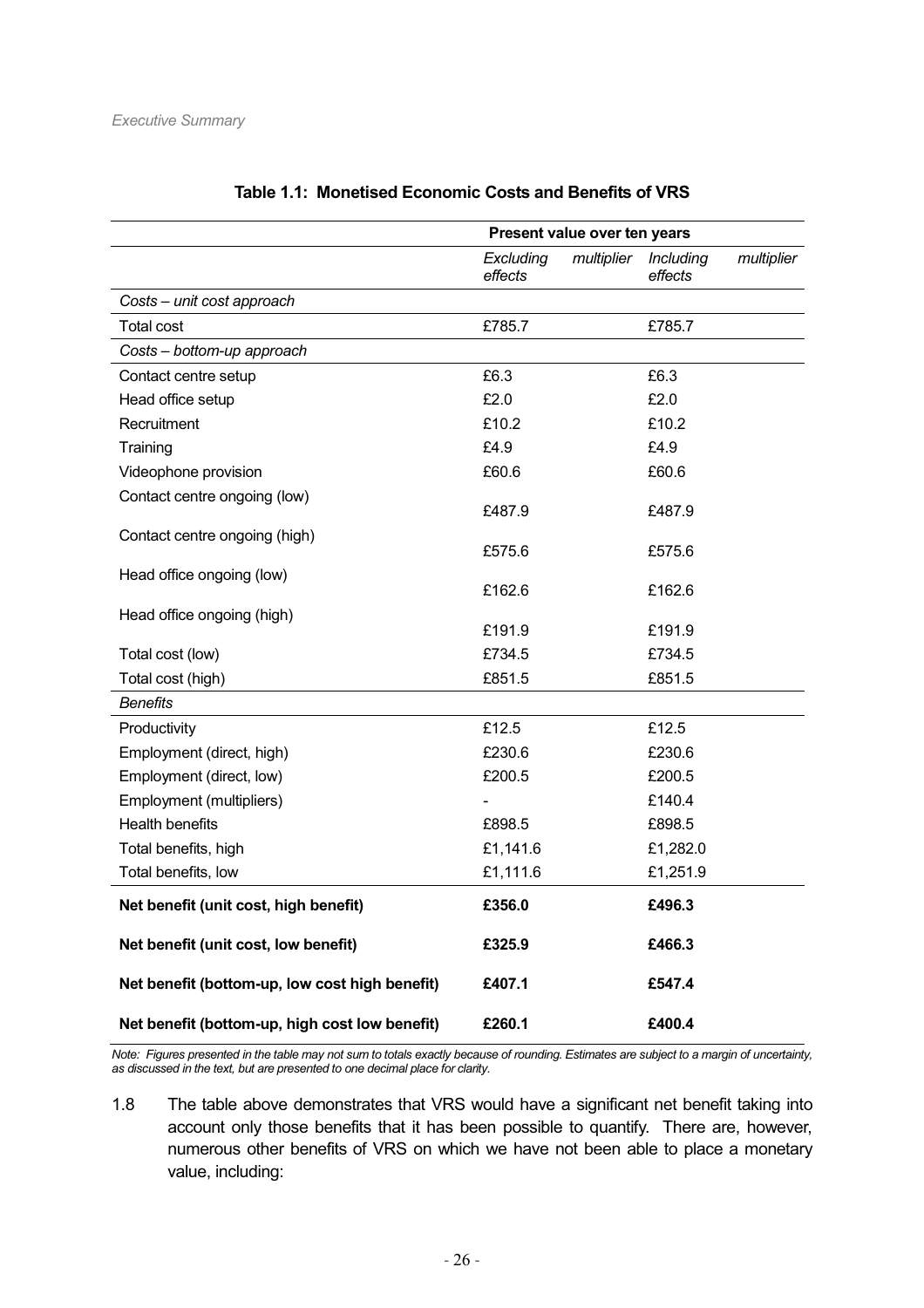- (a) benefits to hearing colleagues, friends and relatives of Deaf individuals that would be able to communicate with Deaf people more easily and effectively;
- (b) increased ability for Deaf entrepreneurs to establish and run companies;
- (c) improved ability for Deaf people to convey emotions and to be expressive in telecoms;
- (d) ability for Deaf individuals to communicate directly with other Deaf people using videophones — approximately eight such calls are made for each VRS call in the US;
- (e) improved self-confidence and increased independence for BSL users; and
- (f) reduced public sector spending on sign language interpreters.
- 1.9 Accounting for these benefits would further reinforce the conclusion that VRS would deliver a substantial net benefit to the UK economy.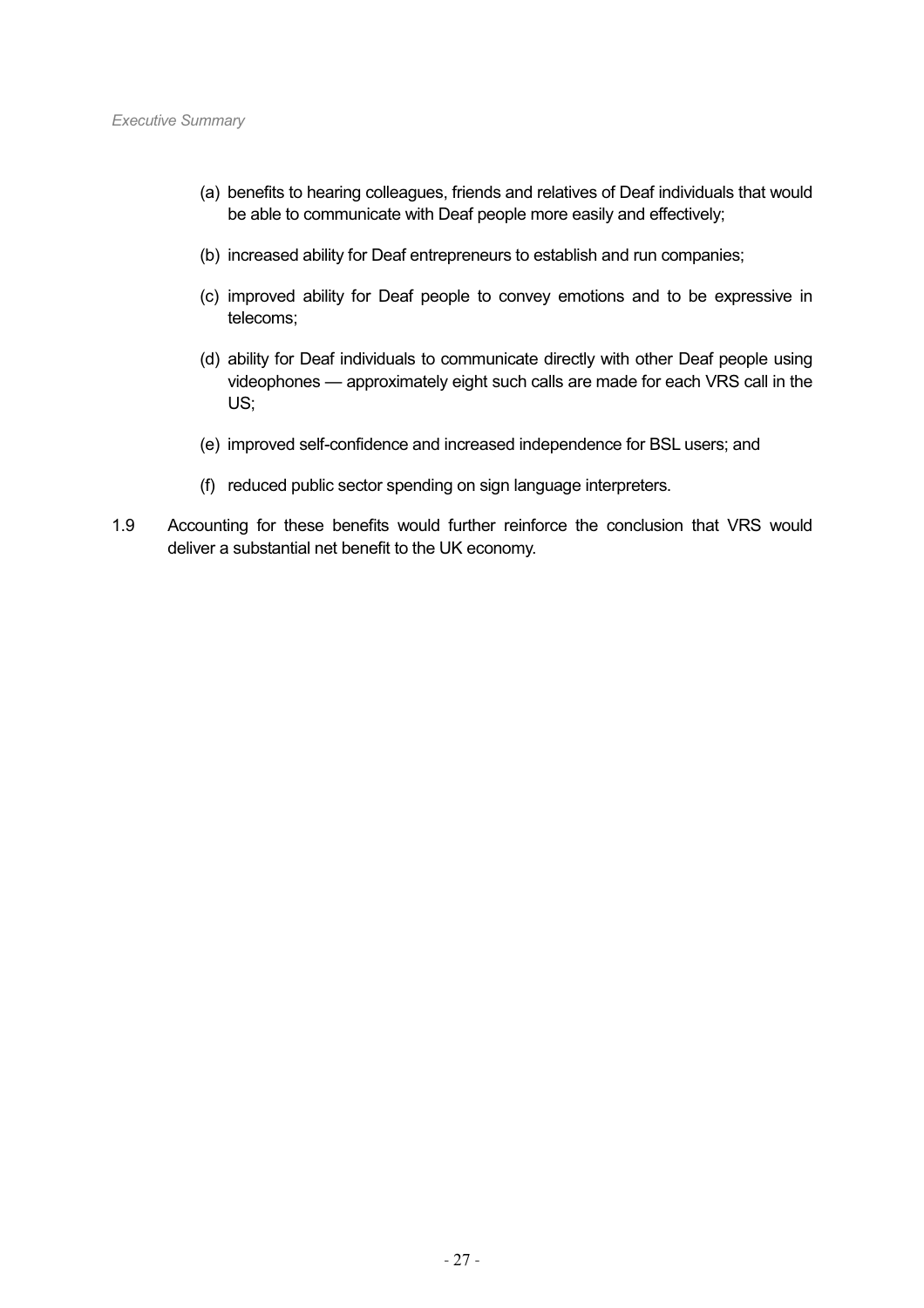# **2 COST BENEFIT ANALYSIS OF VRS IN THE UK**

- 2.1 A key purpose of this project is to provide a cost benefit analysis of VRS in the UK. Our approach to the cost benefit analysis has comprised desk research and the utilisation of information provided by Sorenson.
- 2.2 Before presenting cost and benefits estimates it is important to define two concepts that will be used throughout this section: present value and full time equivalence.

# *Present value*

- 2.3 We present costs and benefits in 'present value' terms over a forecast period of ten years. It is standard practice for policy decisions to be made on the basis of the net present value of the policy or initiative (i.e. present value of benefits minus present value of costs) where costs and benefits occur in different time periods.
- 2.4 Present values are calculated by 'discounting' future streams of costs and benefits. At the most basic level, the rationale for discounting is based on the principle that, in general, people would rather receive goods and services now rather than later. This is known as 'time preference'. The Treasury has recommended that a real (i.e. without inflation) discount rate of 3.5 per cent should be used when calculating present values and we use this value in our calculations.

# *Full time equivalence*

-

- 2.5 Full time equivalence is a measure of the number of hours that an individual is in employment relative to the number of hours worked by a full time employee. For example, if a full time employee works for 38 hours per week, an individual that works for 19 hours per week would have a full time equivalence of 0.5. Expressed differently, two workers employed for 19 hours each are equivalent to one full time employee.
- 2.6 Full time equivalence is important in the context of assessing the output gains arising from the provision of VRS in the UK. Indeed, the output gains of 10 full time employees would be twice that of 10 employees with a full time equivalent of 0.5. It is hence important to base some calculations on the rise in full time equivalent employment rather than the rise in the number of employees.
- 2.7 The Office of National Statistics has noted that there is "no agreed international definition as to the minimum number of hours in a week that constitute full-time or part-time work and the approach differs depending on the data source used".<sup>2</sup> In this work, we assume that a typical full-time employee works for 37.5 hours per week.

<sup>2</sup> See http://www.ons.gov.uk/about-statistics/user-guidance/lm-guide/concepts/employment/related-concepts/contractstatus/index.html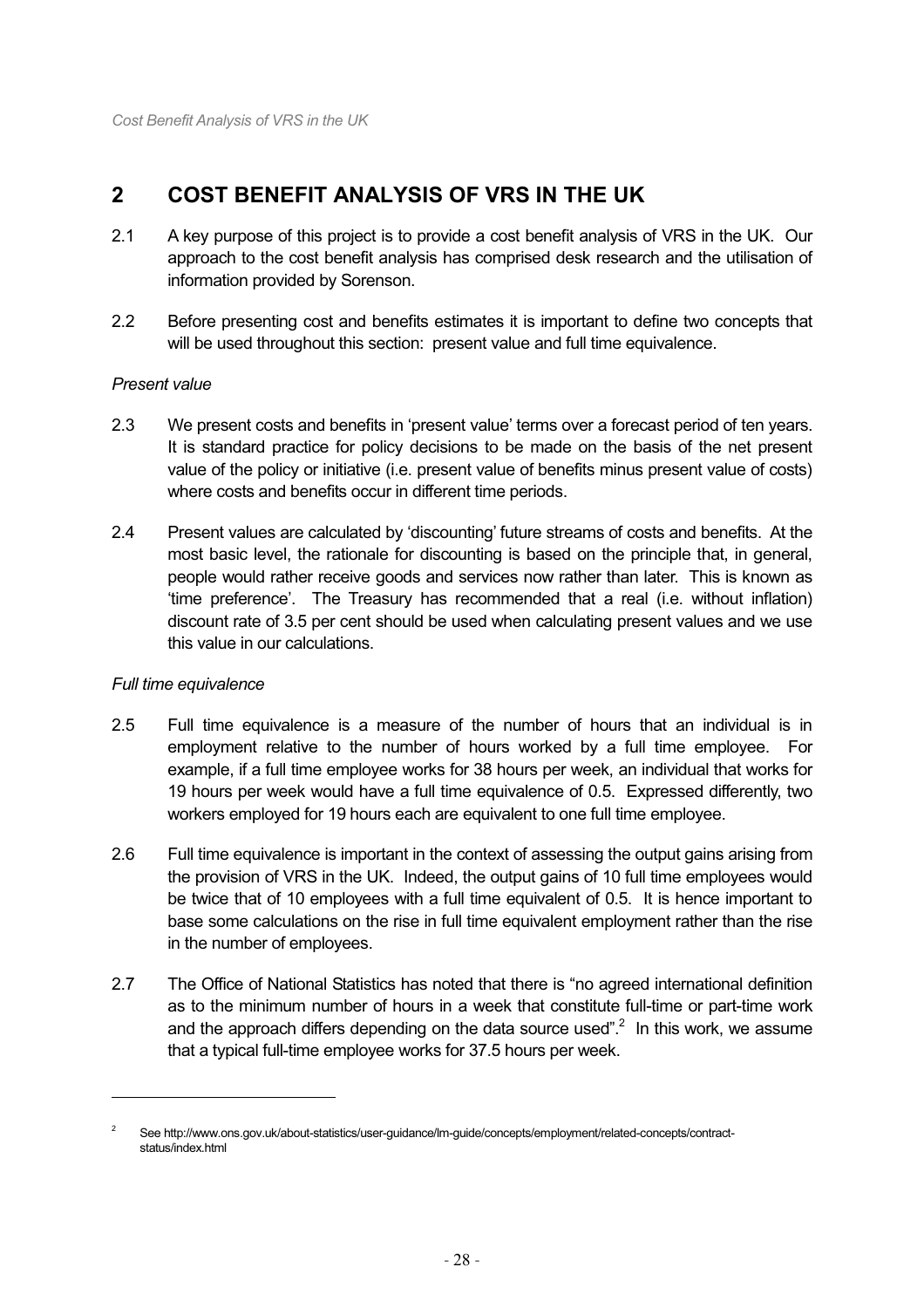# **Costs**

 $\overline{a}$ 

2.8 Previous estimates of the costs of providing VRS in the UK, discussed below, have focussed on the per-minute (unit) cost. To some extent, this approach to cost measurement is useful as it permits a comparison of the costs of different relay services, but there are certain drawbacks. In this paper, we first present a review of VRS unit cost estimates and then attempt to quantify the costs of providing the service using an alternative approach.

# **Unit cost estimates**

2.9 Estimated unit costs per minute of providing different relay services in the UK are presented in Table 2.1 below.

| Cost per minute $(E)$ |                    |                                          |                                           |  |
|-----------------------|--------------------|------------------------------------------|-------------------------------------------|--|
|                       | Estimate based on  | Estimate based on                        | Estimate based on                         |  |
|                       | UK information $3$ | US information <sup>4</sup><br>(\$1.4/E) | US information <sup>5</sup><br>(\$1.56/E) |  |
| Basic text relay      | 0.76               | 0.93                                     | 0.83                                      |  |
| Video relay           | $2.50^{a}$         | $2.85^{b}$                               | 2.56                                      |  |
| Captioned telephony   | 2.00 <sup>c</sup>  | 0.95                                     | 0.85                                      |  |

#### **Table 2.1: Unit costs of relay services**

*a - Assuming large scale operation; b - FCC estimate rather than actual compensation; c - Teletec estimate for small scale operation* 

- 2.10 It can be seen from the table above that the cost per minute of VRS is the greatest of the three relay services considered. However, this does not imply that the total cost of VRS would be greater than other relay methods because of differences in the number of words per minute that is possible with each relay service. Indeed, it has been reported that a conversation speed of 30 words per minute is possible with text-relay, compared with 150 words per minute with VRS and 170 words per minute with standard voice telephony.
- 2.11 The impact of conversation speed on service cost can be clearly illustrated by way of example, based on estimated costs for the UK. Consider a conversation of 300 words. Using text relay, this conversation would take ten minutes at a cost of £7.60 whereas the conversation would take two minutes at a cost of £5.00 using video relay.
- 2.12 The quality of conversation is also enhanced through the use of VRS as it allows for nuanced expression and increased ability to convey emotion.

<sup>3</sup> Plum Consulting report for Ofcom (2009), "Voice telephony services for deaf people", Page 23. Available at http://stakeholders.ofcom.org.uk/binaries/research/telecoms-research/voice\_telep.pdf.

Plum Consulting report for Ofcom (2009), "Voice telephony services for deaf people", Page 23. Available at http://stakeholders.ofcom.org.uk/binaries/research/telecoms-research/voice\_telep.pdf.

Europe Economics calculation, based on US estimates from the Plum report but updated with the current (18/08/2010) \$/£ exchange rate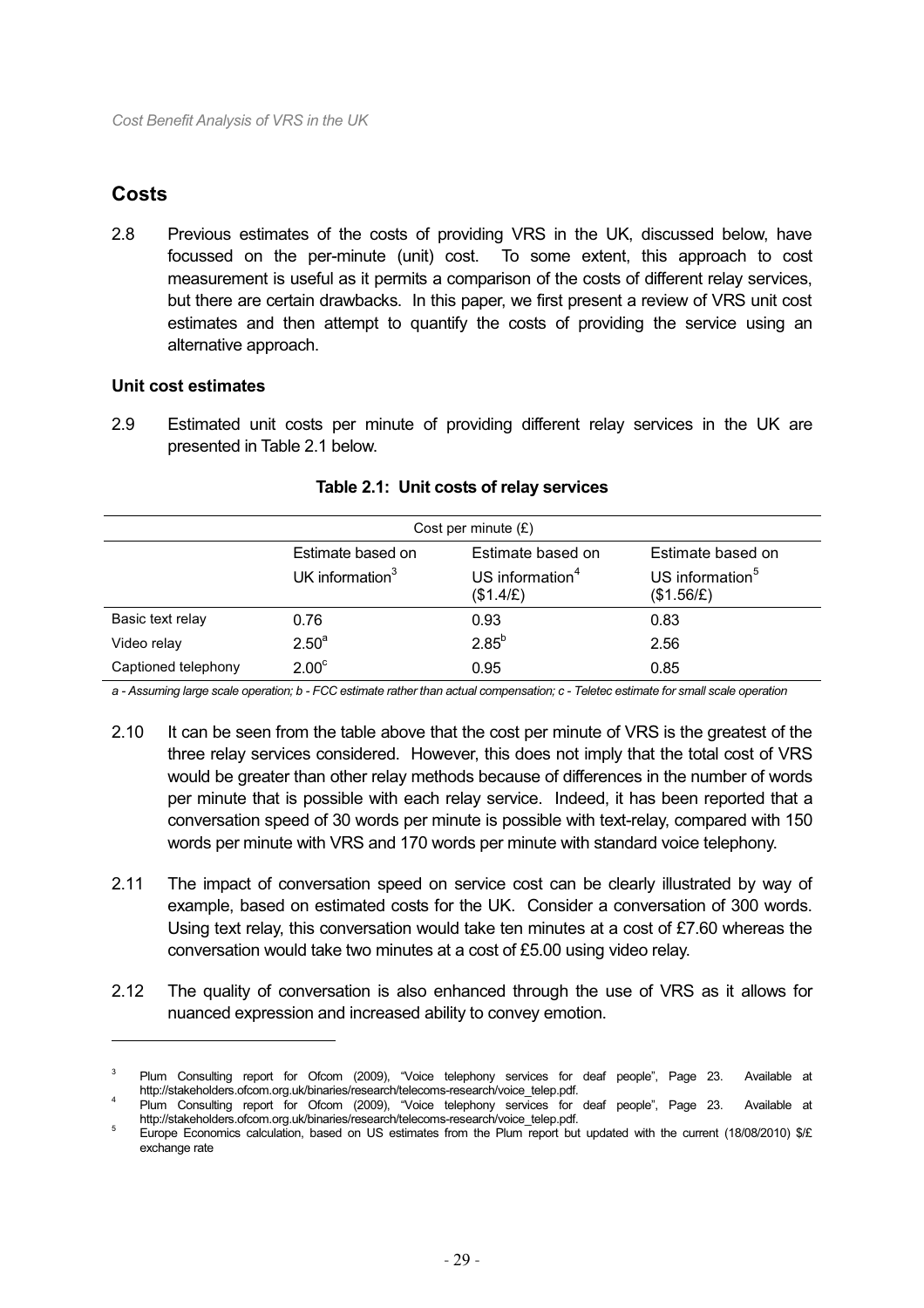#### *Compensation rates*

- 2.13 Compensation rates in the US lie somewhat above the estimated unit cost of providing VRS because of the need for providers to invest in new technologies so as to improve the service available to their customers and to fund Deaf-Deaf (or point to point) calls for which providers are not compensated. The same investment needs would apply in the UK and hence the reimbursement rate of providers would need to lie above £2.50 per minute. Based on the simple example above, it can be seen that it would be cheaper to provide VRS than text relay for any compensation rate for VRS below £3.80 per minute.
- 2.14 Hence, for compensation rates below £3.80 per minute, VRS could be justified on cost grounds alone, without even accounting for the many additional benefits of VRS (discussed below) as compared with text relay. Once the additional benefits of the service are taken into account, VRS could be justified for compensation rates of more than £3.80 and Sorenson's estimated funding requirement of £4 per minute is likely to be justified on this basis.
- 2.15 Based on an assumption that the compensation rate per minute of interpreting would be approximately £4 per minute in the first year and would decrease annually by 1 per cent in real terms, Sorenson have estimated the total funding requirement for the first five years in the UK to be as shown in Table 2.2 below.

|                      | Year 1      | Year 2      | <b>Year 3</b> | Year 4      | <b>Year 5</b> |
|----------------------|-------------|-------------|---------------|-------------|---------------|
| <b>Installations</b> | 7.635       | 14.576      | 19.631        | 29.842      | 38,000        |
| Annual VRS Minutes   | 6.251.528   | 11,933,517  | 17,403,625    | 23,628,516  | 30,790,152    |
| <b>Total Funding</b> | £25,006,113 | £47,256,727 | £68,229,170   | £91,706,900 | £118,307,587  |

#### **Table 2.2: Funding requirements for VRS in the UK**

- 2.16 For the purposes of our work, we assume that the funding requirement remains fixed at around £118.3m per annum from year five onwards (i.e. we assume that an increase in minutes of use offsets the annual 1 per cent reduction in reimbursement rates).
- 2.17 On this basis, the present value of the funding requirement over ten years is approximately £785.7m. The USO currently costs BT between £57m and £74m per annum, or between £491m and £637m measured in present value terms over ten years. $6$ Of this, the text relay service is estimated to cost BT approximately £12m per annum.<sup>7</sup>

<sup>6</sup> http://www.ofcom.org.uk/consult/condocs/uso/uso\_statement/

<sup>7</sup> http://www.ofcom.org.uk/static/archive/oftel/publications/consumer/uso0900.htm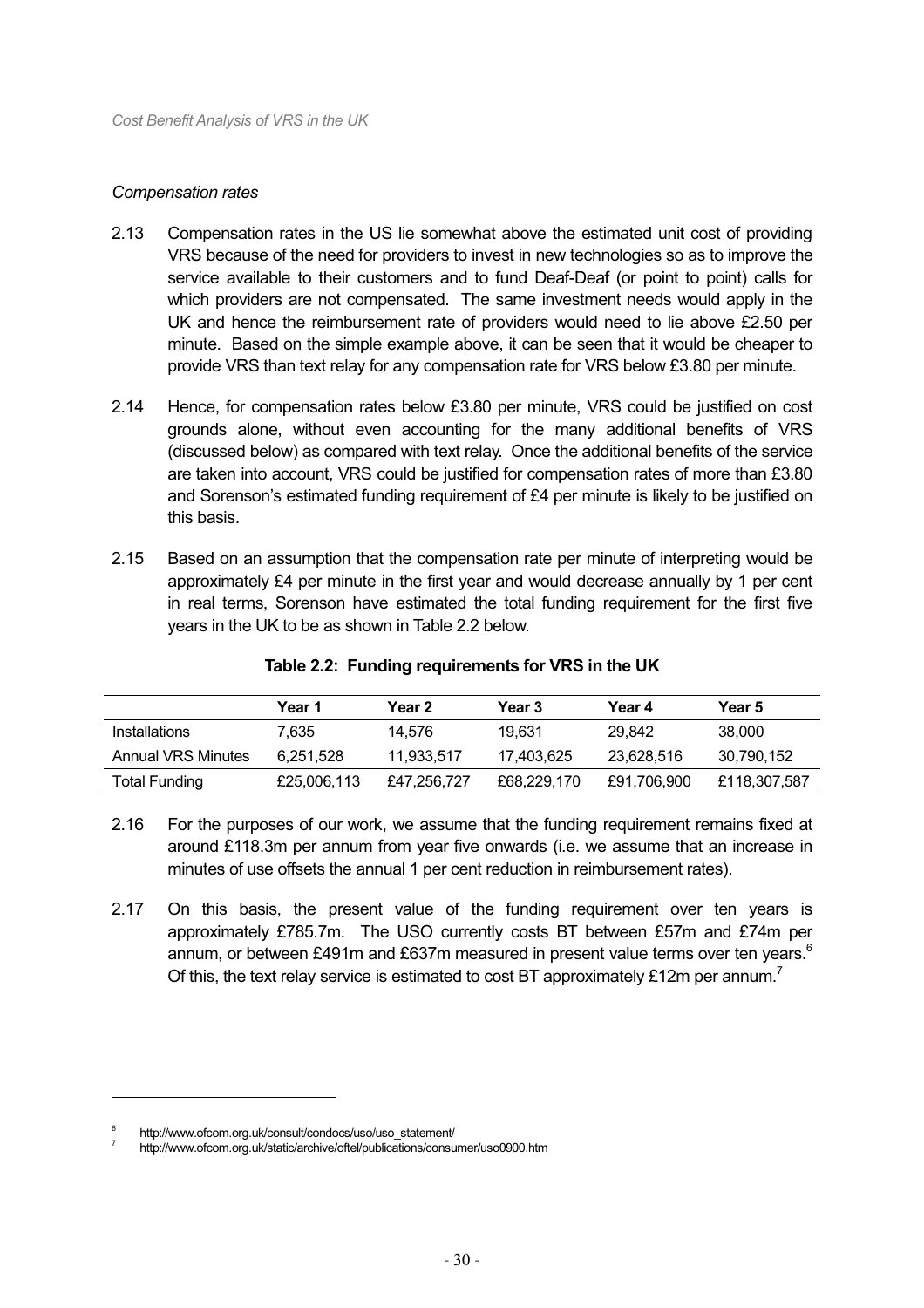# **Alternative approach**

- 2.18 As noted above, previous estimates of the cost of VRS provision in the UK have focussed on costs per minute without presenting a total cost estimate. We consider that it is attractive to estimate total costs in this paper, and to use a bottom-up methodology because it allows for a clear breakdown between one-off and ongoing costs, can account for the fact that investments are 'lumpy' and the fact that for any given infrastructure, the marginal cost of providing the service would be somewhat below the average cost.
- 2.19 There are four categories of costs that should be considered in this analysis:
	- (a) one-off costs of setting up the infrastructure for VRS;
	- (b) one-off recruitment and training costs;
	- (c) ongoing costs of providing hardware such as videophones to VRS users; and
	- (d) ongoing costs of operating the service.
- 2.20 Experience suggests that the costs of establishing VRS would be significant.

# **One-off set up costs**

2.21 Several different costs would be incurred by VRS providers before the service could begin operation, including property costs, infrastructure costs, recruitment costs and training costs.

# *Property and infrastructure costs*

- 2.22 At present, there are approximately 140 VRS interpreting centres in the US for the industry as a whole. These centres are spread across the country, reflecting the fact that there is a limited supply of American Sign Language interpreters in any given locality. Whilst the UK is a fraction of the area of the US, and has a population of some 62 million as compared to 310 million in the US, it would nonetheless probably be necessary for VRS providers to establish a number of interpreting centres across the country. (In both countries there are minorities who do not speak fluent English, but that is an issue beyond the remit of this report.) Sorenson has estimated that an industry total of 30 contact centres would be required in the UK, with an average of 20 to 25 seats. Some centres would probably be smaller and some larger, depending largely upon the supply of interpreters in the local area.
- 2.23 At first sight, this may seem to be a surprisingly large number of contact centres given the geography of the UK, and it would appear to be more efficient to operate the service with fewer contact centres. There is, however, a limited supply of BSL interpreters and VRS providers would not wish to encourage interpreters to relocate, as this could risk leaving some regions of the country without access to face-to-face interpreting services.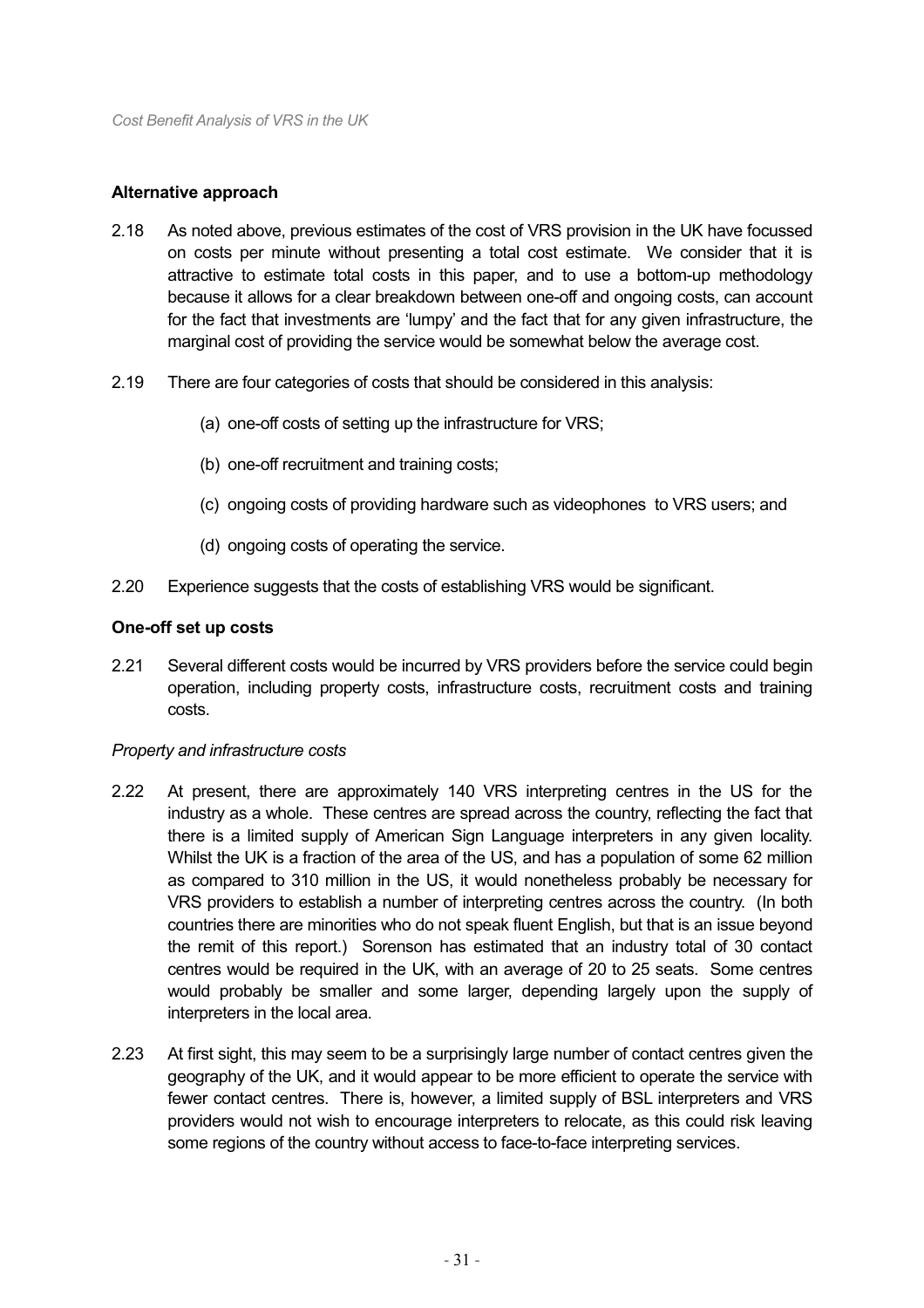- 2.24 A similar concern has driven the employment pattern of interpreters observed in the US — around 80 per cent of interpreters work part-time for VRS providers and devote the remainder of their time to providing non-VRS interpreting services, also known as community interpreting. To ensure that interpreters remain able to provide interpreting services for their local communities it would be necessary to establish around 30 contact centres in the UK. Initially, contact centres would likely be established in the main cities and regional contact centres would follow as usage of VRS increases.
- 2.25 Sorenson has estimated that a total of 2,053 interpreters would eventually be required to provide VRS in the UK, the vast majority of which would work part-time. This implies that approximately 68 interpreters would work at each contact centre, on average. Based on these assumptions, the set-up cost for each contact centre is estimated to be between £200,000 and £250,000.<sup>8</sup> We use the average of these figures (£225,000) in subsequent analysis. These upfront costs would be paid for by VRS providers, and presumably recovered in the overall cost of the service once it is established.
- 2.26 We have assumed that six contact centres would be established in the first year of the service and that additional contact centres would be established as the minutes of usage increase. For simplicity, we have assumed that a further six contact centres would be established in each of the first five years of operation. On this basis, the present value cost of establishing contact centres is approximately £6.3m.
- 2.27 In addition to contact centres, VRS providers would need to establish a head office in the UK. The head office might be located in the same building as one of the contact centres and would contain several business functions, including the finance group, administrative services, HR and so on.
- 2.28 Sorenson has estimated that approximately 200 people would be required to fulfil these roles across all VRS providers. Assuming that there would be four main VRS providers in the UK, this implies that the average head office would have 50 employees, all of whom would work full time and hence 50 seats would be needed in the head office. Using the estimated cost of setting up a 20 seat contact centre (£200,000) and grossing it up to the number of seats required in head office, the cost of establishing each head office would be approximately £500,000. Therefore, the total cost of establishing UK head offices for VRS providers would be approximately £2.0m. It is assumed that this cost would be incurred in the first year of operation and hence the present value of this cost is £2.0m.

# *Recruitment*

-

2.29 At present, there are 519 interpreters on the UK Register of Sign Language Interpreters. $9$ Sorenson envisage that 2,053 interpreters would eventually be required to operate VRS

<sup>8</sup> The estimates were provided by Sorenson in US dollars and converted at an exchange rate of \$1.5/£1

<sup>9</sup> The National Registers of Communication Professionals working with Deaf and Deafblind People Registration Update May 2010, available at http://www.nrcpd.org.uk/registration\_updates.php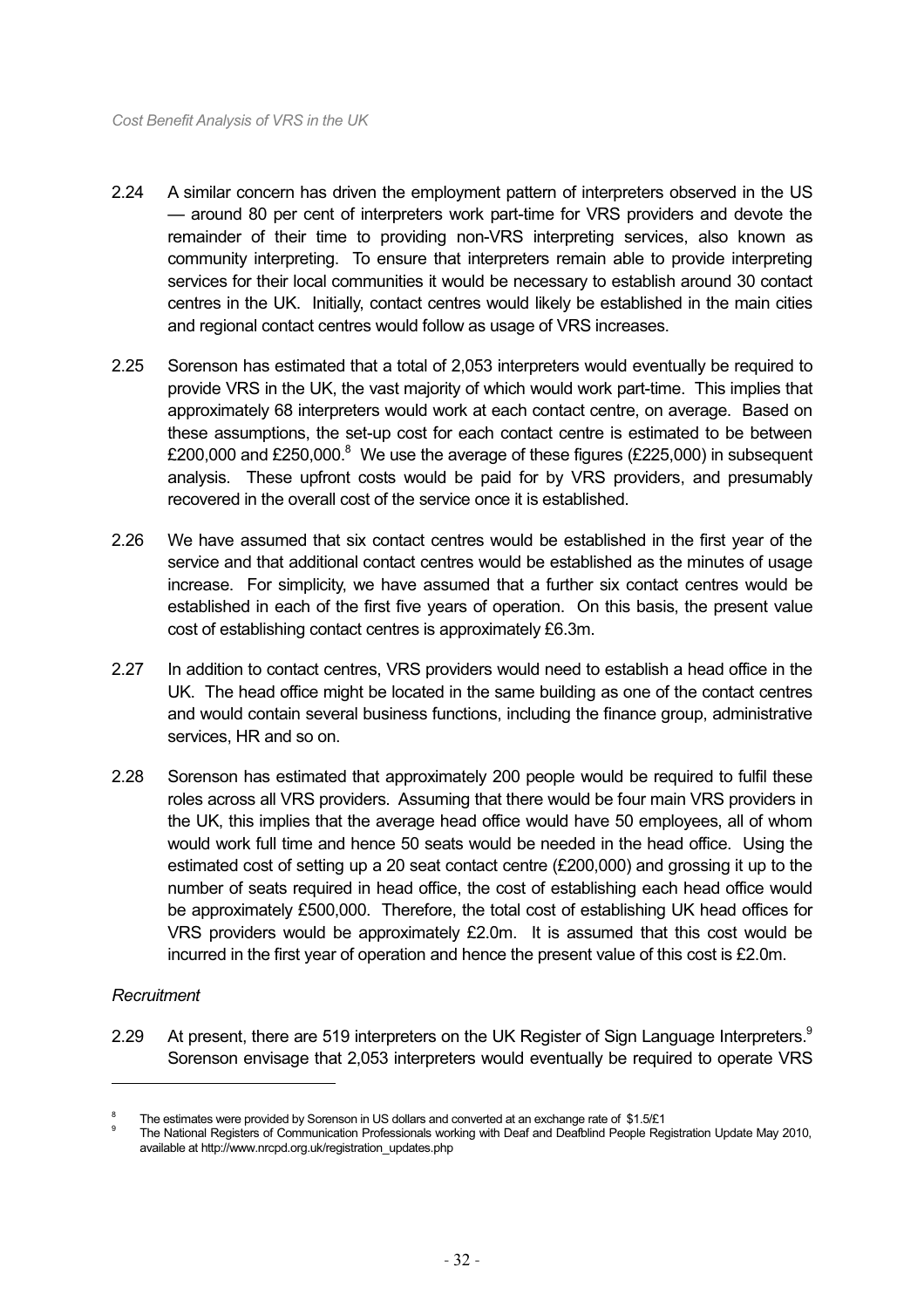in the UK and hence it would seem that a significant recruitment and training programme would be required. However, based on its experience in the US, Sorenson estimates that more than 2,053 individuals already have the basic skills to work as VRS interpreters in the UK and hence the recruitment problem may not be as significant as it first appears. Many of these individuals are not registered as interpreters at present because of a lack of available jobs and hence some would be employed in alternative professions. VRS would create jobs for those with the skills to be interpreters.

- 2.30 The total number of jobs created as a direct result of the establishment of VRS in the UK would be greater than 2,053. Interpreters comprise 80 per cent of Sorenson's US workforce and the ratio is thought to be similar for other providers.
- 2.31 The ratio of interpreters to total employees would probably be slightly higher in the UK as most technological development and testing would likely remain in the US for those providers that are already active in the US market. Approximately 1.8 per cent of Sorenson's North American workforce is in its development and testing department and, stripping these individuals out, the number of interpreters as a percentage of all staff is approximately 82 per cent. We assume that this figure would apply in the UK and hence it would be necessary to recruit around 2,504 people to operate the service in the UK.
- 2.32 Although many of these employees would be expected to work part-time, there is little reason to believe that recruitment costs would be significantly lower for part-time employees than for full time employees. Therefore, we bundle together part-time and full time employees for the purpose of estimating recruitment costs. The Chartered Institute of Personnel and Development (CIPD) has estimated that the median total cost of recruitment is £4,333 per employee.<sup>10</sup>
- 2.33 Sorenson has provided estimates of the number of interpreters that would be required in each of the first five years of operation. To estimate total recruitment costs and the present value of this cost, we have assumed that the number of staff recruited in each year is approximately 1.22 times the number of interpreters recruited. On this basis, the present value cost of recruitment is approximately £10.2m. The greatest annual cost  $(£3.5m)$  would be incurred in the first year of operation.<sup>11</sup>

# *Training*

-

2.34 As noted above, many individuals who would enter employment as VRS interpreters are currently likely to be employed in other professions. Whilst these individuals already possess many of the skills required to be a VRS interpreter they would need to undertake some training to polish these skills.

<sup>&</sup>lt;sup>10</sup>CIPD, "Annual Survey Report 2007 Recruitment, retention and turnover".<br><sup>11</sup>These figures exclude any recruitment costs that would arise as a result of staff turnover.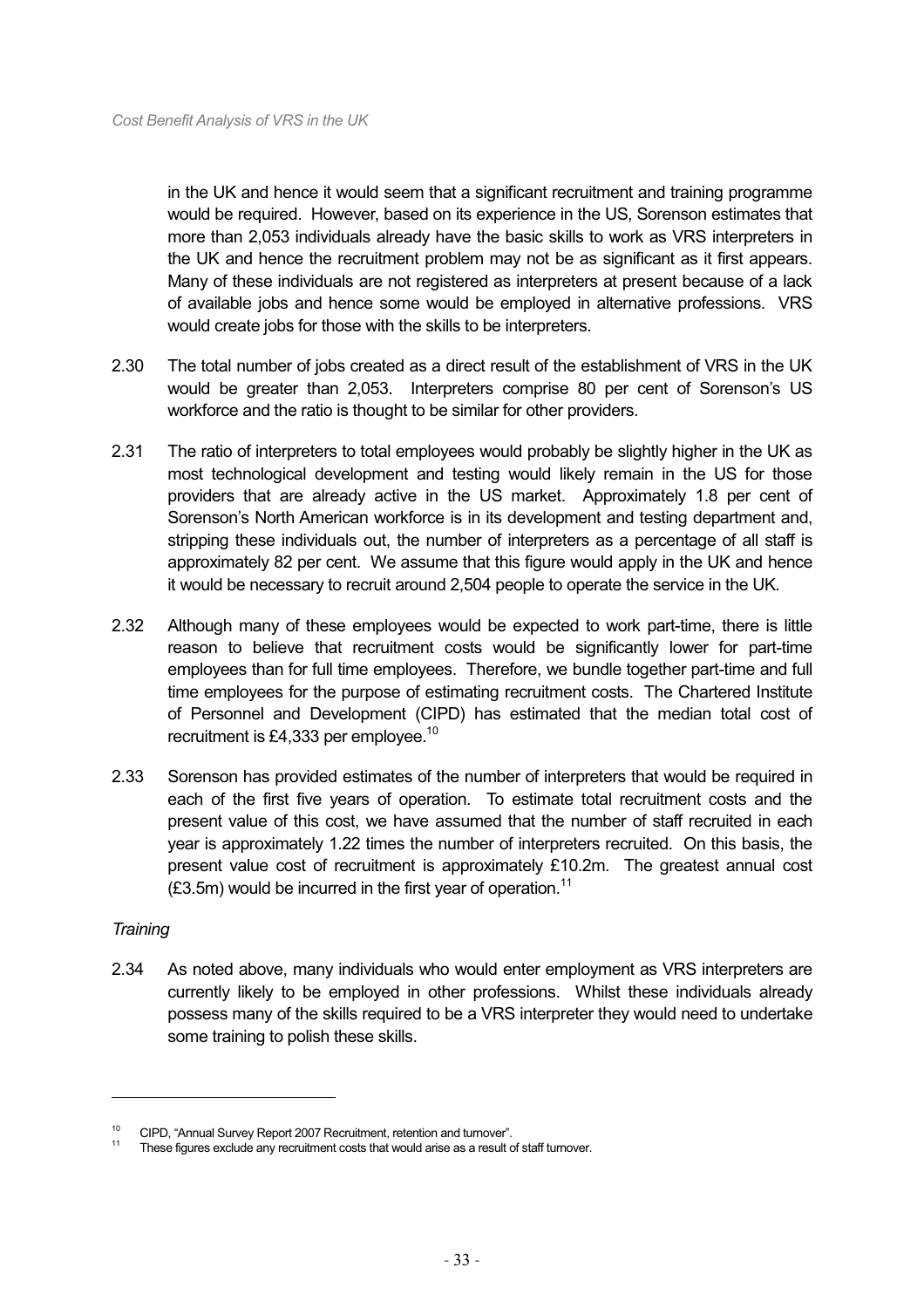- 2.35 To estimate training costs, we have reviewed courses that are currently available in the UK for those with good BSL skills, defined as NVQ Level 3 BSL (or equivalent). Three qualifications are currently available that lead to full membership of the Register of Sign Language Interpreters:<sup>12</sup>
	- (a) University of Central Lancashire/SLI Postgraduate Diploma in BSL/English Interpreting and Translation;
	- (b) University of Leeds Postgraduate Diploma/MA in Interpreting: BSL-English; and
	- (c) NVQ Level 4 in Interpreting (BSL/English).
- 2.36 The cost of the university courses ranges from £3,000 to approximately £4,000 whilst the NVQ route is significantly more expensive. We assume that the cost of training provided by VRS providers would be no more costly than a university course and hence assume that training costs would be £3,500 per interpreter.
- 2.37 Not all interpreters would require training as some are already employed as interpreters. We assume that those currently on the UK Register of Sign Language Interpreters would not require training and that these individuals would be the first to secure jobs with VRS providers. Therefore, 1,534 individuals would require training.
- 2.38 On this basis, the present value of training costs is £4.9m. The annual cost is lowest in the first year (since the majority of those recruited are already employed as interpreters) and highest in the second year (as usage of VRS increases significantly).

# **Summary of one-off costs**

2.39 The main one-off costs that would be incurred by companies seeking to provide VRS in the UK would be associated with recruitment and training of staff and the establishment of contact centres. The total present value of one-off costs is estimated to be £23.0m.

# **Ongoing costs of providing hardware to VRS users**

- 2.40 Sorenson provides videophones free of charge to Deaf people in the US and would expect to do the same in the UK. The cost of videophone provision is, hence, borne by VRS providers.
- 2.41 In 2007, TAG, which works to raise awareness of Deaf issues, stated that videophones in the UK were available from £600, excluding installation costs.<sup>13</sup> If VRS were to operate in the UK, each service provider would employ Deaf individuals to install videophones and to provide training to recipients of the phones. Assuming that installers would work in their

<sup>12</sup> See http://www.slilimited.co.uk/qualifications 13 http://www.tagcomm.org.uk/Newslett/sequel07.htm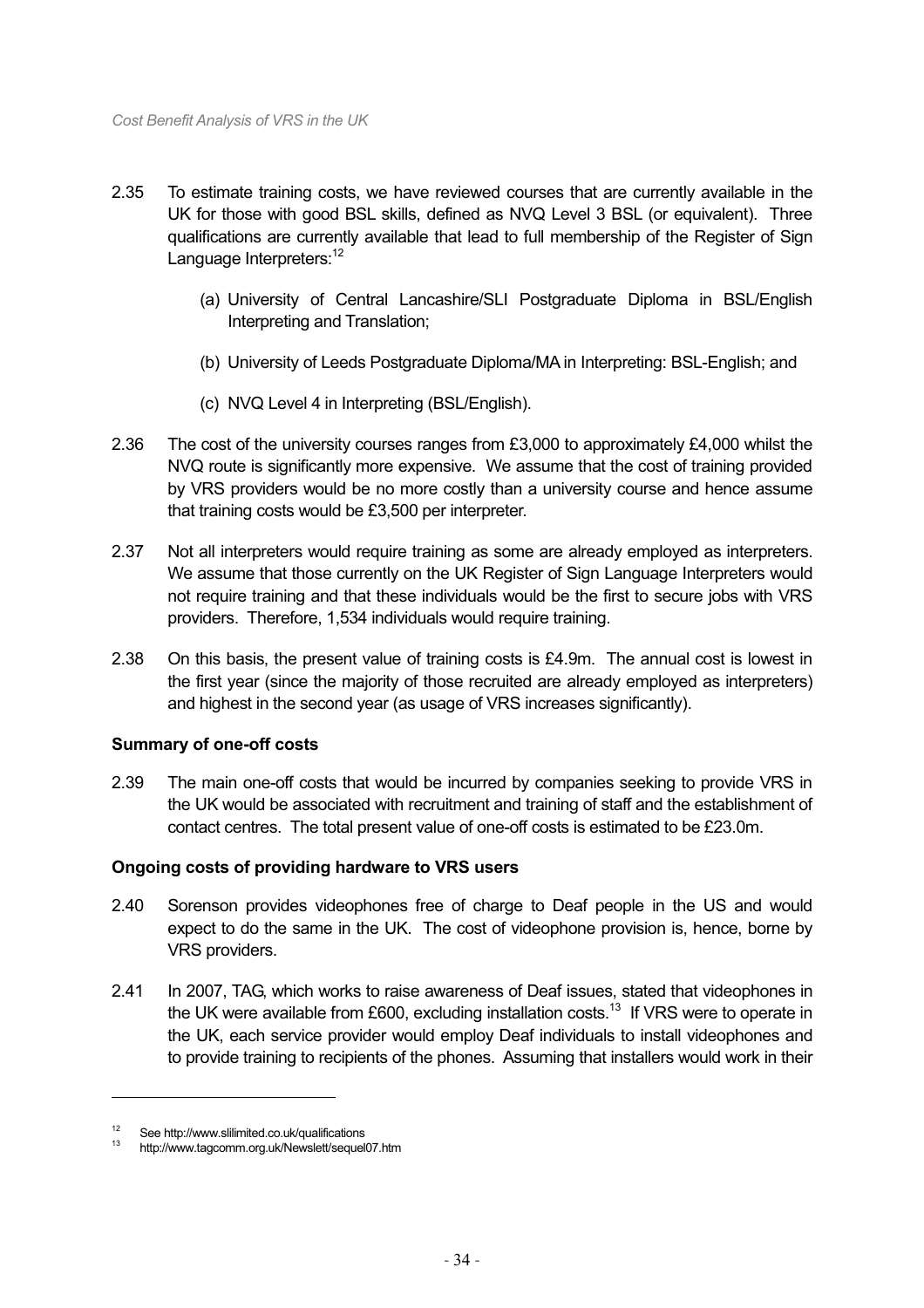local area, it would be reasonable to assume that each installer could conduct four installations per day. This assumption is based on 90 minutes completing the installation and training and an average of 30 minutes travelling between appointments.

- 2.42 Assuming that each installer would earn a wage of £15 per hour and that no other materials are required, the cost of installing the videophone is £30 plus petrol costs of, say,  $E2<sup>14</sup>$  We assume that videophones would need to be replaced every three years and hence installers would always be in gainful employment.
- 2.43 Sorenson has estimated the number of BSL users that would have access to VRS in each of the first five years, reaching the anticipated long-term usage rate of 38,000 individuals by the fifth year. Based on these assumptions, the present value of the cost of videophone provision over ten years is approximately £60.6m.

#### **Ongoing costs of operating the service**

- 2.44 Sorenson currently employs approximately 6,000 people in the US, around 80 per cent of whom are interpreters. Interpreters must be hearing individuals and fluent in sign language. In 2008, 80 per cent of interpreters worked part-time, typically for between 10 and 20 hours per week.<sup>15</sup> Taking the mid-point of this range and assuming that a full working week is 37.5 hours, the full time equivalent number of interpreters is 2,600.
- 2.45 It has been estimated that a pool of 2,053 interpreters would eventually be required in the UK. Assuming that working-time characteristics would be the same as in the US, the number of full time equivalent interpreters would be 1,068. Assuming, as above, that 30 contact centres would eventually be established in the UK, the number of full time equivalent interpreters per contact centre would be approximately 36.

# *Efficiency*

-

- 2.46 It is worth noting that on the basis of forecast VRS minutes and interpreter numbers, each full time equivalent interpreter would be engaged in interpreting activities for 29,000 minutes per year, or approximately 28 per cent of their working time.<sup>16</sup> At first sight, this statistic appears to indicate that the forecast efficiency of VRS is low and that there is significant room for increasing the proportion of working hours spent on interpreting activities.
- 2.47 We understand, however, that an interpreter efficiency rate of around 25 per cent is typical for VRS providers in the US. There are a number of reasons for this:

<sup>&</sup>lt;sup>14</sup> The petrol cost estimate assumes that the fuel cost is £5 per gallon, the distance travelled in 30 minutes is 20 miles and the vehicle

has a fuel economy of 50 miles per gallon.<br>
<sup>15</sup> http://www.sorenson.com/press/images/good/American%20Executive-PDF-logo.pdf<br>
<sup>16</sup> Calculation assumes a working day of 7.5 hours and 230 working days per annum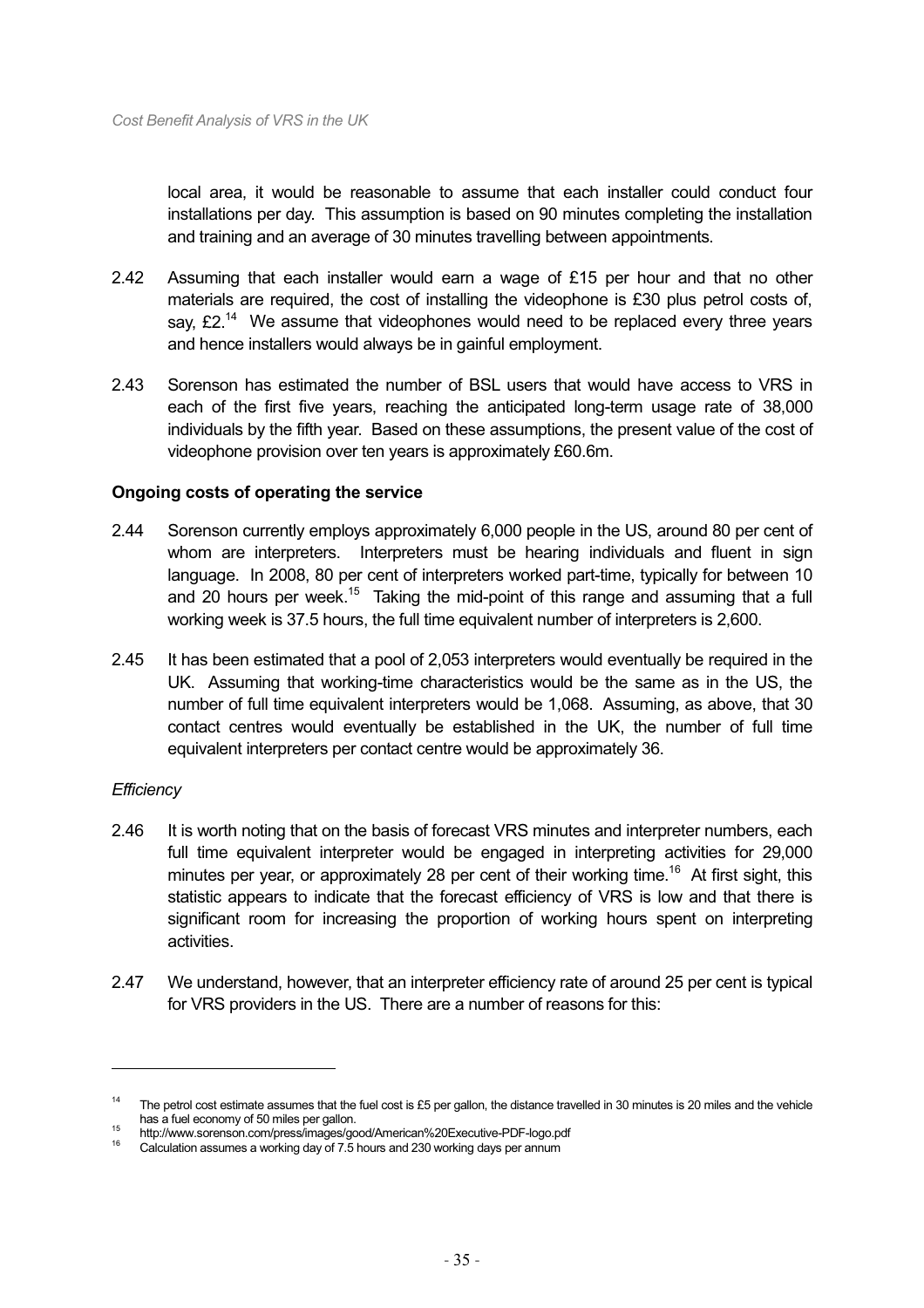- (a) interpreting is an intensive activity and each interpreter is required to take a break of ten minutes per hour;
- (b) VRS providers in the US are required to provide a functionally equivalent telecommunication service and hence must operate the service through the night. Night-time efficiency levels are significantly lower than those during the day due to smaller and more variable call volumes; and
- (c) VRS providers in the US are reimbursed only for the time at which a conversation is taking place and not for the time it takes to set-up and end the call, or the time spent waiting for the next call to be allocated to the interpreter. The set-up time and waiting time, in particular, can be significant.
- 2.48 Taking these facts into account, a forecast efficiency rate of 28 per cent for VRS in the UK (assuming that the service operates for 24 hours per day) is plausible. Additional efficiency gains would be possible if the service were provided only for limited hours of operation.

# *Costs*

2.49 The estimated cost of operating VRS contact centres in the UK is based on Table 2.3 below, which shows the typical split of running costs for a non-VRS contact centre in the UK during 2004. We assume that this cost breakdown has remained broadly accurate over time and is valid for VRS as well as telephone contact centres.

| <b>Expenditure type</b>           | Percentage of operating expenditure |
|-----------------------------------|-------------------------------------|
| Staff salaries and employer costs | 63.7%                               |
| Rent                              | 6.2%                                |
| <b>Utilities</b>                  | 4.5%                                |
| IΤ                                | 9.5%                                |
| <b>Telecoms</b>                   | 7.5%                                |
| Management                        | 8.6%                                |

**Table 2.3: Operating budget expenditure for UK contact centres** 

*Source: DTI (2004), "The UK Contact Centre Industry: A Study", Page 118*

- 2.50 To estimate the lower bound of contact centre running costs, we assume that each full time interpreter earns the median UK wage of £25,428 per annum. We assume that employers incur additional employment costs equal to 33 per cent of each employee's salary. On this basis, the total annual cost of running each contact centre would be approximately £1.9m. If it is assumed that interpreters are better paid than the median employee, earning a salary of £30,000 per annum, the annual operating cost for each contact centre would be £2.2m.
- 2.51 These estimates lie within the range of Sorenson's estimates, which are based on their US experience. Sorenson has estimated that annual ongoing costs of contact centres in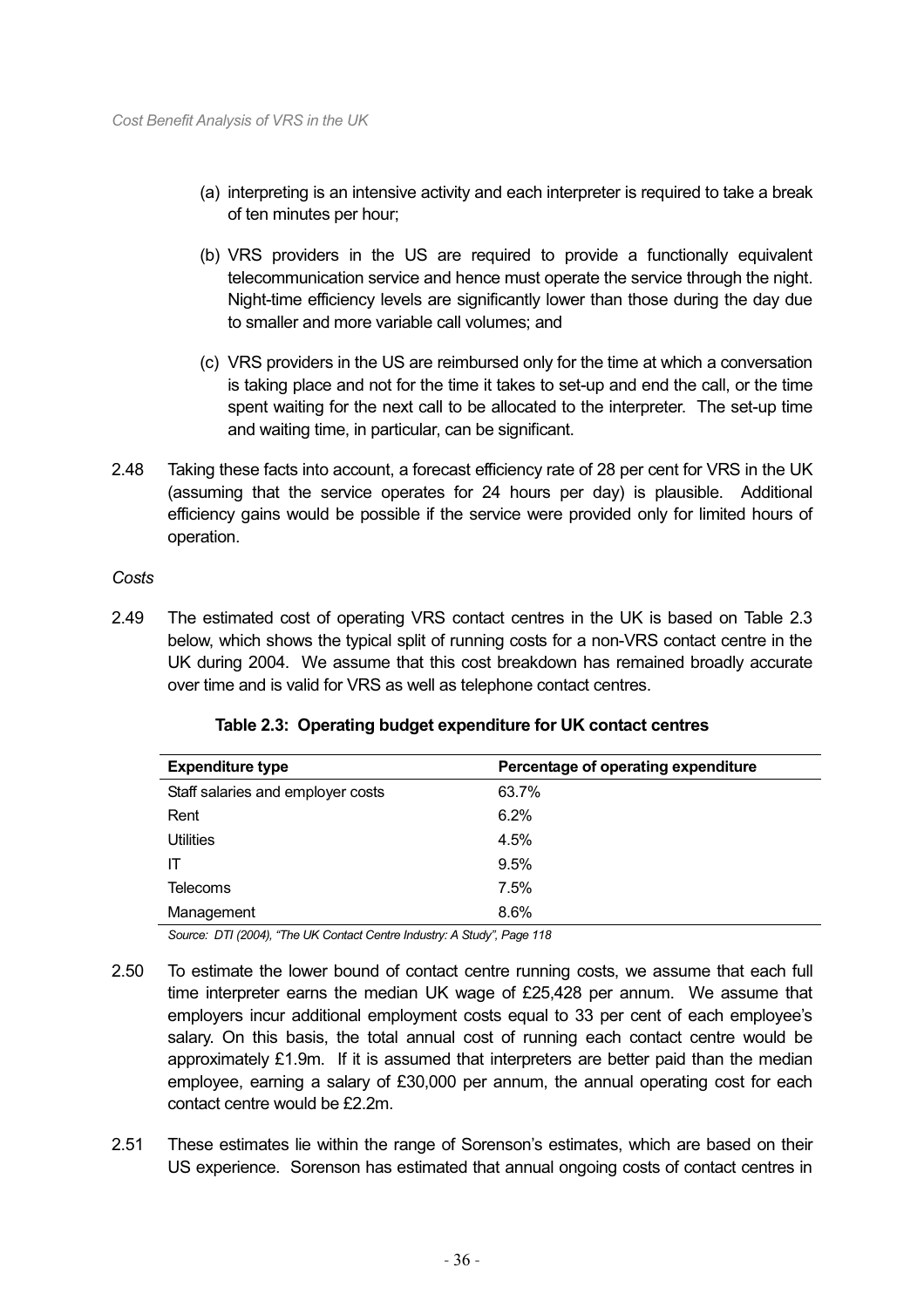the UK to serve a forecast 38,000 VRS users would be between £1.8m and £2.25m.<sup>17</sup> It is hence comforting that two separate methodologies have resulted in cost estimates within the same ball park, based on the same assumptions concerning scale of provision.

- 2.52 Using our estimates based on UK information, the total running cost of VRS contact centres would be between £56.7m and £66.9m per annum. The present value of this cost over ten years would be between £487.9m and £575.6m.
- 2.53 In addition to the cost of operating contact centres, further ongoing costs would be incurred at the head offices of VRS providers. It was assumed above that a typical head office would contain 2.5 times the number of seats as a typical contact centre. Assuming that per employee running costs are broadly similar to those of running the contact centre we can estimate that the annual running cost for each head office would be between £4.7m and £5.6m and hence total cost would be between £18.9m and £22.3m. The present value of this cost over ten years would be between £162.6m and £191.9m.

# **Summary of ongoing costs**

2.54 Based on the assumptions above, total ongoing costs for the provision of VRS in the UK would be between £711.1m and £828.1m, measured in present value terms over ten years.

# **Economic Benefits**

- 2.55 The provision of VRS in the UK would benefit not only BSL users but would also deliver significant benefits to hearing individuals. The service would allow hearing individuals to contact a Deaf friend, relative or colleague with greater ease and at lower cost than is possible at present. Indeed, VRS calls can be initiated by either a hearing individual or a BSL user.
- 2.56 Having noted that VRS delivers significant benefits to both hearing and Deaf individuals, a number of more specific benefits of the service can be identified. These include:
	- (a) increased speed of telecoms communication, creating greater productivity at work and additional leisure time, primarily for Deaf people;
	- (b) employment of Deaf people by VRS providers as equipment installers and trainers, leading to reduced welfare spending and increased tax and National Insurance revenues;
	- (c) employment opportunities for hearing individuals as VRS interpreters;

<sup>17</sup> The lower estimate assumes that there would be 20 seats per contact centre whilst the upper estimate assumes there would be 25 seats.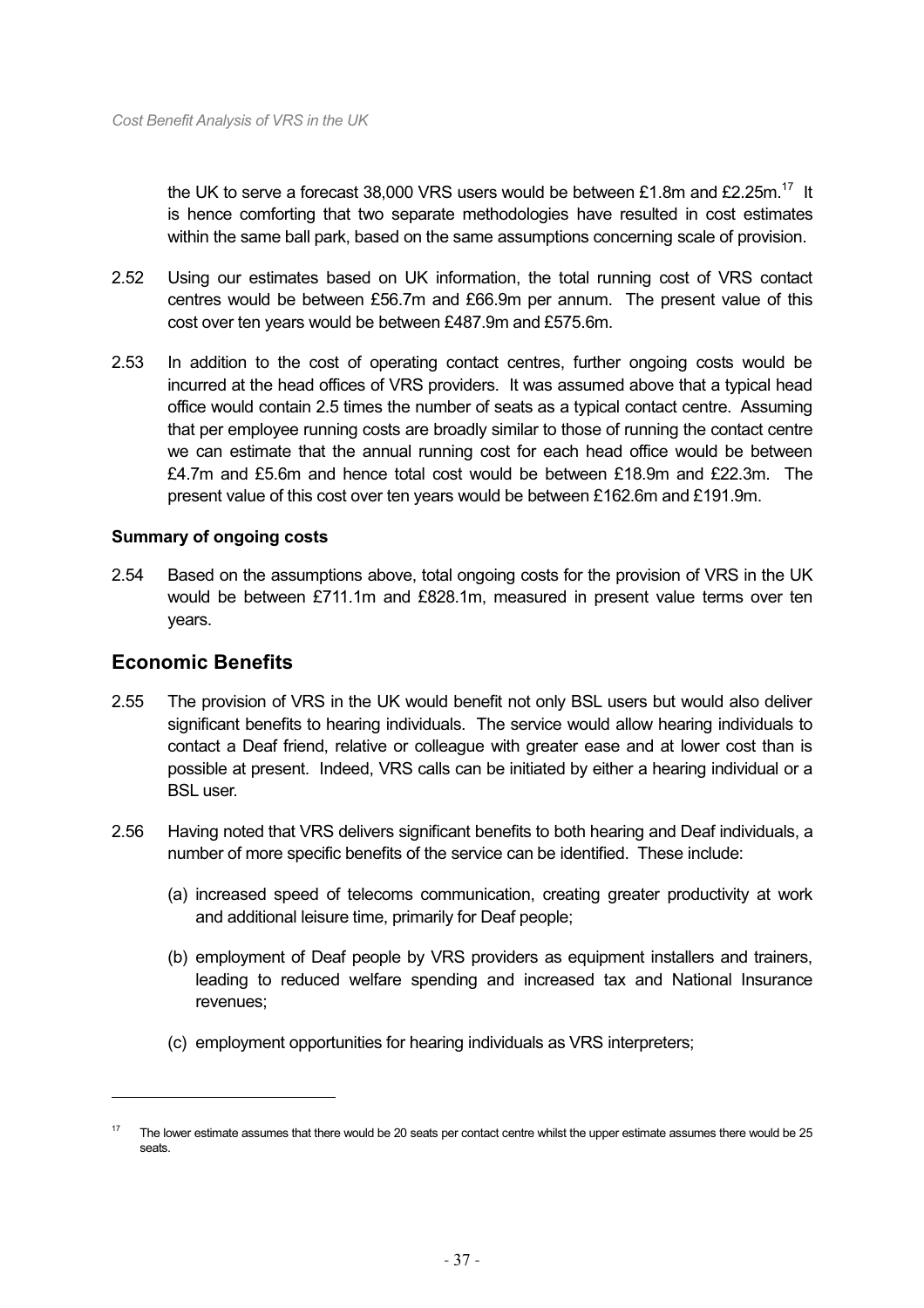- (d) improved employment possibilities and reduced unemployment, which could lead to better matching of skills to jobs and increased productivity, primarily for Deaf people;
- (e) second-round effects to the economy as a whole and benefits to deprived local areas through establishment of VRS interpreting centres;
- (f) increased ability for Deaf entrepreneurs to establish and run companies;
- (g) ability for Deaf individuals to communicate directly with other Deaf people using videophones (BSL interpreters are not required for this type of communication and approximately eight such calls are made for each VRS call in the US);
- (h) improved skills for BSL interpreters through training programmes provided by VRS providers;
- (i) benefits to colleagues, friends and relatives of Deaf individuals due to increased ability to communicate effectively;
- (j) ability for BSL users to use their first language, which allows them to convey emotions and to be expressive when communicating using the telecommunications network;
- (k) improved self-confidence and increased independence for BSL users; and
- (l) reduced cost of interpreting and text relay services and hence lower public sector spending and costs incurred by Universal Service providers.
- 2.57 There is no simple method of quantifying all of the benefits that VRS would deliver to Deaf users, hearing recipients of calls, businesses and society as a whole. However, we make use of innovative analytical techniques to quantify these benefits, as far as possible, in the remainder of this section.

# **Improved productivity at work**

- 2.58 It has been estimated that the UK text relay service currently has 11,000 regular users that generate a total of eight million minutes of use per annum.<sup>18</sup> This suggests that each text relay user engages the service for 727 minutes per annum, on average. Assuming that approximately 50 per cent of these minutes are made at work for each employed individual and given a Deaf employment rate of 68.4 per cent, the total number of text relay minutes at work is 2.74 million, or around 364 minutes per employed text relay user.
- 2.59 Using VRS, it is possible to communicate at a speed of 150 words per minute (wpm), compared with 30 wpm for text relay and 170 wpm for standard voice telephony.<sup>19</sup> Given

<sup>&</sup>lt;sup>18</sup> Plum Consulting (2009), "Voice telephony services for deaf people", Page 9.<br><sup>19</sup> Plum Consulting (2009), "Voice telephony services for deaf people", Page 19, Figure 5.1.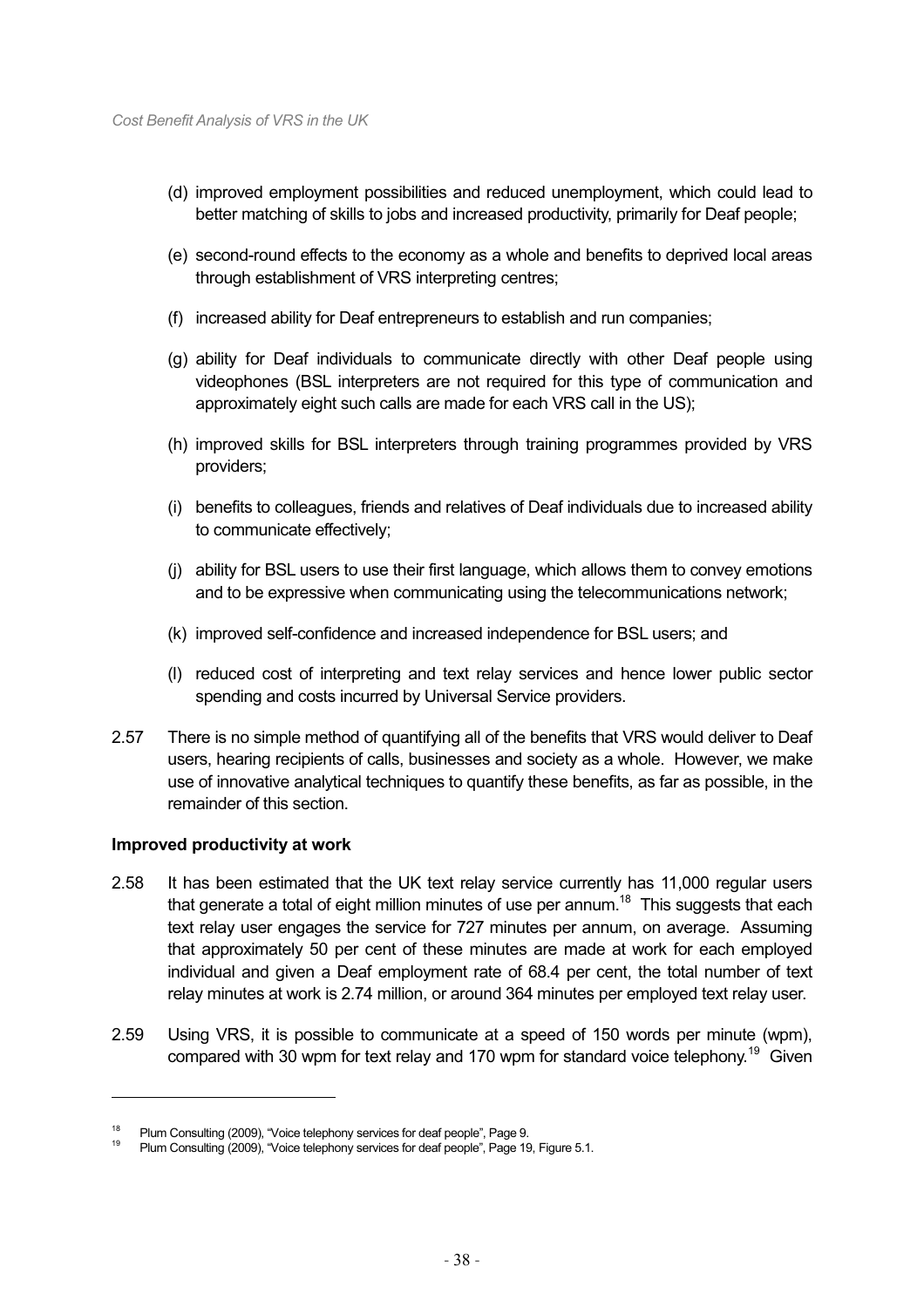this, the equivalent of 364 text relay minutes for an employee using VRS would be 73 minutes.

2.60 One measure of productivity is value added per employee, which is estimated to be £68,782 on average in the UK.<sup>20</sup> Assuming that the individual works for 7.5 hours per day, 230 days per annum this productivity saving is worth £194 per Deaf employee, per annum. The total saving to UK businesses is, hence, nearly £1.5m per annum or £12.5m measured in present value terms over ten years.

#### **Improved employment possibilities**

2.61 According to the RNID, in 2002 the unemployment rate of the severely and profoundly Deaf was four times the national average. $21$  Assuming that this relationship still holds, the current unemployment rate of the severely and profoundly Deaf would be 31.6 per cent. $^{22}$ Given that the unemployment rate appears to increase with severity of disability, it is reasonable to assume that the unemployment rate of those whose first language is BSL is somewhat above that estimated for all severely and profoundly Deaf. However, as we wish to be conservative in our estimates, we will use the figure of 31.6 per cent in this work.

#### *Employment opportunities with VRS providers for Deaf and hearing individuals*

- 2.62 We estimated above that a gross total of 1,068 full time equivalent interpreters would be required to operate VRS in the UK. We estimate that approximately 18 per cent of the UK VRS workforce would be employed in non-interpreting roles and hence the gross total number of full time equivalent employees of VRS providers would be 1,302.
- 2.63 It should be noted that some of those that would enter employment with a VRS provider may leave an existing job to take up their new role. However, some of these vacated roles will be filled by other individuals whilst in other cases the individual would simply increase the number of hours they work and hence there would be no 'displacement effect'. Nonetheless, there may be some individuals that reduce or end their working hours in an existing job in order to become employed by a VRS provider and this job is not filled by another individual. This would be a 'displacement effect' of VRS.
- 2.64 The size of any such displacement effect is unknown, but likely to apply only to currently registered interpreters, who may reduce the number of hours they spend on face-to-face interpreting, especially if demand for this service falls. Sorenson's experience has shown that VRS does impact on time spent by interpreters in community work since some jobs that were previously undertaken in the community are replaced now by the use of VRS.

-

<sup>&</sup>lt;sup>20</sup> See http://www.innovation.gov.uk/value\_added/default.asp?page=76<br>
http://www.cabinetoffice.gov.uk/media/cabinetoffice/strategy/assets/mid3.pdf<br>
<sup>22</sup> Based on National Statistics estimate of 7.9 per cent unemployment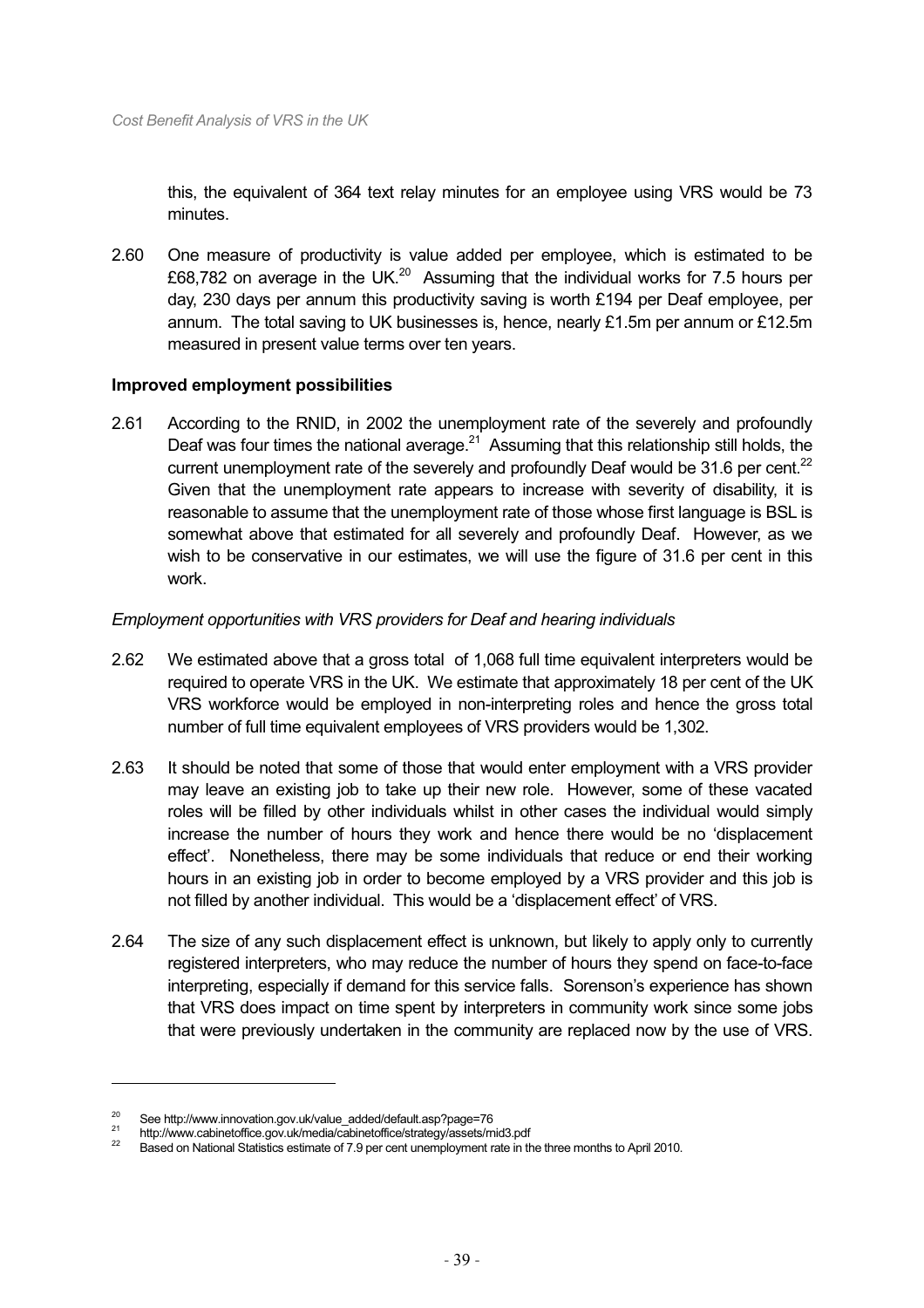However, schools, hospitals and companies that have Deaf staff still need and use face to face interpreters as VRS does not replace that need.

- 2.65 In addition, newly qualified interpreters and those entering non-interpreting roles are likely to be unemployed at present or to have their existing roles filled by another individual (for example, a vacated secretarial job would probably be filled by someone else). For the purposes of this analysis we have assumed that displacement effects would apply for 10 per cent of FTE jobs created by VRS providers and hence net direct job creation as a result of VRS would be 1,153, including both interpreting and non-interpreting roles.<sup>23</sup>
- 2.66 Some of these jobs would be taken by Deaf people. Given the current high unemployment rate of the severely and profoundly deaf it would be possible to recruit installers that are unemployed at present and hence there would be no displacement effect.
- 2.67 As of April 2010, 42 per cent of Sorenson's US workforce (excluding interpreters) are Deaf, the majority of whom are videophone installers and provide training of how to operate the videophone and use VRS. $24$  Assuming that this characteristic would apply in the UK, 87 Deaf people (full time equivalent) would find employment with VRS providers.

#### *Employment opportunities facilitated by VRS*

- 2.68 VRS would certainly allow Deaf individuals greater access to a range of jobs than they enjoy at present. Apart from the jobs created by VRS providers, the primary effect is most likely to be one of intensifying competition for jobs between Deaf and hearing individuals.
- 2.69 The fact that there is intensified competition for jobs is, in itself, a benefit to the economy. If VRS enables a Deaf individual to compete for, and secure, a job that would not have been available to them otherwise, it must be that they are better qualified for the job than the hearing individual. In this case, VRS has led to an increase in the average skill level and productivity of the workforce, as it has allowed the employer to select the best candidate for the job whereas this candidate would not have been available in the absence of VRS.
- 2.70 Quantifying this impact is, unfortunately, extremely difficult and it has not been possible to identify a feasible and robust approach. As we wish to be conservative in our estimates we do not wish to speculate on what the magnitude potential benefits might be and hence treat this as a non-quantified benefit of VRS in subsequent analysis.

<sup>&</sup>lt;sup>23</sup> It should be noted that a somewhat greater displacement effect (also known as a re-absorption factor) is used in some standard analyses of UK employment impact. We consider that a lower factor is appropriate in this case because of the high unemployment rate of the deaf (and hence the vast majority are likely to enter employment, rather than switch jobs), because of the specific skill attributes required of interpreters, and because there will remain a need for community interpreting services in many situations. 24 http://inmylingo.blogspot.com/2010/04/exclusive-interview-with-sorensonvrs.html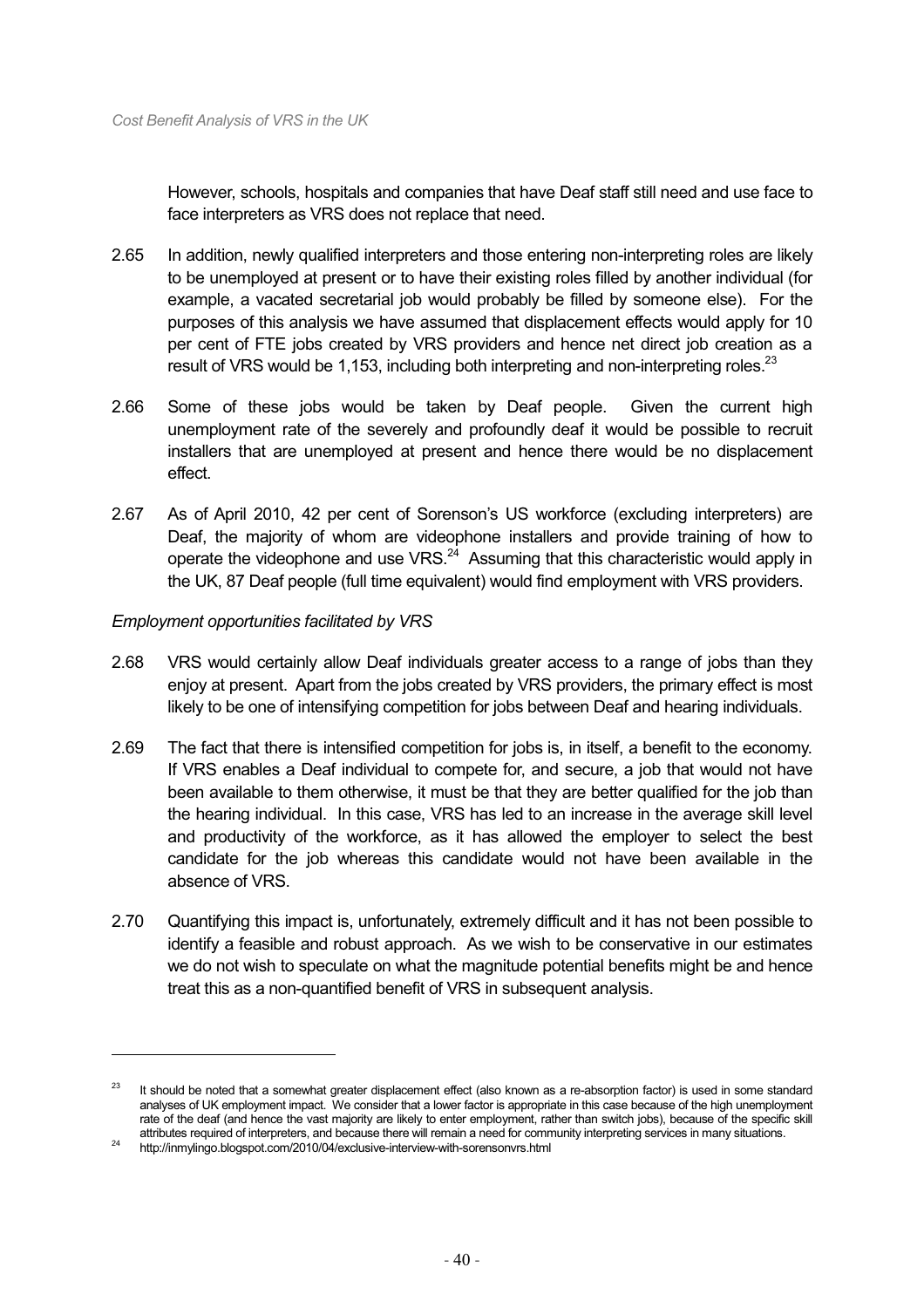#### *Multiplier benefits*

- 2.71 If a new business is established, there will be an increase in the employment rate because workers are required to produce the output of the company. This is the direct effect. This business requires inputs and hence there is a trickle-down effect on their suppliers and so on down the supply chain. This is the indirect effect. As a result of the direct and indirect effects, household incomes will increase and some of this increased income will be re-spent on final goods and services: this is the induced effect. An employment multiplier is the ratio of direct plus indirect (and possibly induced) employment changes to the direct employment change. These effects generate employment in a range of industries and it is important to allow for this employment effect in the context of VRS for the UK.
- 2.72 There is debate amongst economists about the magnitude and validity of multiplier effects that arise from an increase in government spending or the creation of jobs through the establishment of a new business. Indeed, on the magnitude of multiplier effects the Treasury Green Book states:

"The effect on net employment and net output is likely to be much smaller than the direct employment and output effects of the project. Evidence should support the assessment of the scale and importance of any net employment and net output benefits, taking account of multiplier effects. A multiplier measures the further economic activity, (whether output or jobs), resulting from the creation of additional local economic activity."

- 2.73 On validity of multiplier effects, some argue that the creation of jobs leads to additional jobs being created in the supply chain and as a result of increased incomes and expenditure by those with new jobs. Opponents suggest that other effects are at work and that the level of employment is determined by the level of inflation and money supply, or of aggregate demand.
- 2.74 These views can, to some extent, be reconciled with reference to the timeframe over which the effects operate. It is natural to assume that following a period of job-creation, there would be some knock-on multiplier effects in the short run and that there would be a subsequent adjustment such that the view of employment being determined by the money supply and inflation rate holds, at least to some extent, in the long-run.
- 2.75 In this paper, we present an analysis based on multiplier effects both because the effects appear to be justifiable in the short run from an economic perspective and because it is a standard technique used in assessments of policies of this sort. Indeed, the fact that VRS would help Deaf people (who are disadvantaged in the labour market) into employment can be seen as akin to a policy that is designed to help a depressed economic region. Multiplier effects are a standard part of analyses of depressed regions and, given that VRS providers will invest in a range of regions in the UK and would create employment opportunities for those disadvantaged in the labour market, we consider the inclusion of multiplier effects to be justified. The estimates should, however, be treated with a certain degree of caution and we calculate the overall net benefit of VRS both including and excluding multiplier benefits.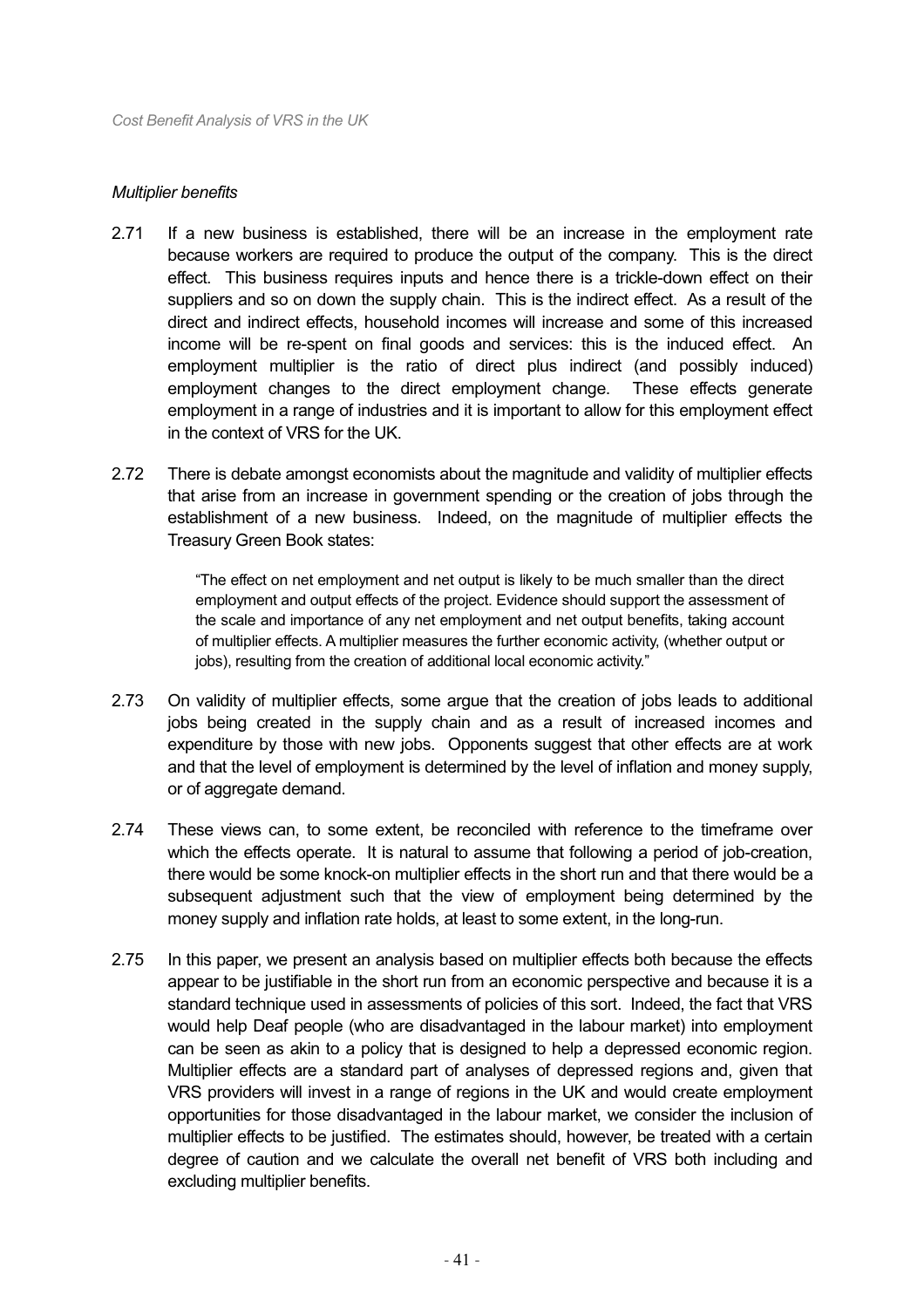- 2.76 It is possible to calculate multiplier effects from Input-Output tables, published by the Office for National Statistics (ONS) and other national statistics authorities. These tables illustrate interdependencies between industries and capture how changes in demand in one industry affect other industries that depend on it. The most recent version of ONS analytical input-output tables was published in 1995 and hence the applicability of these estimates to today's economy is questionable.
- 2.77 The Treasury Green Book notes that "where it is considered appropriate to calculate multipliers, guidance is available from English Partnerships and the Regional Development Agencies".
- 2.78 English Partnerships have produced an estimate of typical regional multiplier effects that flow from investments in the UK and we have used this estimate in our analysis.<sup>25</sup> The rationale for this is that VRS providers would invest in numerous regions and hence there could be numerous regional multiplier effects. Assuming that there are average linkages within the local supply chain and that there would be average income and induced effects in each of the regions that received VRS investment, the relevant multiplier is 1.7. This suggests that for each job created by VRS providers, an additional 0.7 jobs would be created as a result of multiplier effects.
- 2.79 To be conservative in our estimate of multiplier effects, we take as the base for analysis the net total of 1,153 full time equivalent jobs created as a direct result of the provision of VRS, rather than the gross number of full time equivalent jobs created. On this basis, approximately 807 additional full time jobs would be created as a result of indirect and induced effects. Deaf people would have access to these additional jobs, and based on an estimate that approximately 0.28 per cent of people of working age are severely or profoundly Deaf, the number of full time equivalent jobs that would be filled by Deaf individuals would be  $2^{26}$

# *Value of additional jobs to the economy*

- 2.80 A report published by Communities and Local Government (CLG) in December 2010 provides guidance on how best to value the employment benefits of regeneration which, as noted above, we see as analogous in some ways to the benefits of job creation by the provision of VRS.<sup>27</sup>
- 2.81 This report states that valuing the direct benefit of employment (i.e. the benefit to the newly employed individual) requires evidence on the earnings of this new employee. Gross earnings are used in the quantification of employment benefits, as recommended

English Partnerships (2004), "Additionality Guide", Page 24.<br>The percentage of people of working age with severe or profound deafness has been calculated by dividing the number of people aged 16-60 that are profoundly deaf (108,000, RNID) by the total number of people of working age (approx. 38.3m in mid 2009, National Statistics).<br><sup>27</sup> Communities and Local Government (2010), "Valuing the Benefits of Regeneration — Volume I". Available online at

http://www.communities.gov.uk/publications/regeneration/valuingbenefitsregen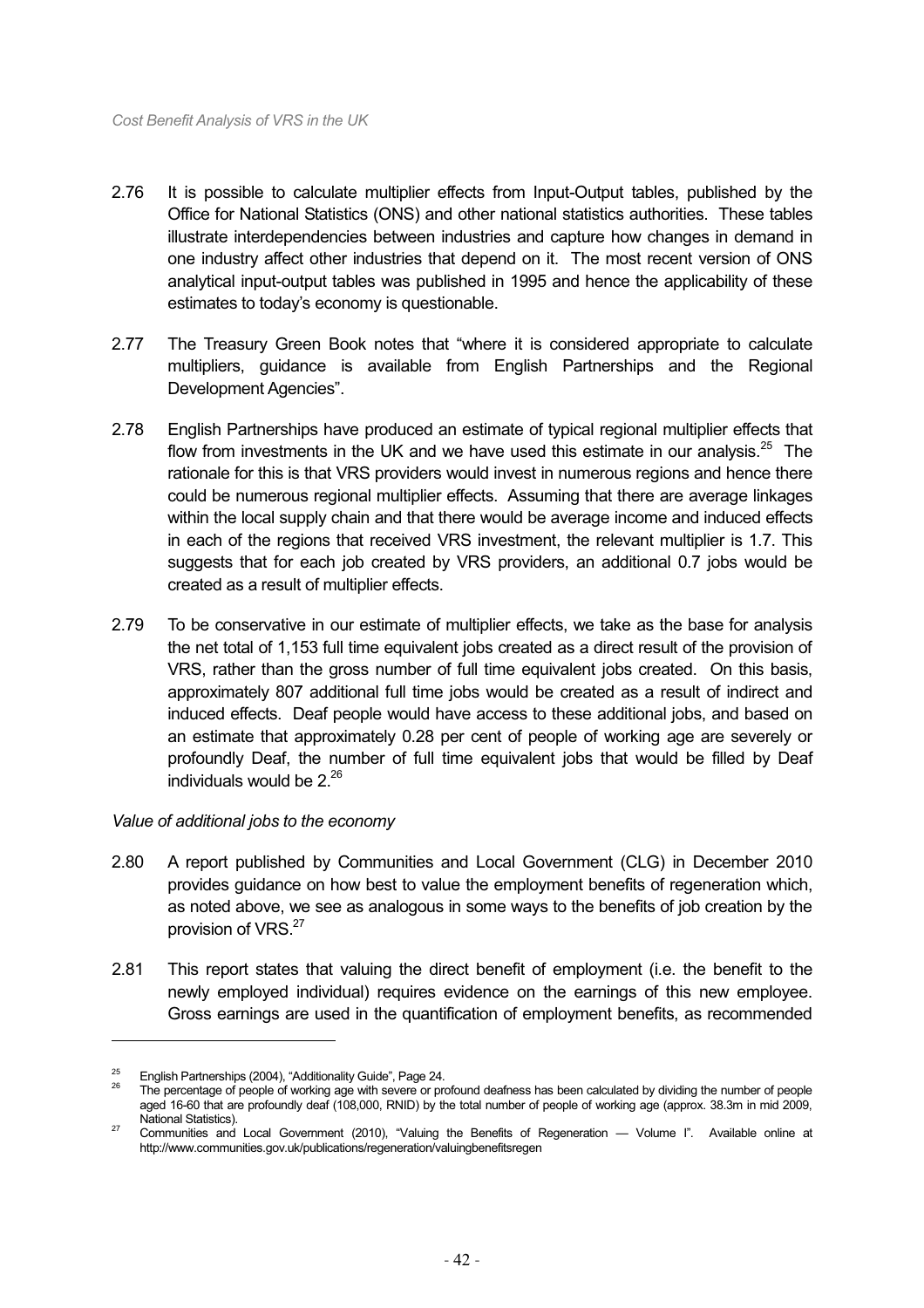$\overline{a}$ 

in a Department for Work and Pensions (DWP) Guidance Note on Valuing Net Additional Jobs Created and Movements Off Out-of Work Benefits in a Regeneration Context.28 The DWP guidance is reported to note that the value generated is greater when wages are higher and so from a policy perspective it is not only number of jobs created that matters but also the quality of those jobs. Further, it is reported that the DWP Guidance provides separate estimates of the fiscal, or exchequer cost, savings associated with people coming off various DWP programmes and hence it appears appropriate to include gross wages in the calculation of economic benefits and to separately estimate the benefit to the exchequer.

- 2.82 We have assumed that the gross salary of the 1,068 full-time equivalent interpreters would be between £25,000 and £30,000 based on the current annual earnings of full-time interpreters. This assumption errs on the side of caution — Sorenson has informed us that its full-time US interpreters earn \$55,000-\$65,000 per annum (approximately £35,000-£41,600).
- 2.83 We assume that the average gross salary of full-time equivalent non-interpreters (including both installers and other Deaf employees) would be £25,428, i.e. the median full-time UK salary. It is important to note that this average salary estimate includes not only installers but also, for example, administrative staff and managers of head offices. While some of these employees will be relatively low paid, others will earn significantly more and hence assuming that the average full time equivalent non-interpreter earns the median UK wage does not seem unreasonable.
- 2.84 The table below shows summarises the number of jobs that would be created through the provision of VRS in the UK and the average salaries that would be earned by employees.

| <b>Employee category</b>    | (gross) | Number of FTE jobs   Number of FTE jobs   Average gross<br>(net) | salary               |
|-----------------------------|---------|------------------------------------------------------------------|----------------------|
| Interpreter                 | 1,068   | 961                                                              | £25,000 —<br>£30,000 |
| Installers and office staff | 192     | 192                                                              | £25,428              |

# **Table 2.4: Summary of job creation**

2.85 With regard to employment persistence, the CLG report states "the limited evaluation evidence on this issue suggests that the benefits may last for around one year". This estimate is, however, applicable to the average person moving into employment and hence may not be applicable in the case of Deaf individuals entering employment and

<sup>&</sup>lt;sup>28</sup> Unfortunately, it has not been possible for Europe Economics to obtain the DWP guidance as it does not appear to be in the public domain. The discussion of this paragraph is taken from Communities and Local Government (2010), "Valuing the Benefits of Regeneration — Volume II", para.2.47. Available online at http://www.communities.gov.uk/publications/regeneration/ valuingbenefitsregen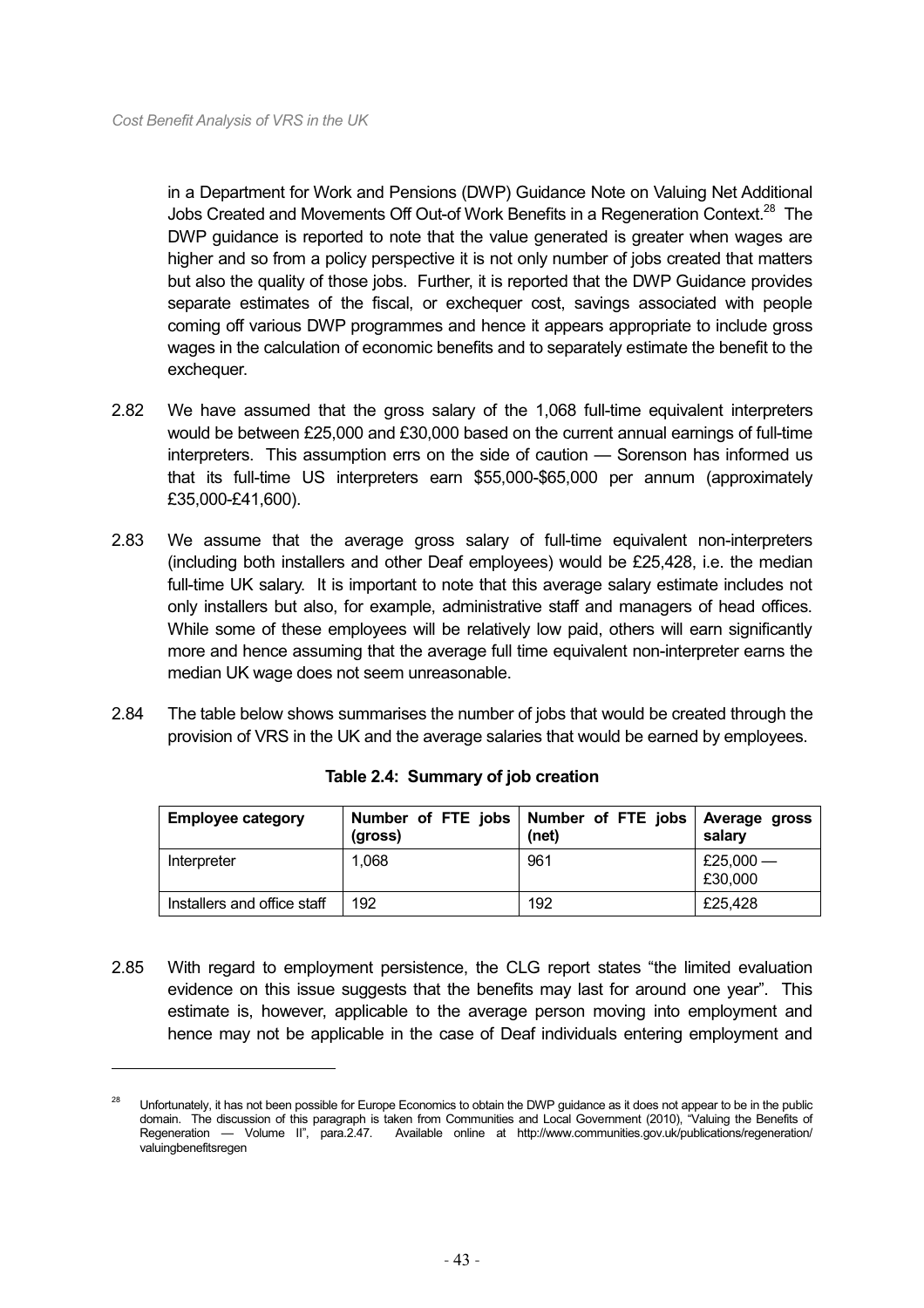sign language interpreters. Further, the CLG statistic is most appropriate for valuing the benefits of employment assistance schemes, such as those commonly used in regeneration areas, where support continues until there a positive outcome into employment is achieved.

- 2.86 In this case, we are valuing the costs and benefits of employment that would be created through the provision of VRS in the UK. We have calculated employment costs of a period of ten years and value benefits using the same methodology. The rationale for this approach is that if a net additional job is created with a VRS provider, and that net additional job continues to exist for ten years, the benefits over the full period should be considered. Whether or not the same individual remains in the job for the full period is immaterial —what matters in this case is the longevity of the net additional job. This is rather different from the employment assistance approach in which the focus is on particular individuals rather than jobs *per se*, and hence a return to unemployment is considered to be a negative outcome. For valuing the benefits of VRS, the focus is on net additional jobs rather than individual movements into employment. Support for this assumption comes from the Sorenson's US experience, which has shown that signlanguage interpreters stick with the firm once they have entered its employ. We therefore assume that interpreters would not leave the employ of a VRS interpreter once the job has been gained.
- 2.87 On this basis, the direct employment benefits would be between £201m and £231m, measured as a present value over ten years. The present value of full-time equivalent jobs created as a result of multiplier effects would be approximately £140m, based on an assumption that the jobs created would provide the median UK salary and would continue to exist once created.
- 2.88 It is crucial to emphasise at this point that employment benefits accrue to the individuals that enter employment and not to VRS users. While Deaf employees will generally use VRS, the employment benefit and individual service benefit are separate issues and hence the sum of these effects would accrue to employed Deaf individuals. Hearing employees would receive only the employment benefit and the majority of VRS users would receive only the service benefit. In the following section, we quantify one aspect of the individual service benefit, namely an improvement in VRS users' quality of life.Health benefits
- 2.89 A limited amount of research has been conducted to measure the health impact of deafness in quantitative terms of health-related quality of life. One of the most relevant studies in the context of VRS is that of Fellinger et al (2007) who applied three different health-related quality of life (HRQoL) measures on a sample of 236 Deaf people who use sign language.<sup>29</sup> It was found that Deaf people have a greater risk of mental illness and mental distress, whilst they also provided lower self-ratings of their quality of life compared

-

<sup>&</sup>lt;sup>29</sup> Fellinger J. et al (2007), "Mental distress and quality of life in hard of hearing", Acta Psychiatr Scand;115:243-5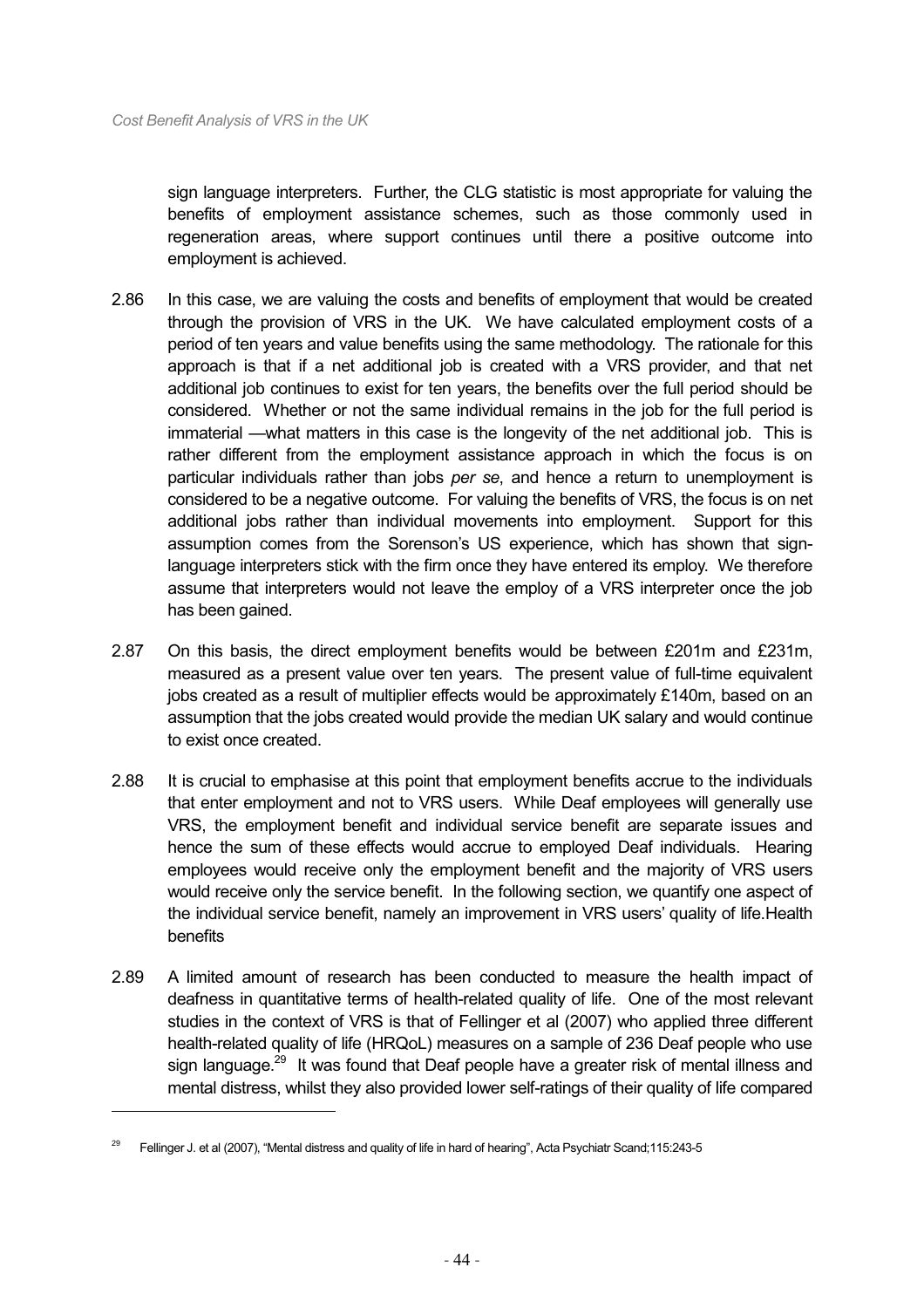with the hearing population. Furthermore, Deaf people appeared to have higher levels of emotional distress but no difference was found in relation to social functioning.

- 2.90 The healthcare literature has paid much attention to designing numeric measures of quality of life and to valuing quality of life. In the UK, the Quality Adjusted Life Year (QALY) measure is now accepted as standard and each QALY is valued at £30,000. A similar concept known as the Activities of Daily Living Adjusted Year (ADLAY) has been developed in the field of social care, to which a value of £20,000 per ADLAY is attached.
- 2.91 There have been some attempts to measure the impact of deafness in terms of QALYs and associated measurement instruments. Indeed, one Australian paper compares the health status scores of four different instruments, each of which has a maximum score of 1 for perfect health. $30$  The study found that "hearing loss is routinely associated with a loss of HRQoL of 0.24 QALYs per year". The primary interest of the paper is in acquired hearing loss, but the work of Fellinger et al. (2007) showed that WHO-Quality of Life scores were similar for those with acquired hearing loss and the signing Deaf. It would therefore be reasonable to assume that profound deafness is associated with a loss of 0.24 QALYs per year.
- 2.92 Given a baseline of QALYs lost through profound deafness, the next step is to assess the impact that VRS could have. This is a rather tricky exercise for which there is little published evidence. Whilst there is some evidence on the health benefits of hearing aids, we have been able to identify few studies that have quantified the health status impact of other assistive technologies. Hearing aids have been estimated to increase HRQoL by 0.12 using the Health Utilities Index (HUI) 3 measure and 0.07 on the HUI 2 measure. $31$ The EQ-5D measure, on which QALY estimates are typically based, was unable to detect an impact of hearing aids. The study recommends that the HUI 3 measure should be used for evaluating HRQoL in a population with hearing complaints.

# *Götherström et al*

- 2.93 Given that the EQ-5D measure is considered insufficiently flexible to identify the impact of assistive technologies for hearing, it is unfortunate that the only study that has undertaken a quantitative comparative study of text and video relay services used EQ-5D as the device to measure health improvements. Nonetheless, the study does have several points of interest in the context of our work.
- 2.94 Götherström et al. undertook a comparative study of text and video relay services for Swedish people that had been born Deaf. $32$  All study participants had access to text relay

Australian Communications Exchange (2009) submission to the Department of Broadband, Communications and the Digital<br>Economy Feasibility Study into an Independent Disability Equipment Program

Economy Feasibility Study into an Independent Disability Equipment Program 31 Grutters et al. (2007), "Choosing between measures: comparison of EQ-5D, HUI2 and HUI3 in persons with hearing complaints",

Qual Life Res. 16(8): 1439–1449.<br>
Götherström, U., Jan Persson, J. and Jonsson, D. (2004), "A comparative study of text telephone and videophone relay services", Technology and Disability, 16:2:101-109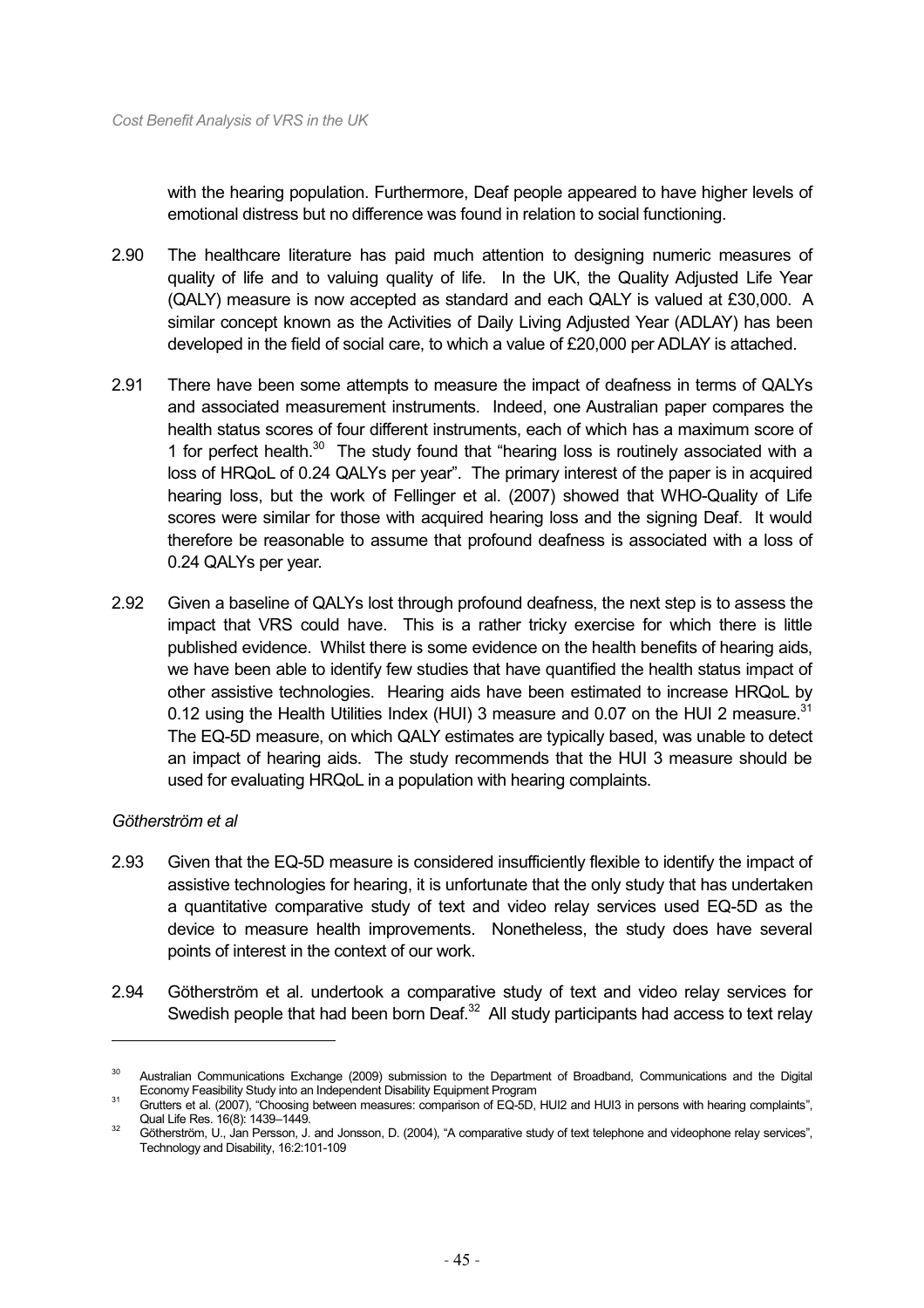services but only a subset had access to VRS, which was available from 8am to 8pm each day. The authors considered qualitative aspects of the service, estimated the socioeconomic cost of the services, the distribution of costs, the impact on quality of life and communicative effects.

- 2.95 It was found that users rated the quality of the VRS significantly higher than the text relay service and that the incremental cost of providing VRS was approximately SEK 40,000 per user, per annum (approximately £3,450 at current exchange rates).
- 2.96 Having access to VRS led to a significant improvement in the communicative abilities of Deaf individuals. Indeed, having access to VRS led to a 33 per cent increase in general communicative ability (from 0.61 to 0.81 on a zero-one scale), whilst the increase in communicative ability at work was approximately 62 per cent. The study could not identify health effects measured through the EQ-5D tool but this should not be taken as evidence that VRS has no health effects. As discussed above, there is some consensus that EQ-5D is too inflexible to pick up changes arising from assistive technologies.
- 2.97 However, it is interesting to note that the 0.01 change in EQ-5D score observed in the study is identical to the change observed in the study of different measures of the impact of hearing aids on HRQoL. That paper showed that a change in EQ-5D score of 0.01 corresponded to a change of 0.12 on their preferred HUI3 measure. If this holds also for other assistive technologies, VRS would lead to an increase in HRQoL of 0.12. This would be worth £3,600 per year if we apply NICE's recommended valuation of £30,000 per QALY.
- 2.98 Based on these assumptions, the total health benefit arising from VRS would reach £136.8m per annum once the technology has been fully rolled out to 38,000 potential users. The present value of these health benefits over ten years is approximately £898.5m.

# **Benefits to HM Treasury**

2.99 In addition to the economic benefits identified above, there would also be benefits to the Treasury as a result of the provision of VRS in the UK and the jobs that it would create. These benefits would come from two sources: reduced welfare payments and increased tax revenues.

# **Reduced welfare payments**

- 2.100 It was noted above that a net total of 1,153 full time equivalent jobs would be created as a direct result of introducing VRS in the UK and that a total of 2,053 individuals would secure either part time or full time employment with VRS providers.
- 2.101 Some of these individuals would take on a role with the VRS provider whilst continuing with their existing employment (this might be especially true for interpreters) whilst others might simply move from a non-VRS job to employment with VRS providers. Still others would move from unemployment to employment as a result of securing a job with VRS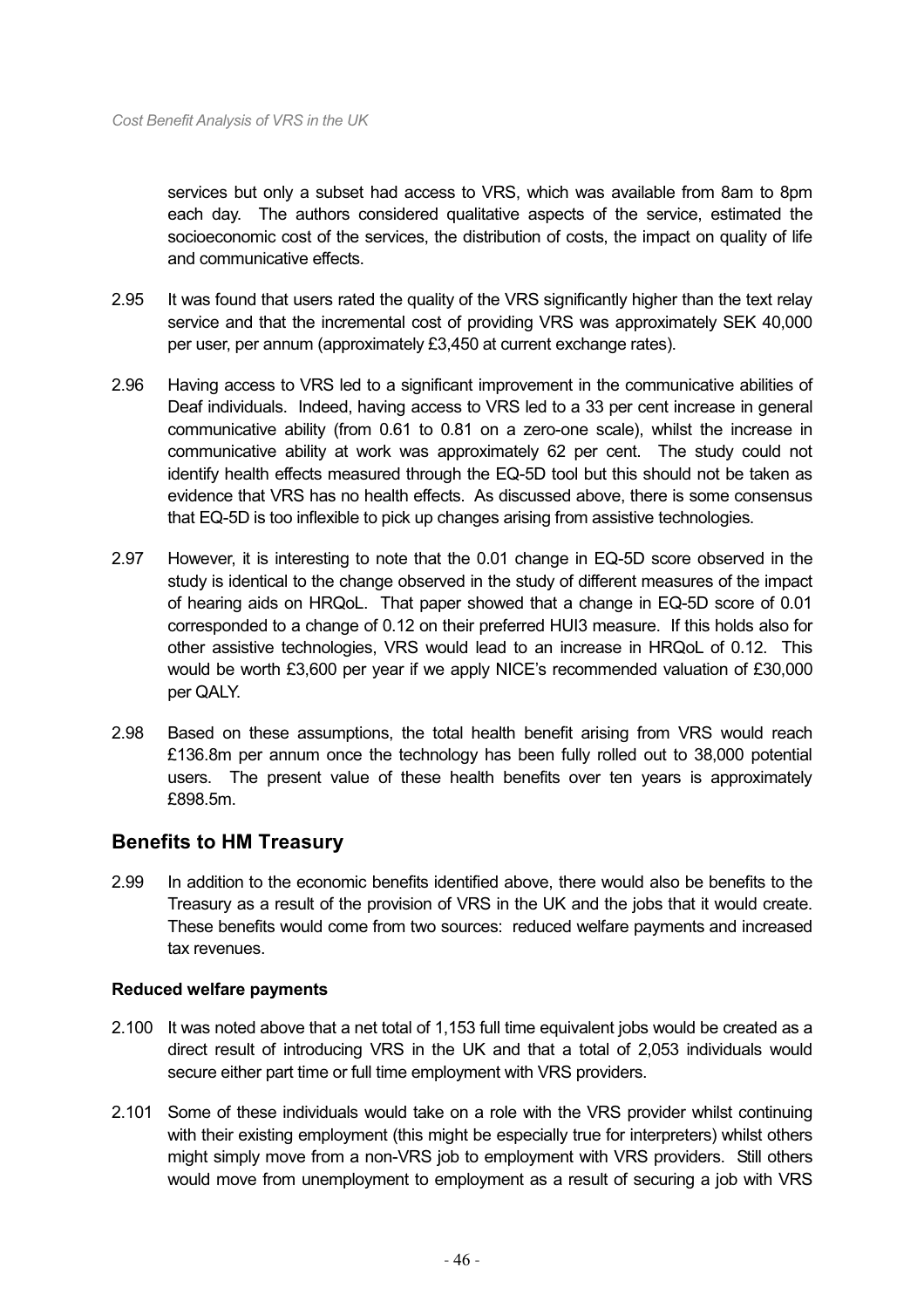providers and it is these individuals that we are particularly concerned with in estimating the benefit to the taxpayer as a result of reduced spending on welfare payments.

- 2.102 It is rather difficult to estimate this benefit to the taxpayer as we do not know the number of people that would move from unemployment to employment with VRS providers. However, noting that the unemployment rate of severely and profoundly Deaf people is four times the national average, it is probably reasonable to assume that Deaf individuals that find a job with VRS providers would have been unemployed in the absence of the service. It is also likely that some hearing people would enter employment as a result of the service.
- 2.103 To be conservative in our estimates, we have chosen to estimate the lower bound of saved welfare payments by focussing on Deaf individuals that would enter employment with VRS providers. This approach also enables us to estimate the welfare payments that unemployed individuals would receive in the absence of VRS though it should be noted that we do not attempt to provide a complete inventory of benefits that may be received by Deaf individuals. Rather, we include in the analysis only the primary welfare payments that are affected by employment status.
- 2.104 It should be noted, however, that there may be additional welfare payment savings if hearing individuals were to enter employment as a result of VRS.

# *Increased Deaf employment rate*

- 2.105 Deaf people may be entitled to several different welfare payments in the UK. Some of these payments are available irrespective of employment status whilst others are available only if the individual is unable to work because of their deafness. In-work payments are also available and Deaf people may use state-funded schemes designed to help them enter employment such as the Pathways to Work Scheme and the New Deal for Disabled People (available in certain areas only).
- 2.106 It is possible that the introduction of VRS could lead to a reduction in welfare payments to Deaf people. This would be the case if the Deaf unemployment rate were to fall as a result of VRS and this cost saving is greater than the in-work benefits to which employed individuals are entitled. The key employment-status dependent benefits to which Deaf individuals may be entitled are as follows:
	- (a) Employment and Support Allowance (ESA) if the Deaf person is unable to work (or working <16 hours per week) because of their disability. Payments may be up to £96.85 per week, or £5,036.20 per year. The average ESA claimant receives approximately £4,800 per year. $33$

<sup>33</sup> Average payment calculated from figures available at http://news.bbc.co.uk/1/hi/uk/10431024.stm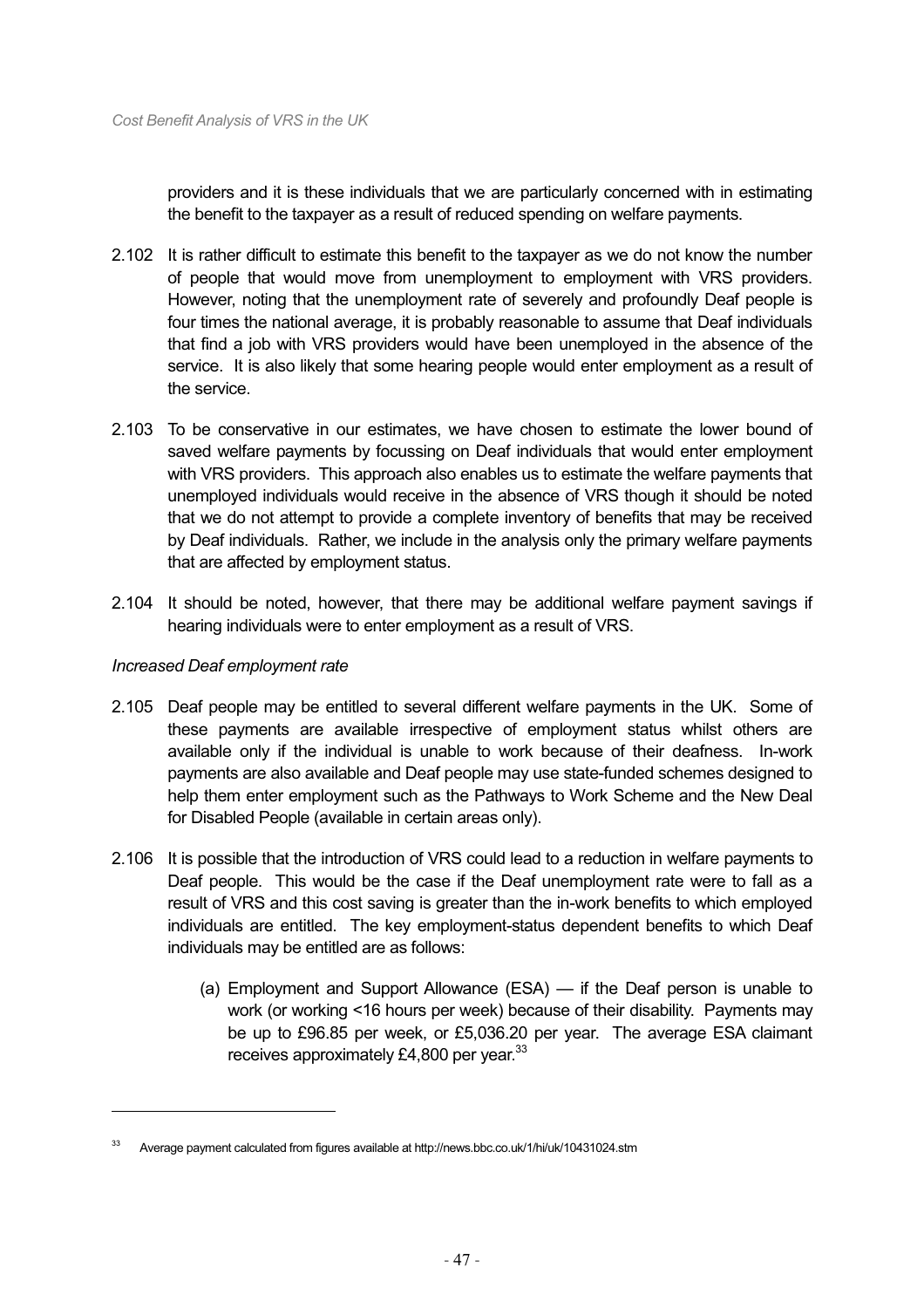(b) Access to Work — provides help for the Deaf person to get necessary equipment and communication support for work. In the first three quarters of 2010, individuals with hearing difficulties account for almost 17 per cent of recipients of Access to Work payments. $34$  For the calendar year 2009, the same statistic was 16.2 per cent. $35$ 

The scheme covers up to 100 per cent of costs, though larger employers must make a significant contribution. We assume that the average award is £500 for the purposes of this paper, based on the idea that the majority of Deaf individuals would require a text-phone at work, at a cost of approximately £250, and that a minority of individuals would require additional assistance at greater cost.

- (c) Working Tax Credit this is for employed individuals on low incomes and, whilst there are complex rules, the average payment is approximately £1,600 per vear.<sup>36</sup> Entitlement depends on income, marital status and whether or not the individual has dependent children.
- (d) Job Grant  $-$  a one-off payment of £100 or £250 if the individual enters employment and stops claiming benefits.
- (e) Return to Work Credit  $-$  a tax-free payment of £40 per week which can be paid for up to 52 weeks.

# *Employment of less than 16 hours per week*

- 2.107 It is possible that some Deaf people would be able to enter employment as a result of VRS but would choose to work for less than 16 hours per week. This could lead to an increased welfare expenditure on these individuals in the first year because they would still be entitled to claim ESA, but would also become eligible for the Access to Work Scheme. Individuals receiving ESA are generally allowed to continue to claim the benefit for only 52 weeks whilst undertaking 'permitted work' of less than 16 hours per week for which a wage of no more than £93 may be received.
- 2.108 Based on the assumptions above, welfare expenditure could increase by £500 in the first year as the individual enters employment, continues to receive ESA and receives an Access to Work payment.

<sup>&</sup>lt;sup>34</sup> Department for Work and Pensions (October 2010). Access to work statistics, available online at

http://research.dwp.gov.uk/asd/workingage/atw/atw1010.pdf<br>35 Department for Work and Pensions (January 2010), Access to work statistics, available online at<br>http://research.dwp.gov.uk/asd/workingage/atw/atw0110.pdf

<sup>1.</sup> http://research.dwp.gov.uk/asd/workingage/atwatworks.pdf<br>36 Direct statistics on the average Working Tax Credit payment are not available. However, the average amount of Credit that is unclaimed by entitled individuals is £1,600 per year. Assuming that the characteristics of claimants and non-claimants are identical, it is reasonable to use this figure in our analysis. The source for this statistic is HM it is reasonable to use this figure in our analysis. http://www.taxationweb.co.uk/tax-articles/general/working-tax-credit-are-you-missing-out-on-extra-cash.html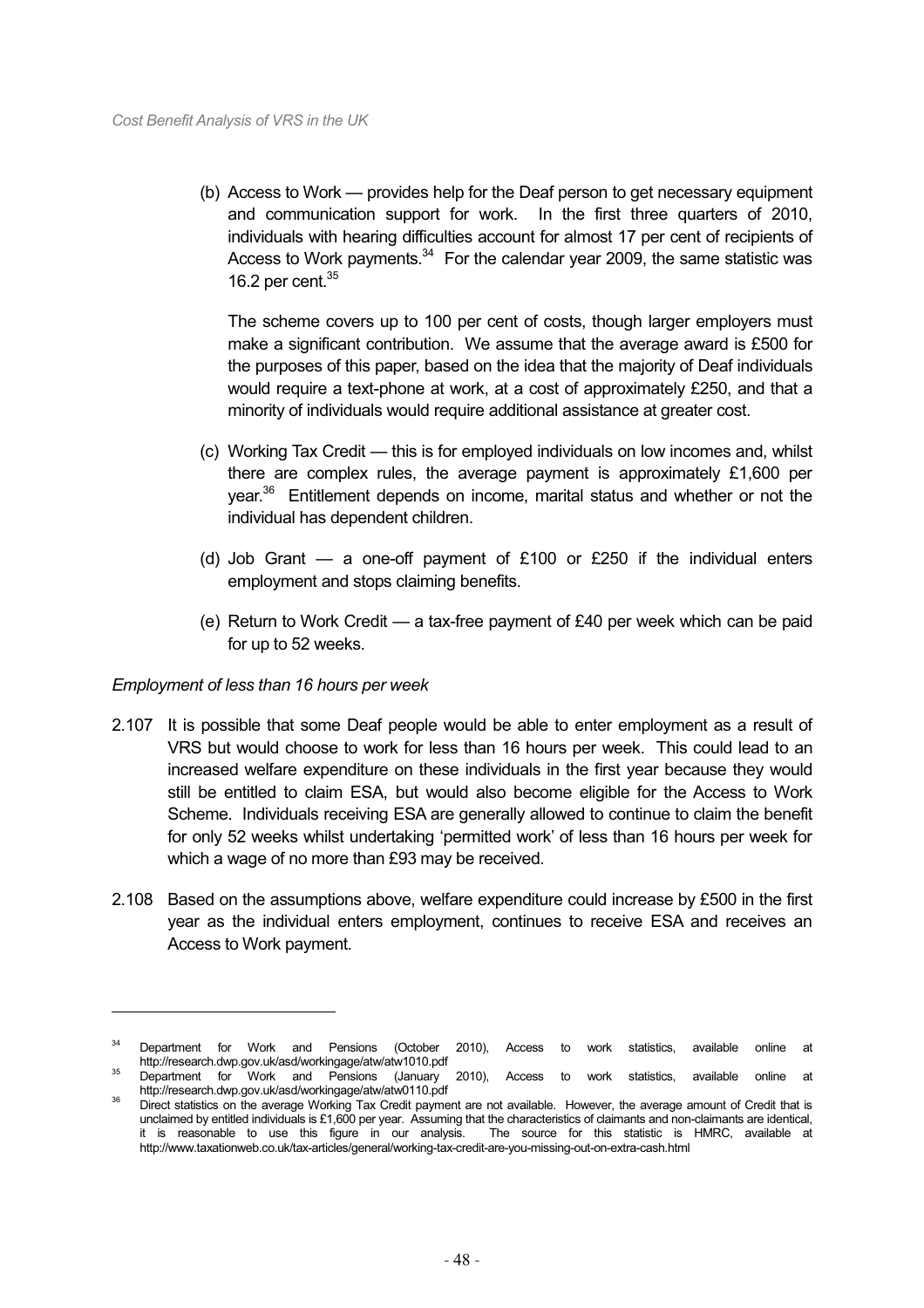2.109 The impact in subsequent years would depend upon the individual's response. If they chose to stop work so as to remain eligible for the ESA then there would be no change in welfare spending. If they continued to work for less than 16 hours per week, or entered a high paid job, they would not be entitled to receive the Working Tax Credit and hence there would be a saving of £4,800 per year. If they chose to work sufficient hours in a low paid job to become eligible for the Working Tax Credit, the welfare payment saving would be £3,200 per year.

# *Employment of more than 16 hours per week*

- 2.110 For the purposes of this analysis, we have assumed that where Deaf individuals enter employment, they do so for more than 16 hours per week. The impact of employment on welfare spending is then dependent on the salary that the individual earns in their employment and whether or not the individual has dependent children. The threshold income above which the Working Tax Credit will not be paid is significantly greater for those with dependent children and for the purposes of this work we assume that those with children would be entitled to receive the Working Tax Credit upon entering employment whilst those without children would not.
- 2.111 For those that would be eligible for the Working Tax Credit upon entering employment, we assume that they would be entitled to the average Working Tax Credit payment, Return to Work Credit and higher Job Grant payment. For those that would not be eligible for the Working Tax Credit we assume that they would be entitled to receive the lower Job Grant payment and return to work credit in the first year but would not be eligible for welfare payments thereafter.
- 2.112 Based on the cost assumptions outlined above, welfare payment savings for individuals entering employment in which they receive the Working Tax Credit would be £370 in the first year and £3,200 each subsequent year. For individuals that would not be entitled to the Working Tax Credit or the return to work credit, the saving would be £4,200 in the first year and £4,800 in subsequent years.

# *Total savings*

- 2.113 We estimated above that a full time equivalent of 87 Deaf people would eventually enter employment with VRS providers and that a full time equivalent of 2 Deaf people would enter employment as a result of indirect and induced effects. While the majority of Deaf people employed by VRS providers would be employed as installers, some would be employed at head office.
- 2.114 For the purposes of calculating the impact of employment on welfare payments, however, it is appropriate to focus on the absolute number of Deaf people that would secure jobs rather than full time equivalence. The impact on welfare spending of an individual working full time would not be equivalent to the impact of three individuals working for a third of a normal working week.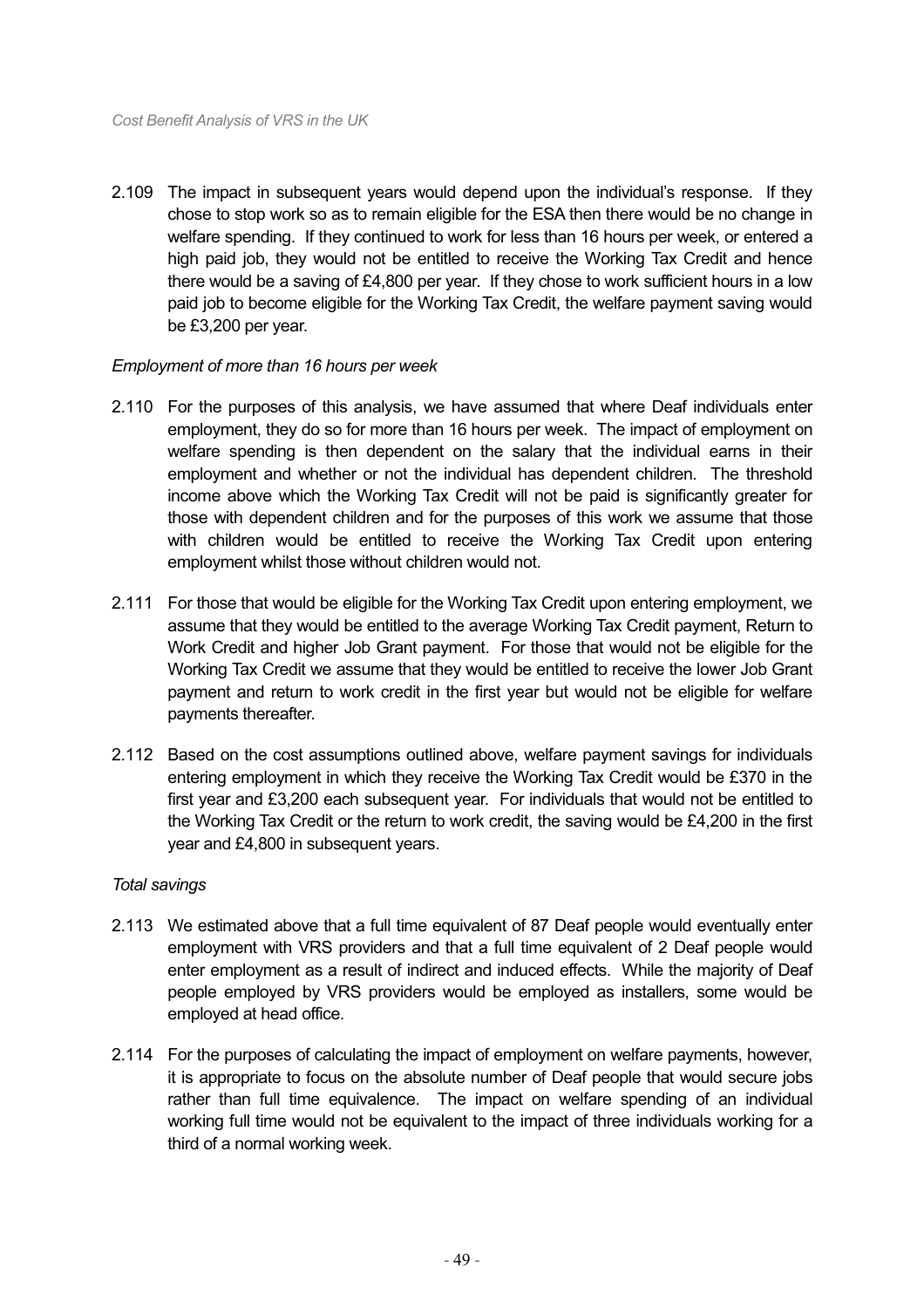- 2.115 To implement this calculation, it is therefore necessary to make an assumption concerning the number of hours that would be worked by a typical Deaf employee of a VRS provider. In this work, we assume that each employee would typically work for 30 hours per week, and would earn the corresponding proportion of the median full time wage in the UK. This means that each employee is assumed to earn a salary of  $£20.342<sup>37</sup>$  Based on this assumption, we can estimate that 109 Deaf individuals would enter employment with VRS providers and 3 Deaf individuals would enter employment as a result of multiplier effects.38
- 2.116 As noted above, the threshold income above which the Working Tax Credit will not be paid is significantly greater for those with dependent children and hence we assume that those with children would receive the credit upon entering employment. We further assume that 50 per cent of Deaf individuals who secure a new job have dependent children. On this basis, 50 per cent of new employees would be entitled to the Working Tax Credit, Return to Work Credit and Job Grant and 50 per cent would be entitled to the Job Grant alone. All employees would benefit from the Access to Work scheme.
- 2.117 Based on these assumptions, the annual welfare payment saving rises from £80,400 in the first year to £389,000 in the fifth year of operation for jobs created by VRS providers. Measured in present value terms over a ten-year period, the total saving is £3.0m. The present value saving for jobs created through multiplier effects is £76,000.

#### *Savings from intensified competition for jobs*

- 2.118 We identified above that VRS would lead to intensified competition for jobs between hearing and Deaf individuals. Where a Deaf individual successfully competes for a job that would otherwise have been filled by a hearing person, there are two opposing impacts on welfare payments:
	- (a) there are savings for Deaf individuals that move into employment; but
	- (b) welfare payments would be made to hearing individuals who would have been in employment in the absence of VRS.
- 2.119 It was noted above that quantifying the impact of VRS on increased employment of Deaf people as a result of intensified competition for jobs has not been possible and, as a result, we cannot estimate the impact on welfare payments.

#### **Increased tax revenues**

 $\overline{a}$ 

2.120 When an individual moves into employment, the Treasury benefits both from reduced welfare spending and from increased tax receipts.

The median UK wage is £25,428. The wage of a typical part time employee is calculated as: Wage = (30/37.5)\*£25,428 = £20,342<br>The figures are calculated as follows: Direct effect = (37.5/30)\*87 = 109. Multiplier effect = (3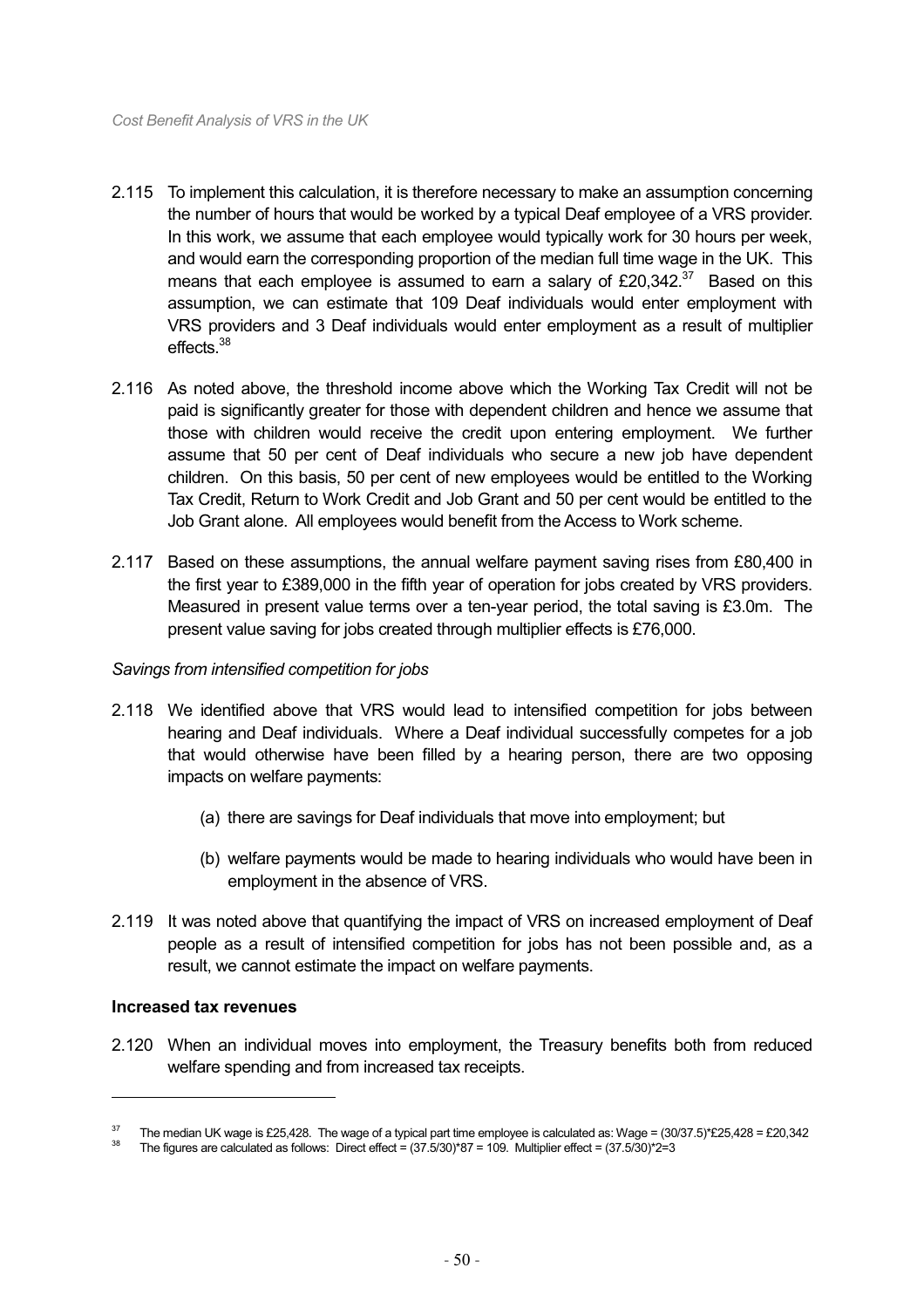- 2.121 We estimated above that a net figure of 1,153 full time equivalent jobs would be created as a direct result of the provision of VRS and that an additional 807 full time equivalent jobs would be created as a result of direct and induced effects. The impact of these jobs on tax revenue is somewhat difficult to calculate because it is heavily dependent on the earnings of each individual and cannot simply be estimated by multiplying average income by the total number of jobs created. The calculation is further complicated by the fact that some of the individuals who would find employment with VRS providers would already be paying taxation whilst those that would be employed for a small number of hours per week may be exempt from income tax.
- 2.122 As a result of these difficulties, and so as to be conservative in our calculations, we have chosen to estimate the lower bound of increased tax revenues by focussing on Deaf individuals who enter employment with VRS providers. As for the calculation of welfare payments, it is appropriate to focus on the total number of individuals who enter employment rather than full time equivalence. We again assume that each employee would typically work for 30 hours per week, would earn a salary of £20,342 and would have been unemployed in the absence of VRS and hence would not have paid any income tax. We also continue to assume that 109 Deaf individuals would enter employment with VRS providers and 3 Deaf individuals would enter employment as a result of multiplier effects.
- 2.123 Applying an income of £20,342 to the Prudential Income Tax and National Insurance Calculator, the median individual would incur a tax and National Insurance bill of £4,382.
- 2.124 On this basis, the total increase in tax revenue as a result of employment with VRS providers would be £154,000 in the first year, rising to £477,000 once VRS has been fully rolled out. This has a present value of £3.3m over ten years. The present value of increased tax revenue for jobs created through multiplier effects is £85,000.

# **Summary**

2.125 Table 2.5 below summarises the costs and benefits of providing VRS in the UK. Given some uncertainty concerning the cost of establishing VRS in the UK, a range of potential net benefits is given in the table. We present an estimate based on the unit cost approach discussed in paragraphs 2.9 to 2.17. We also present upper and lower bound estimates based on the bottom-up approach which was used as the primary costing methodology in this paper.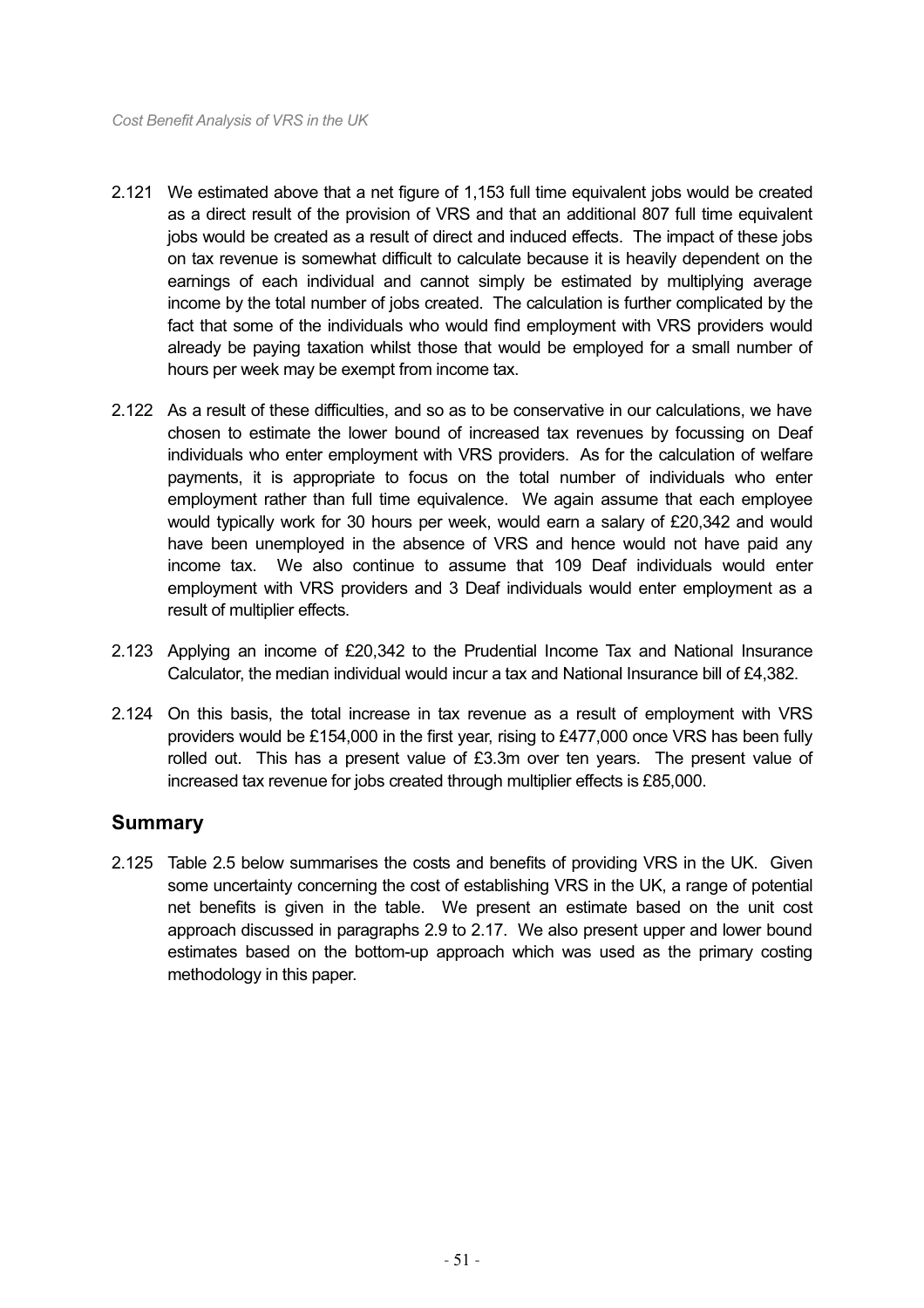|                                                | Present value over ten years |            |                             |            |
|------------------------------------------------|------------------------------|------------|-----------------------------|------------|
|                                                | Excluding<br>effects         | multiplier | <b>Including</b><br>effects | multiplier |
| Costs - unit cost approach                     |                              |            |                             |            |
| Total cost                                     | £785.7                       |            | £785.7                      |            |
| Costs - bottom-up approach                     |                              |            |                             |            |
| Contact centre setup                           | £6.3                         |            | £6.3                        |            |
| Head office setup                              | £2.0                         |            | £2.0                        |            |
| Recruitment                                    | £10.2                        |            | £10.2                       |            |
| Training                                       | £4.9                         |            | £4.9                        |            |
| Videophone provision                           | £60.6                        |            | £60.6                       |            |
| Contact centre ongoing (low)                   | £487.9                       |            | £487.9                      |            |
| Contact centre ongoing (high)                  | £575.6                       |            | £575.6                      |            |
| Head office ongoing (low)                      | £162.6                       |            | £162.6                      |            |
| Head office ongoing (high)                     | £191.9                       |            | £191.9                      |            |
| Total cost (low)                               | £734.5                       |            | £734.5                      |            |
| Total cost (high)                              | £851.5                       |            | £851.5                      |            |
| <b>Benefits</b>                                |                              |            |                             |            |
| Productivity                                   | £12.5                        |            | £12.5                       |            |
| Employment (direct, high)                      | £230.6                       |            | £230.6                      |            |
| Employment (direct, low)                       | £200.5                       |            | £200.5                      |            |
| Employment (multipliers)                       |                              |            | £140.4                      |            |
| <b>Health benefits</b>                         | £898.5                       |            | £898.5                      |            |
| Total benefits, high                           | £1,141.6                     |            | £1,282.0                    |            |
| Total benefits, low                            | £1,111.6                     |            | £1,251.9                    |            |
| Net benefit (unit cost, high benefit)          | £356.0                       |            | £496.3                      |            |
| Net benefit (unit cost, low benefit)           | £325.9                       |            | £466.3                      |            |
| Net benefit (bottom-up, low cost high benefit) | £407.1                       |            | £547.4                      |            |
| Net benefit (bottom-up, high cost low benefit) | £260.1                       |            | £400.4                      |            |

# **Table 2.5: Monetised Economic Costs and Benefits of VRS**

*Note: Figures presented in the table may not sum to totals exactly because of rounding.* 

2.126 In addition to the economic benefits presented above, there would also be benefits to the Treasury arising from reduced welfare spending and increased tax revenues. These benefits are presented in Table 2.6 below.